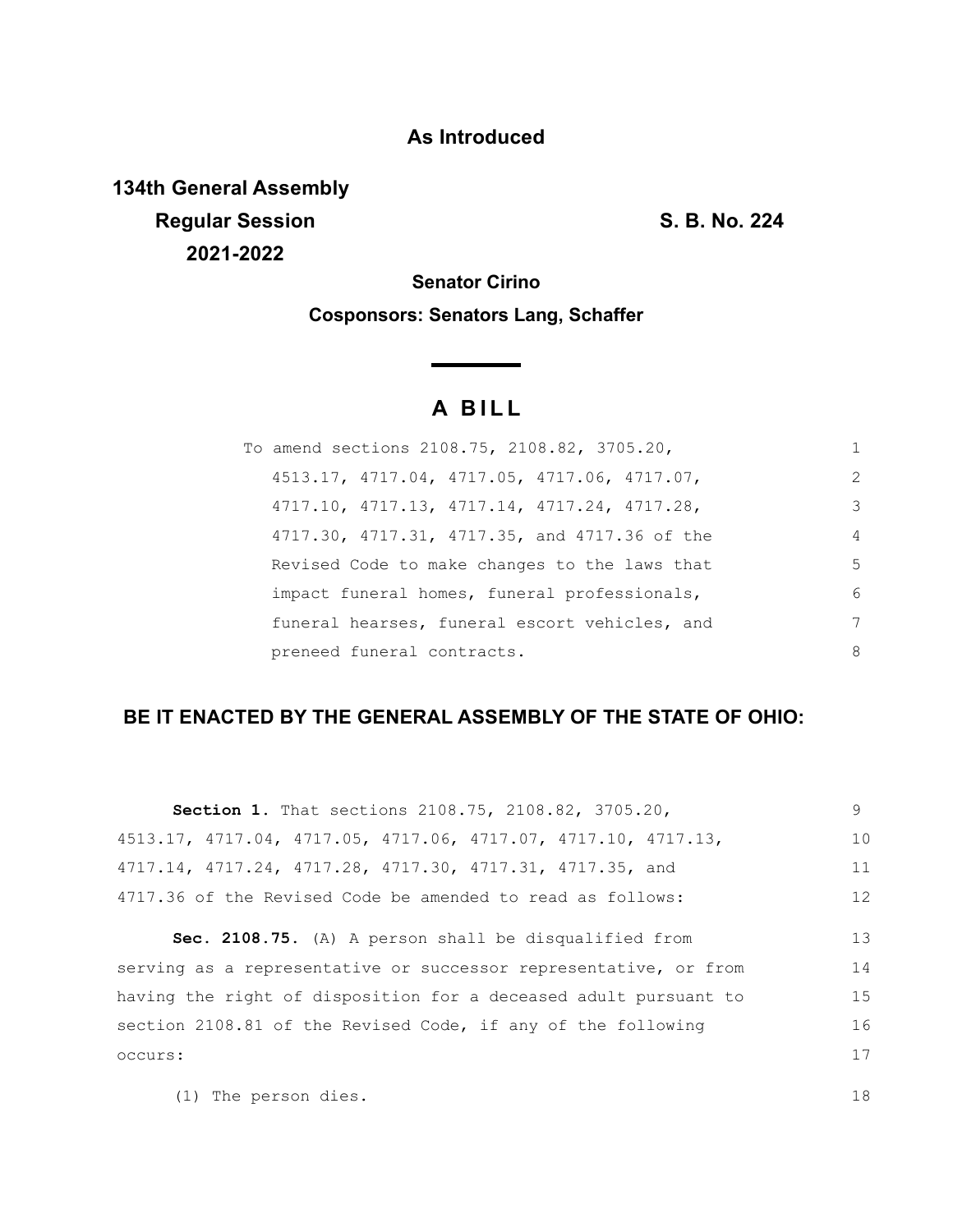(2) A probate court declares or determines that the person is incompetent. (3) The person resigns or declines to exercise the right as described in section 2108.88 of the Revised Code. (4) The person refuses-fails to exercise the right within two days-forty-eight hours after notification of the declarant's or deceased adult's death or, if there is no notification, within seventy-two hours of the declarant's or deceased adult's death. (5) The person cannot be located with reasonable effort. (6) The person meets the criteria described in section 2108.76 or 2108.77 of the Revised Code. (7) The person refuses to assume the liability for the costs of disposition. (B) No owner, employee, or agent of a funeral home, cemetery, or crematory providing funeral, burial, or cremation services for a declarant shall serve as a representative or successor representative for the declarant unless the owner, employee, or agent is related to the declarant by blood, marriage, or adoption. (C) Subject to divisions (C)(2) and  $\overline{(D)+(2)-(D)}$  of section 2108.70 of the Revised Code, if a person is disqualified from serving as the declarant's representative or successor representative, or from having the right of disposition for a deceased adult pursuant to section 2108.81 of the Revised Code, as described in division (A) of this section, the right is automatically reassigned to, and vests in, the next person who has the right pursuant to the declarant's written declaration or pursuant to the order of priority in section 2108.81 of the 19 20 21 22 23 24 25 26 27 28 29 30 31 32 33 34 35 36 37 38 39 40 41 42 43 44 45 46 47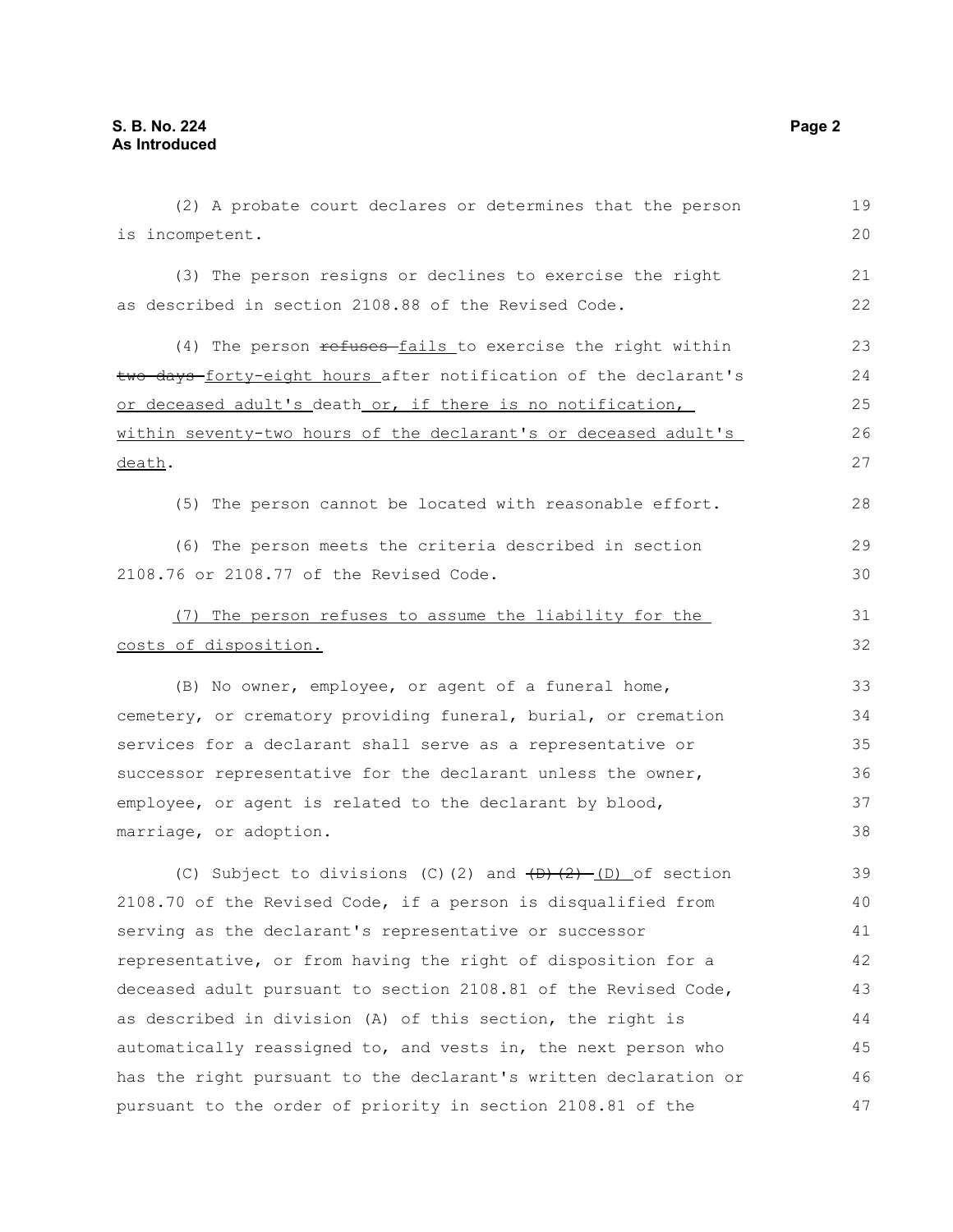Revised Code.

If a right of disposition for a deceased adult is assigned to a funeral director under division (B)(9) of section 2108.81 of the Revised Code, the funeral director is not liable for the cost of disposition. **Sec. 2108.82.** (A) Notwithstanding section 2108.81 of the Revised Code and in accordance with division (B) of this section, the probate court for the county in which the declarant or deceased person resided at the time of death may, on its own motion or the motion of another person, assign to any person the right of disposition for a declarant or deceased person. (B) In making a determination for purposes of division (A) 48 49 50 51 52 53 54 55 56 57 58 59 60

of this section and division (C) of section 2108.79 of the Revised Code, the court shall consider the following: (1) Whether evidence presented to, or in the possession of the court, demonstrates that the person who is the subject of

the motion and the declarant or deceased person had a close personal relationship; 64 65

(2) The reasonableness and practicality of any plans that the person who is the subject of the motion may have for the declarant's or deceased person's funeral, burial, cremation, or final disposition, including the degree to which such plans allow maximum participation by all persons who wish to pay their final respects to the deceased person; 66 67 68 69 70 71

(3) The willingness of the person who is the subject of the motion to assume the responsibility to pay for the declarant's or deceased person's funeral, burial, cremation, or final disposition and the desires of that person; 72 73 74 75

(4) The convenience and needs of other families and

61

62 63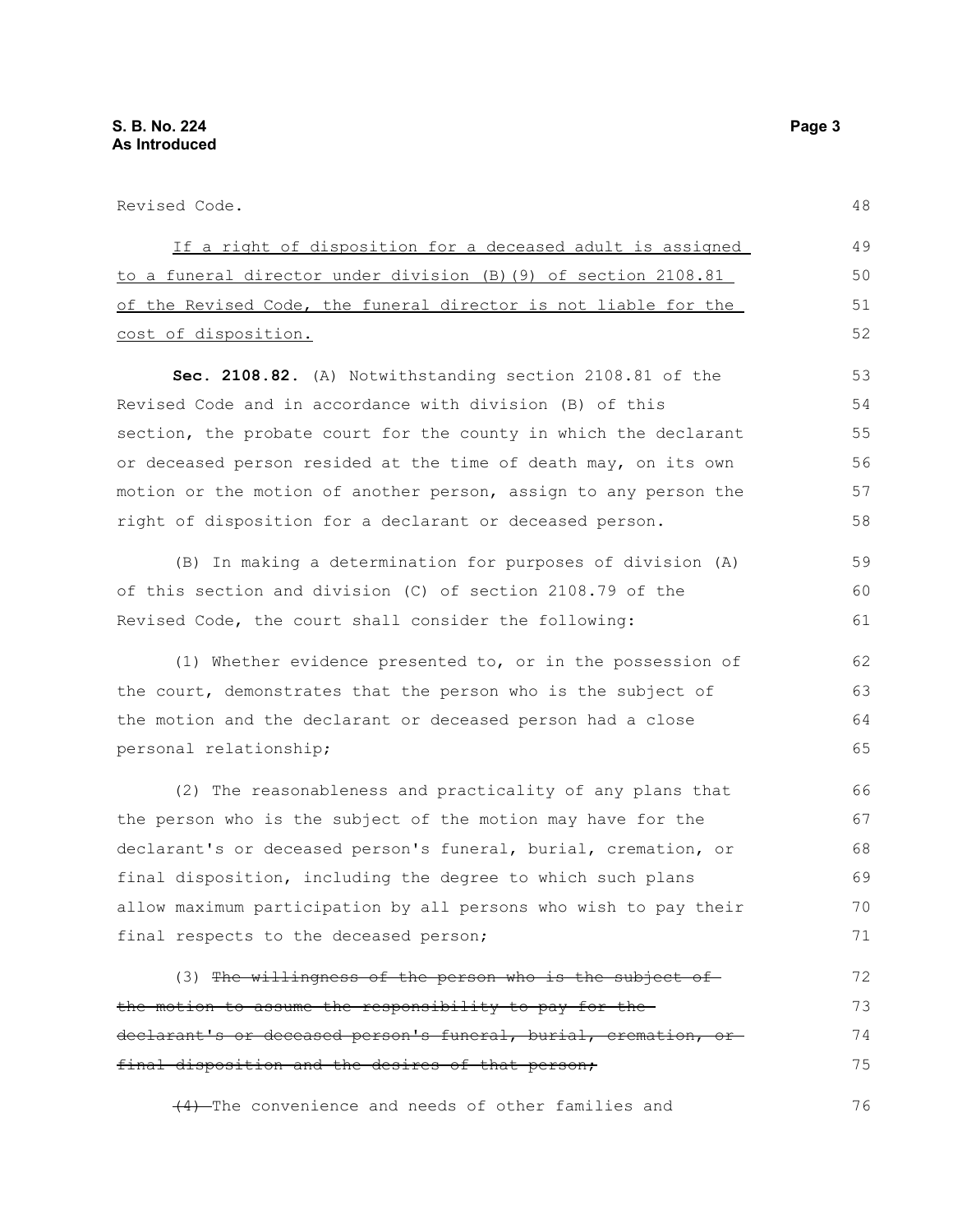| friends wishing to pay their final respects to the declarant or    | 77  |
|--------------------------------------------------------------------|-----|
| deceased person;                                                   | 78  |
| $\frac{+5}{-1}$ The express written desires of the declarant or    | 79  |
| deceased person.                                                   | 80  |
| (C) Except to the extent considered under division $(B)$ $(3)$     | 81  |
| of this section, the following persons do The personal             | 82  |
| representative of either the declarant or the deceased person      | 83  |
| does not have a greater claim to the right of disposition than     | 84  |
| such persons otherwise have pursuant to law:                       | 85  |
| (1) A person who is willing to assume the responsibility           | 86  |
| to pay for the declarant's or deceased person's funeral, burial,   | 87  |
| eremation, or final disposition;                                   | 88  |
| (2) The personal representative of the declarant or-               | 89  |
| deceased person.                                                   | 90  |
| Sec. 3705.20. (A) The fetal death of the product of human          | 91  |
| conception of at least twenty weeks of gestation shall be          | 92  |
| registered on a fetal death certificate.                           | 93  |
| On application of the funeral director or either parent,           | 94  |
| the fetal death of the product of human conception prior to        | 95  |
| twenty weeks of gestation shall be registered on a fetal death     | 96  |
| certificate, except that the fetal death certificate shall not     | 97  |
| list the cause of death.                                           | 98  |
| The funeral director or the parent shall include with the          | 99  |
| application a copy of the statement required by division $(B)$ (1) | 100 |
| of section 3727.16 or division (B) (1) of section 4731.82 of the   | 101 |
| Revised Code. If the father submits the application, he shall      | 102 |
| also include with it a signed and notarized document from the      | 103 |
| mother attesting that she voluntarily provided the father with a   | 104 |
| copy of the statement.                                             | 105 |
|                                                                    |     |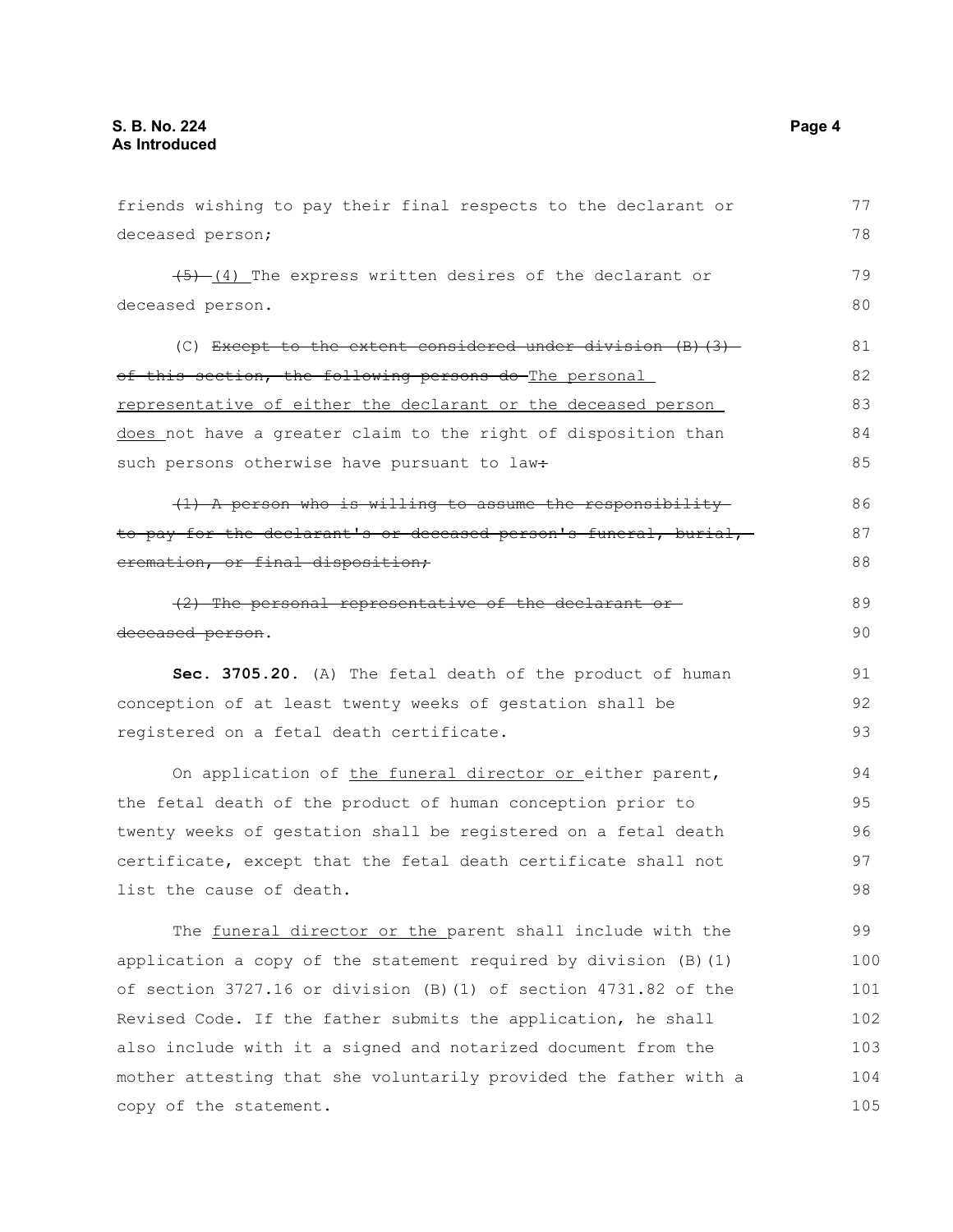#### **S. B. No. 224** Page 5 **As Introduced**

A fetal death certificate for the product of human conception prior to twenty weeks gestation is not proof of a live birth for purposes of federal, state, and local taxes. 106 107 108

(B) The product of human conception of at least twenty weeks of gestation that suffers a fetal death occurring in Ohio shall not be interred, deposited in a vault or tomb, cremated, or otherwise disposed of by a funeral director or other person until a fetal death certificate or provisional death certificate has been filed with and a burial permit is issued by the local registrar of vital statistics of the registration district in which the fetal death occurs, or the body is found. 109 110 111 112 113 114 115 116

A burial permit for the product of human conception that suffers a fetal death prior to twenty weeks of gestation shall be issued by the local registrar of vital statistics of the registration district in which the fetal death occurs if the funeral director or either parent files a fetal death certificate with that registrar. 117 118 119 120 121

(C)(1) The department of health and the local registrar shall keep a separate record and index record of fetal death certificates.

(2) The personal or statistical information on the fetal death certificate shall be obtained by the funeral director or other person in charge of interment or cremation from the best qualified persons or sources available. 126 127 128 129

(D) When a burial permit is issued under division (B) of this section for the product of human conception of at least twenty weeks of gestation that suffers a fetal death, the local registrar shall inform the parent or parents listed on the fetal death certificate or provisional death certificate of the option 130 131 132 133 134

122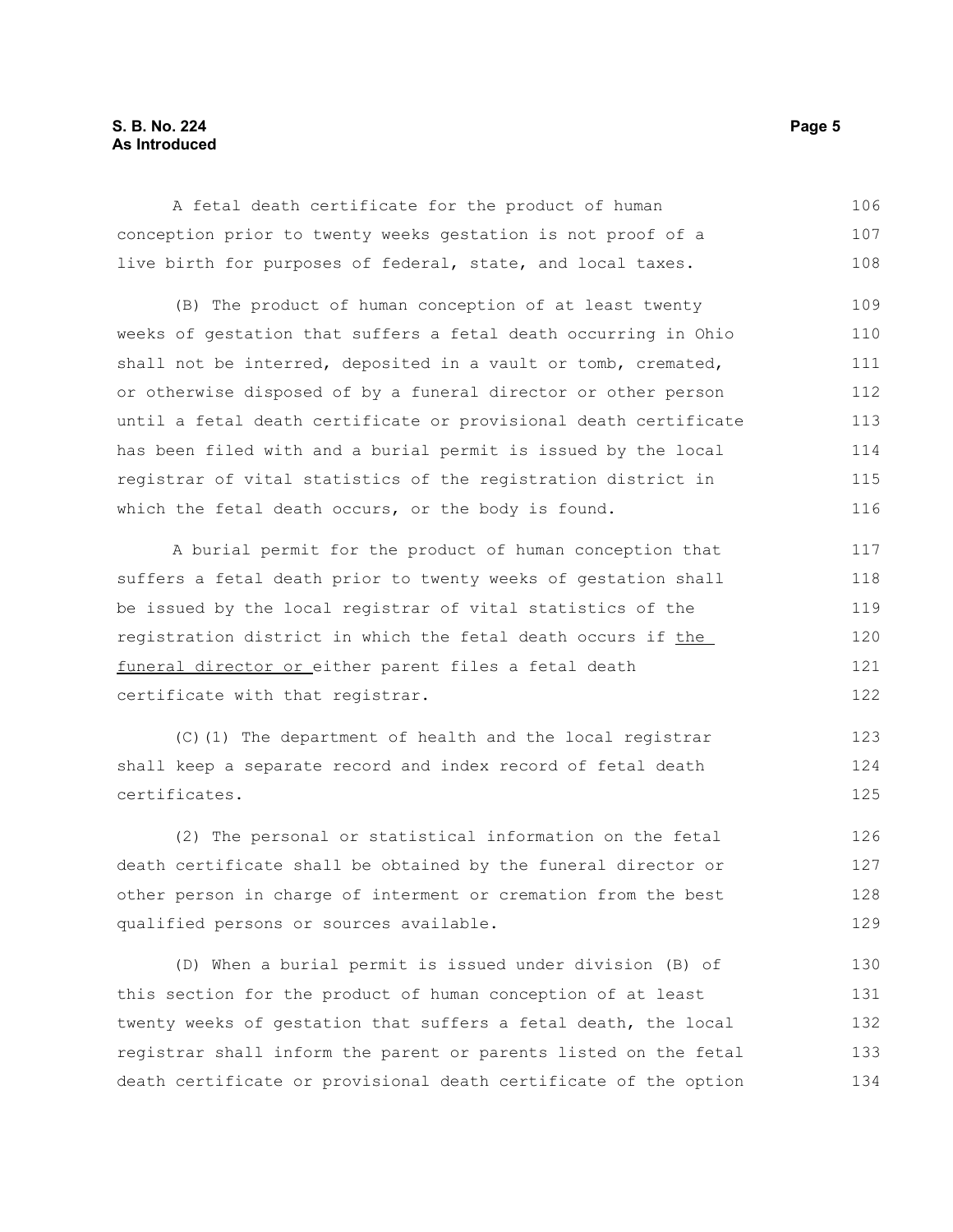#### **S. B. No. 224** Page 6 **As Introduced**

of applying for a certificate that is issued under division (B) (3) of section 3705.23 of the Revised Code. 135 136

**Sec. 4513.17.** (A) Whenever a motor vehicle equipped with headlights also is equipped with any auxiliary lights or spotlight or any other light on the front thereof projecting a beam of an intensity greater than three hundred candle power, not more than a total of five of any such lights on the front of a vehicle shall be lighted at any one time when the vehicle is upon a highway. 137 138 139 140 141 142 143

(B) Any lighted light or illuminating device upon a motor vehicle, other than headlights, spotlights, signal lights, or auxiliary driving lights, that projects a beam of light of an intensity greater than three hundred candle power, shall be so directed that no part of the beam will strike the level of the roadway on which the vehicle stands at a distance of more than seventy-five feet from the vehicle. 144 145 146 147 148 149 150

(C)(1) Flashing lights are prohibited on motor vehicles, except as a means for indicating a right or a left turn, or in the presence of a vehicular traffic hazard requiring unusual care in approaching, or overtaking or passing. This-151 152 153 154

(2) The prohibition in division (C)(1) of this section does not apply to emergency any of the following: 155 156

(a) Emergency vehicles, road service vehicles servicing or towing a disabled vehicle, stationary waste collection vehicles actively collecting garbage, refuse, trash, or recyclable materials on the roadside, rural mail delivery vehicles, vehicles as provided in section 4513.182 of the Revised Code, highway maintenance vehicles, funeral hearses, funeral escort vehicles, and similar equipment operated by the department or 157 158 159 160 161 162 163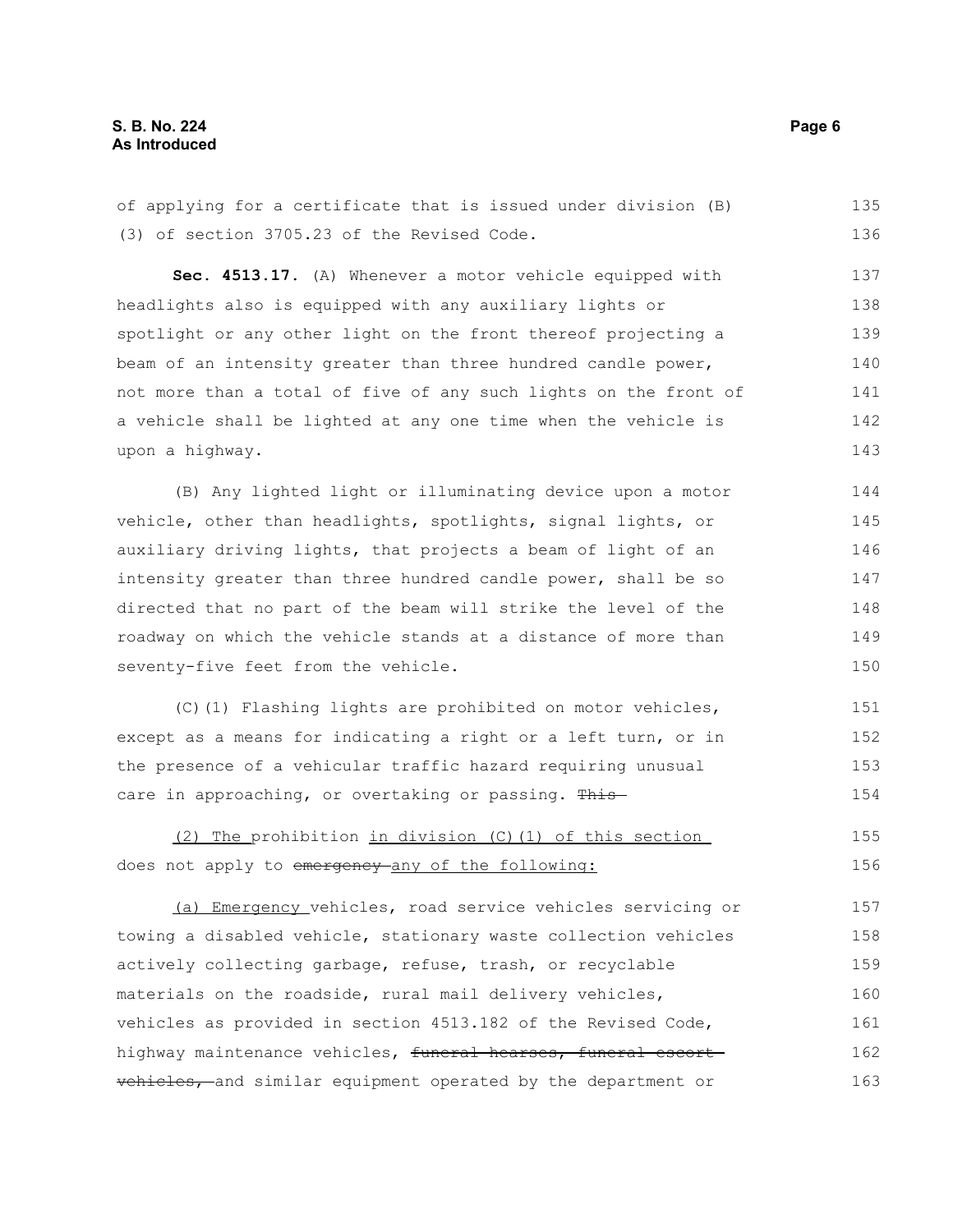### **S. B. No. 224** Page 7 **As Introduced**

local authorities, which shall be-provided such vehicles are equipped with and display, when used on a street or highway for the special purpose necessitating such lights, a flashing, oscillating, or rotating amber light, but shall not display a flashing, oscillating, or rotating light of any other color, nor to vehicles; 164 165 166 167 168 169

(b) Vehicles or machinery permitted by section 4513.11 of the Revised Code to have a flashing red light-

#### (2) When used on a street or highway, farm;

(c) Farm machinery and vehicles escorting farm machinery may be, provided such machinery and vehicles are equipped with and display, when used on a street or highway, a flashing, oscillating, or rotating amber light, and the prohibitioncontained in division (C)(1) of this section does not apply to such machinery or vehicles. Farm machinery also may display the lights described in section 4513.11 of the Revised Code. 173 174 175 176 177 178 179

(d) A funeral hearse or funeral escort vehicle, provided that the funeral hearse or funeral escort vehicle is equipped with and displays, when used on a street or highway for the special purpose necessitating such lights, a flashing, oscillating, or rotating purple or amber light. 180 181 182 183 184

(D) $(1)$  Except a person operating a public safety vehicle, as defined in division (E) of section 4511.01 of the Revised Code, or a school bus, no person shall operate, move, or park upon, or permit to stand within the right-of-way of any public street or highway any vehicle or equipment that is equipped with and displaying a flashing red or a flashing combination red and white light, or an oscillating or rotating red light, or a combination red and white oscillating or rotating light, and 185 186 187 188 189 190 191 192

170 171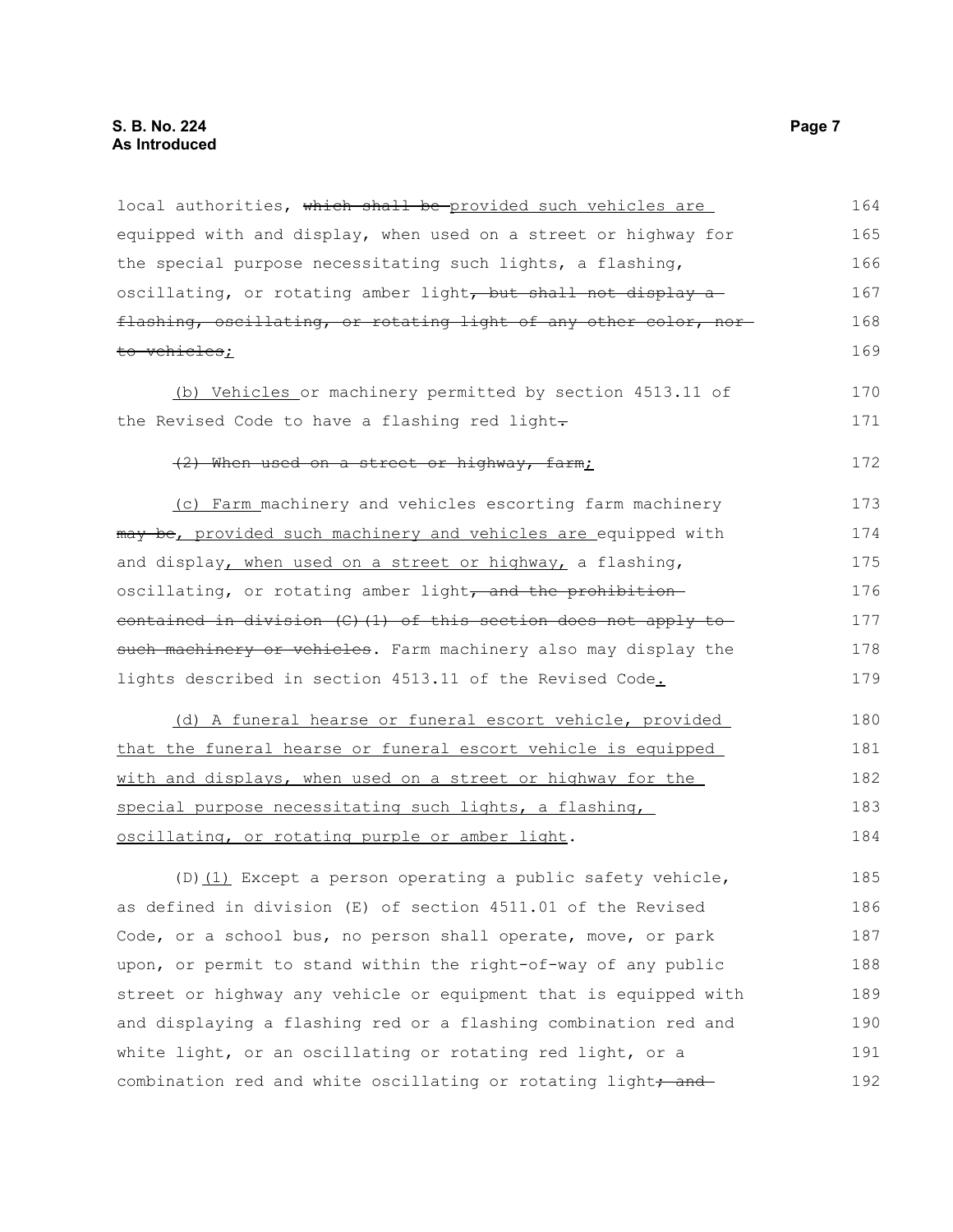#### except.

(2) Except a public law enforcement officer, or other person sworn to enforce the criminal and traffic laws of the state, operating a public safety vehicle when on duty, no person shall operate, move, or park upon, or permit to stand within the right-of-way of any street or highway any vehicle or equipment that is equipped with, or upon which is mounted, and displaying a flashing blue or a flashing combination blue and white light, or an oscillating or rotating blue light, or a combination blue and white oscillating or rotating light. 194 195 196 197 198 199 200 201 202

(E) This section does not prohibit the use of warning lights required by law or the simultaneous flashing of turn signals on disabled vehicles or on vehicles being operated in unfavorable atmospheric conditions in order to enhance their visibility. This section also does not prohibit the simultaneous flashing of turn signals or warning lights either on farm machinery or vehicles escorting farm machinery, when used on a street or highway.

(F) Whoever violates this section is guilty of a minor misdemeanor.

**Sec. 4717.04.** (A) The board of embalmers and funeral directors shall adopt rules in accordance with Chapter 119. of the Revised Code for the government, transaction of the business, and the management of the affairs of the board of embalmers and funeral directors and the crematory review board, and for the administration and enforcement of this chapter. These rules shall include all of the following: 213 214 215 216 217 218 219

(1) The nature, scope, content, and form of the application that must be completed and license examination that 220 221

193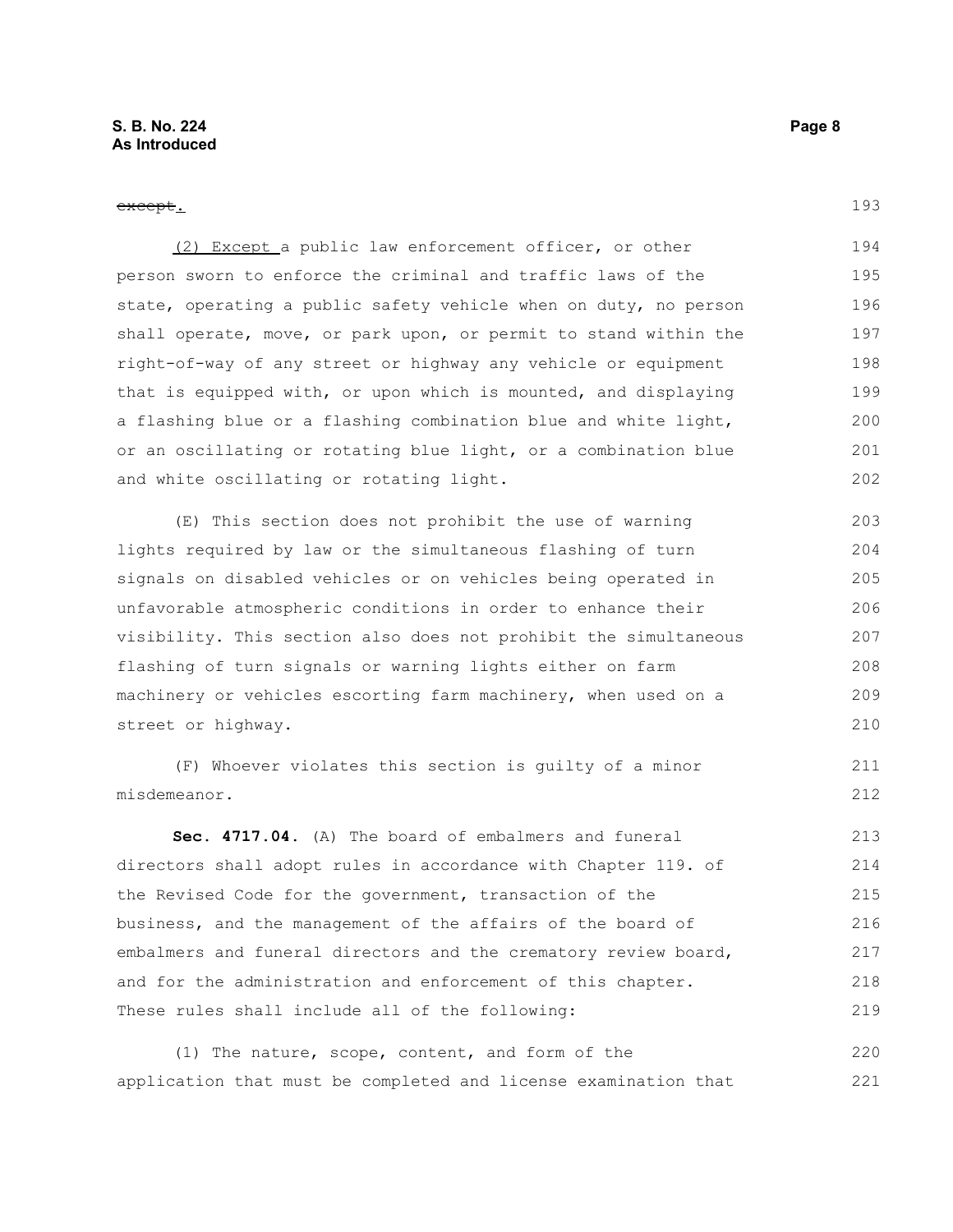must be passed in order to receive an embalmer's license or a funeral director's license under section 4717.05 of the Revised Code. The rules shall ensure both of the following: 222 223 224

(a) That the embalmer's license examination tests the applicant's knowledge through at least a comprehensive section and an Ohio laws section; 225 226 227

(b) That the funeral director's license examination tests the applicant's knowledge through at least a comprehensive section, an Ohio laws section, and a sanitation section. 228 229 230

(2) The minimum license examination score necessary to be licensed under section 4717.05 of the Revised Code as an embalmer or as a funeral director; 231 232 233

(3) Procedures for determining the dates of the embalmer's and funeral director's license examinations, which shall be administered at least once each year, the time and place of each examination, and the supervision required for each examination;

(4) Procedures for determining whether the board shall accept an applicant's compliance with the licensure, registration, or certification requirements of another state as grounds for granting the applicant a license under this chapter; 238 239 240 241

(5) A determination of whether completion of a nationally recognized embalmer's or funeral director's examination sufficiently meets the license requirements for the comprehensive section of either the embalmer's or the funeral director's license examination administered under this chapter; 242 243 244 245 246

(6) Continuing education requirements for licensed embalmers and funeral directors; 247 248

(7) Requirements for the licensing and operation of 249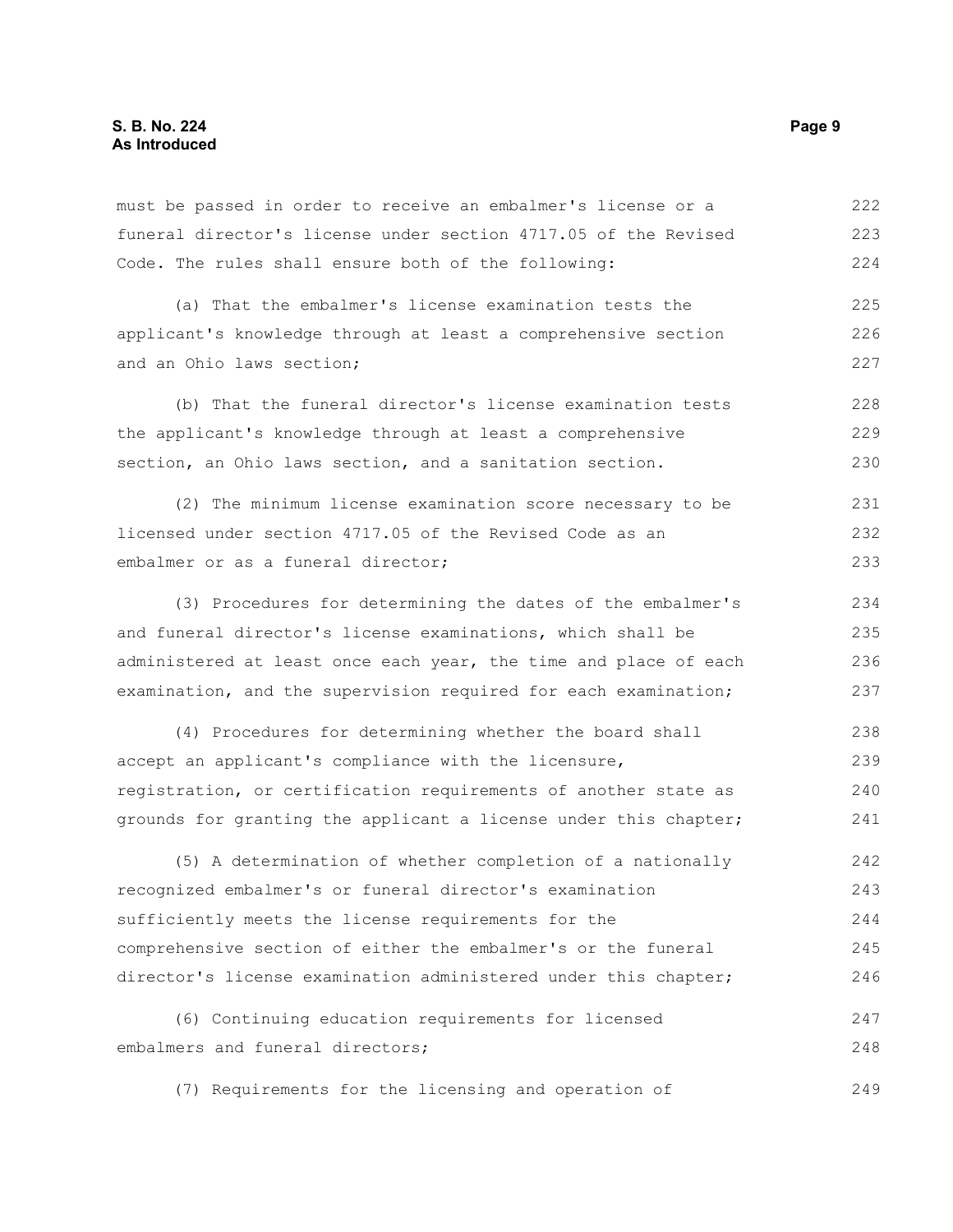funeral homes; (8) Requirements for the licensing and operation of embalming facilities; (9) A schedule that lists, and specifies a forfeiture commensurate with, each of the following types of conduct which, for the purposes of division (A)(9) of this section and section 4717.15 of the Revised Code, are violations of this chapter: (a) Obtaining a license under this chapter by fraud or misrepresentation either in the application or in passing the required examination for the license; (b) Purposely violating any provision of sections 4717.01 to 4717.15 of the Revised Code or a rule adopted under any of those sections; division (A) or (B) of section 4717.23; division (B)(1) or (2), (C)(1) or (2), (D), (E), or (F)(1) or (2), or divisions (H) to (K) of section 4717.26; division (D)(1) of section 4717.27; or divisions (A) to (C) of section 4717.28 of the Revised Code; (c) Committing unprofessional conduct; (d) Knowingly permitting an unlicensed person, other than a person serving an apprenticeship, to engage in the profession or business of embalming or funeral directing under the licensee's supervision; (e) Refusing to promptly submit the custody of a dead human body or cremated remains upon the express order of the person legally entitled to the body; (f) Transferring a license to operate a funeral home, embalming facility, or crematory facility from one owner or operator to another, or from one location to another, without 250 251 252 253 254 255 256 257 258 259 260 261 262 263 264 265 266 267 268 269 270 271 272 273 274 275 276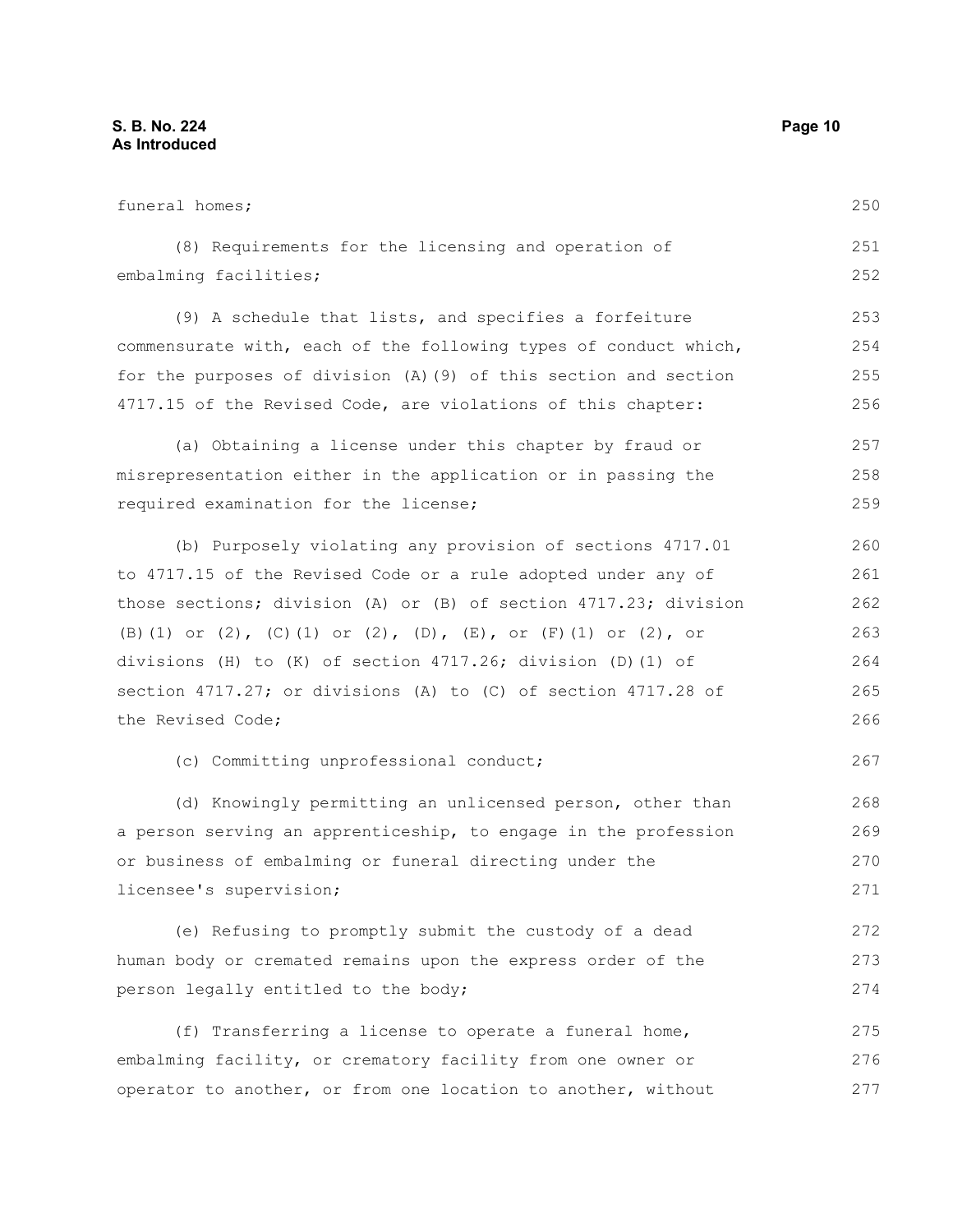been closed;

| notifying the board and following the requirements of section    | 278 |
|------------------------------------------------------------------|-----|
| 4717.11 of the Revised Code;                                     | 279 |
|                                                                  | 280 |
| (g) Misleading the public using false or deceptive               |     |
| advertising;                                                     | 281 |
| (h) Failing to forward to the board on or before its due         | 282 |
| date the annual report of preneed funeral sales required by      | 283 |
| division (J) of section 4717.31 of the Revised Code. If the      | 284 |
| annual report is sent to the board by United States mail, it     | 285 |
| shall be postmarked on or before the due date for the submission | 286 |
| of the annual report in order to be timely filed with the board. | 287 |
| Mail that is not postmarked shall be considered filed on the     | 288 |
| date it is received by the board.                                | 289 |
|                                                                  |     |
| Each instance of the commission of any of the types of           | 290 |
| conduct described in division (A) (9) of this section is a       | 291 |
| separate violation. The rules adopted under division (A) (9) of  | 292 |
| this section shall establish the amount of the forfeiture for a  | 293 |
| violation of each of those divisions. The forfeiture for a first | 294 |
| violation shall not exceed five thousand dollars, and the        | 295 |
| forfeiture for a second or subsequent violation shall not exceed | 296 |
| ten thousand dollars. The amount of the forfeiture may differ    | 297 |
| among the types of violations according to what the board        | 298 |
| considers the seriousness of each violation.                     | 299 |
| (10) Requirements for the licensing and operation of             | 300 |
| crematory facilities;                                            | 301 |
|                                                                  |     |
| (11) Procedures for the board to take possession of and to       | 302 |
| arrange the lawful disposition of unclaimed cremated remains     | 303 |
| that were held or stored at a funeral home or crematory that has | 304 |

(12) Procedures for the issuance of duplicate licenses; 306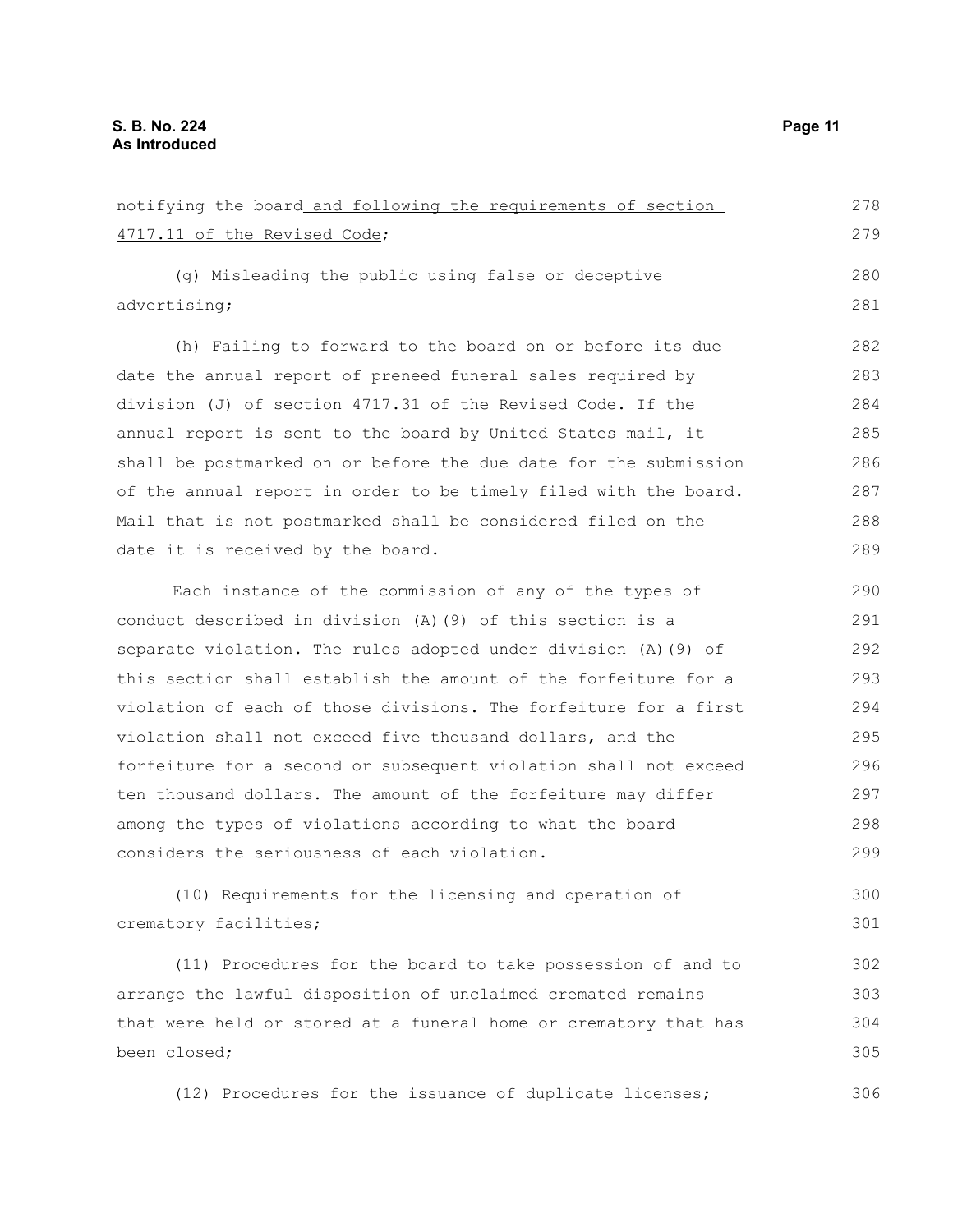| (13) Requirements for criminal records checks of                 | 307 |
|------------------------------------------------------------------|-----|
| applicants under section 4776.03 of the Revised Code;            | 308 |
| (14) The amount and content of corrective action courses         | 309 |
| required by the board under section 4717.14 of the Revised Code; | 310 |
| (15) Requirements for the sale of preneed funeral services       | 311 |
| and preneed funeral goods, the content and funding of preneed    | 312 |
| funeral contracts, and the payment and administration of preneed | 313 |
| funeral funds.                                                   | 314 |
| (B) The board may adopt rules governing the educational          | 315 |
| standards for licensure as an embalmer or funeral director, or   | 316 |
| obtaining a permit to be a crematory operator, and the standards | 317 |
| of service and practice to be followed in embalming, funeral     | 318 |
| directing, and cremation, and in the operation of funeral homes, | 319 |
| embalming facilities, and crematory facilities in this state.    | 320 |
| (C) Nothing in this chapter authorizes the board of              | 321 |
| embalmers and funeral directors to regulate cemeteries, except   | 322 |
| that the board shall license and regulate funeral homes,         | 323 |
| embalming facilities, and crematory facilities located at        | 324 |
| cemeteries in accordance with this chapter.                      | 325 |
| Sec. 4717.05. (A) Any person who desires to be licensed as       | 326 |
| an embalmer shall apply to the board of embalmers and funeral    | 327 |
| directors on a form provided by the board. The applicant shall   | 328 |
| include with the application an initial license fee as set forth | 329 |
| in section 4717.07 of the Revised Code and evidence, verified by | 330 |
| oath and satisfactory to the board, that the applicant meets all | 331 |
| of the following requirements:                                   | 332 |
| (1) The applicant is at least eighteen years of age.             | 333 |

(2) The applicant holds at least a bachelor's degree from a college or university authorized to confer degrees by the 334 335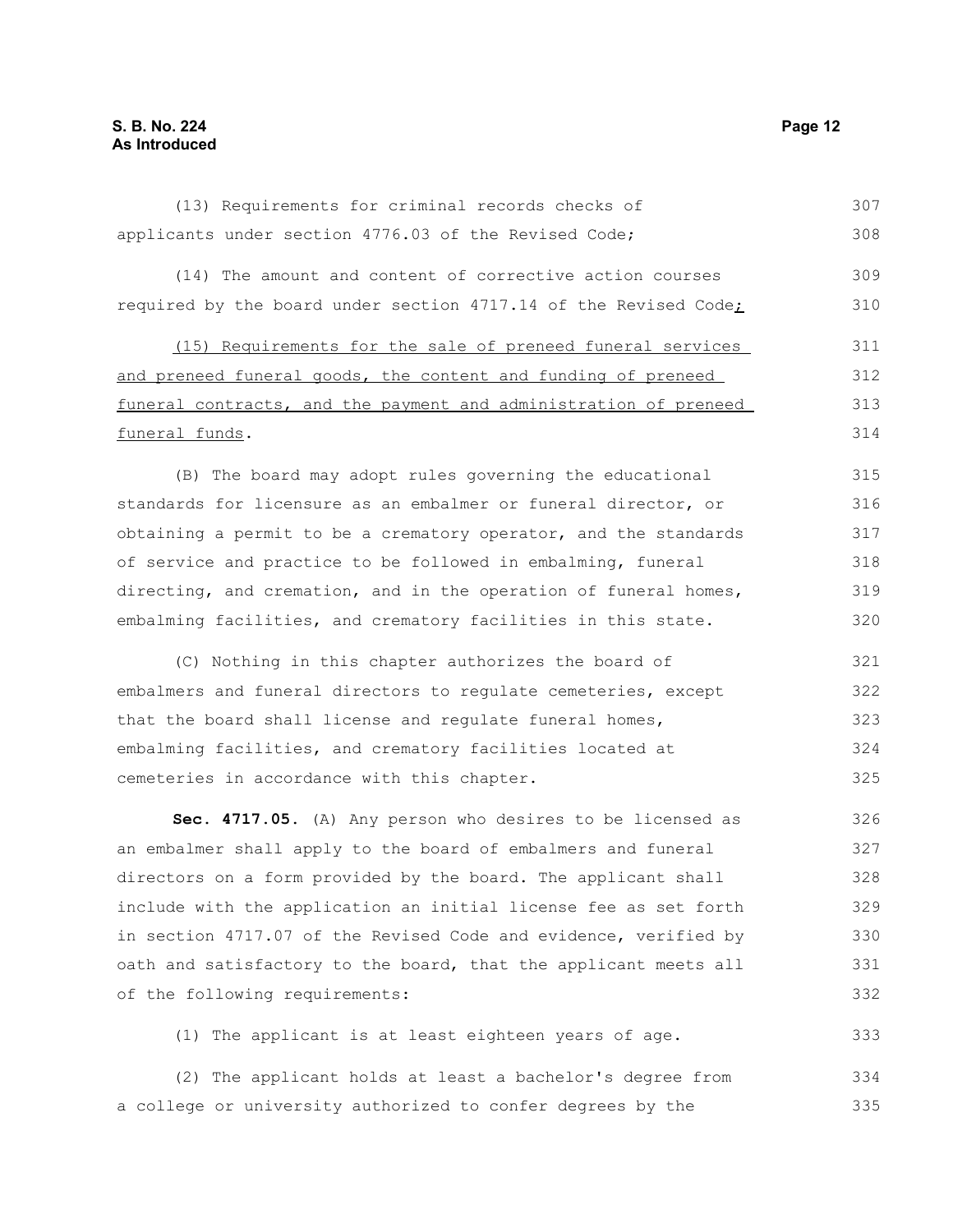department of higher education or the comparable legal agency of another state in which the college or university is located and submits an official transcript from that college or university with the application. 336 337 338 339

(3) The applicant has satisfactorily completed at least twelve months of instruction in a prescribed course in mortuary science as approved by the board and has presented to the board a certificate showing successful completion of the course. The course of mortuary science college training may be completed either before or after the completion of the educational standard set forth in division (A)(2) of this section. 340 341 342 343 344 345 346

(4) The applicant has been certified by the board prior to beginning an embalmer apprenticeship.

(5) The applicant has satisfactorily completed at least one year of apprenticeship under an embalmer licensed in this state and has participated in embalming at least twenty-five dead human bodies. 349 350 351 352

(6) The applicant, upon meeting the educational standards provided for in divisions (A)(2) and (3) of this section and completing the apprenticeship required in division (A)(5) of this section, has completed the examination for an embalmer's license required by the board. 353 354 355 356 357

(B) Upon receiving satisfactory evidence verified by oath that the applicant meets all the requirements of division (A) of this section, the board shall issue the applicant an embalmer's license.

(C) Any person who desires to be licensed as a funeral director shall apply to the board on a form prescribed by the board. The application shall include an initial license fee as 362 363 364

347 348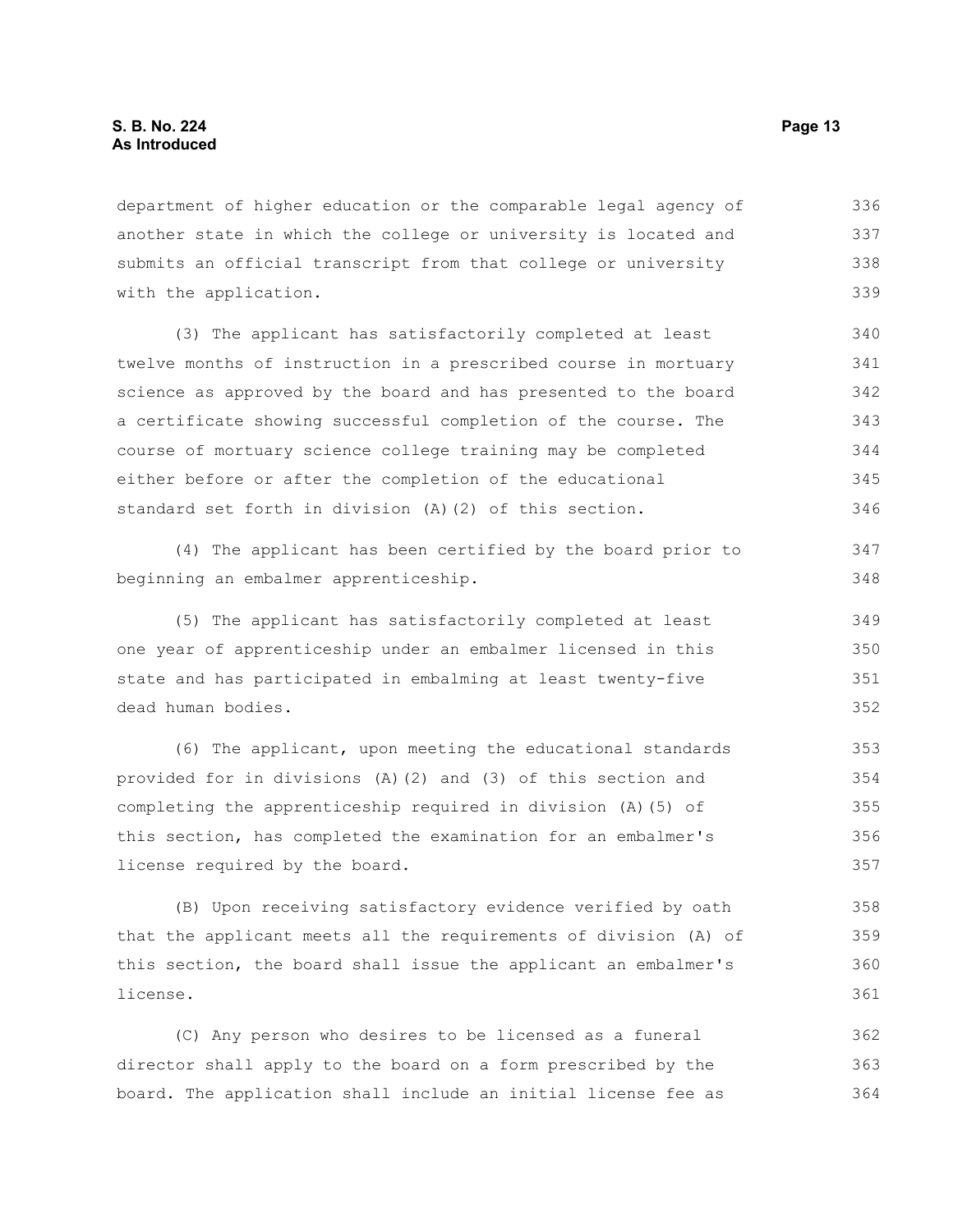| set forth in section 4717.07 of the Revised Code and evidence,      | 365 |
|---------------------------------------------------------------------|-----|
| verified by oath and satisfactory to the board, that the            | 366 |
| applicant meets all of the following requirements:                  | 367 |
| (1) Except as otherwise provided in division (D) of this            | 368 |
| section, the applicant has satisfactorily met all the               | 369 |
| requirements for an embalmer's license as described in divisions    | 370 |
| $(A)$ $(1)$ to $(3)$ of this section.                               | 371 |
| (2) The applicant has been certified by the board prior to          | 372 |
| beginning a funeral director apprenticeship.                        | 373 |
| (3) The applicant, following mortuary science college               | 374 |
| training described in division (A) (3) of this section, has         | 375 |
| satisfactorily completed a one-year apprenticeship under a          | 376 |
| licensed funeral director in this state and has participated in     | 377 |
| directing at least twenty-five funerals.                            | 378 |
| (4) The applicant has satisfactorily completed the                  | 379 |
| examination for a funeral director's license as required by the     | 380 |
| board.                                                              | 381 |
| (D) In lieu of mortuary science college training required           | 382 |
| for a funeral director's license under division (C) (1) of this     | 383 |
| section, the applicant may substitute a satisfactorily completed    | 384 |
| two-year apprenticeship under a licensed funeral director in        | 385 |
| this state assisting that person in directing at least fifty        | 386 |
| funerals.                                                           | 387 |
| (E) Upon receiving satisfactory evidence that the                   | 388 |
| applicant meets all the requirements of division (C) of this        | 389 |
| section, the board shall issue to the applicant a funeral           | 390 |
| director's license.                                                 | 391 |
| $(F)$ $\Delta$ funeral director or embalmer may request the funeral | 392 |

(F) A funeral director or embalmer may request the funeral director's or embalmer's license be placed on inactive status by 393392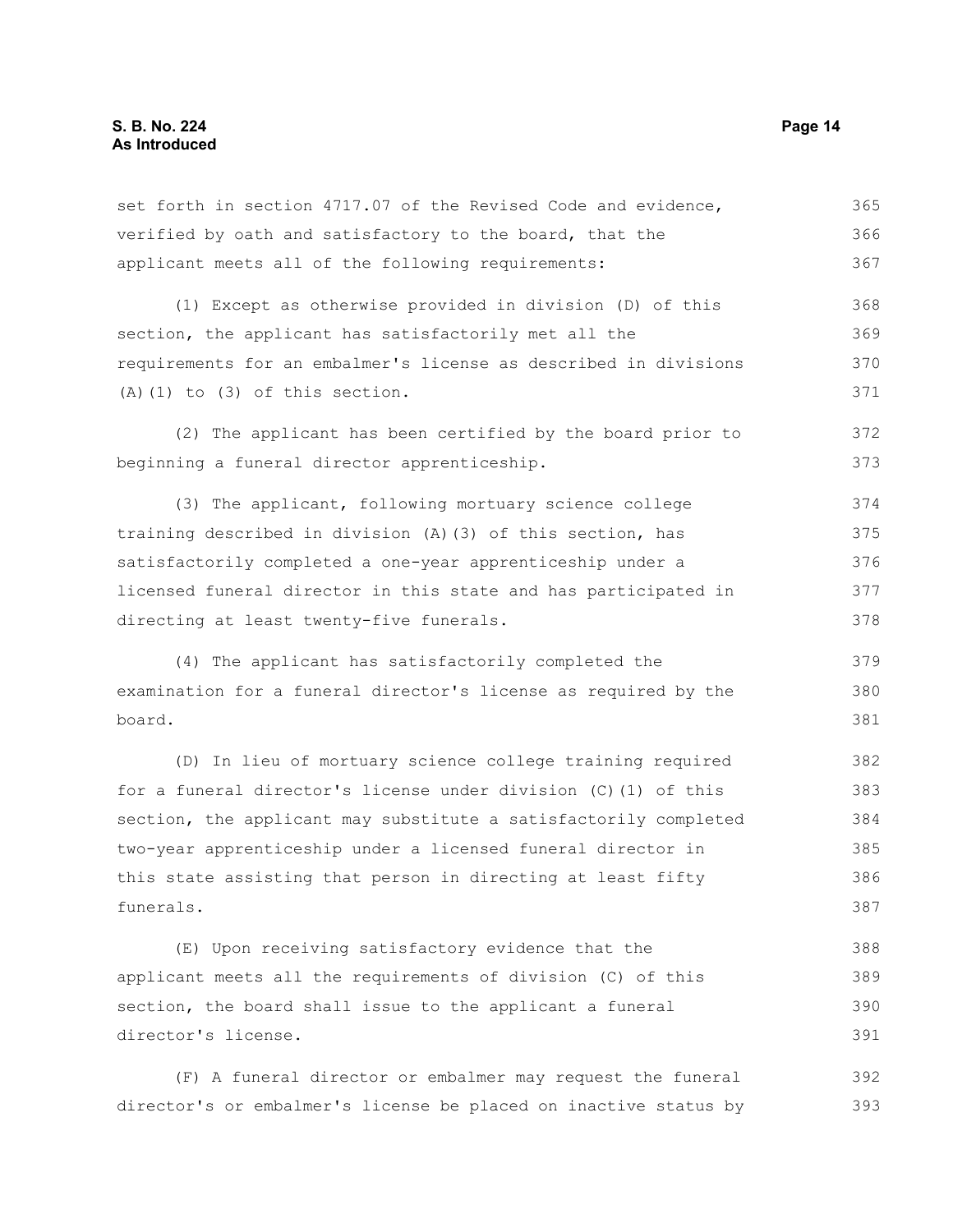### **S. B. No. 224 Page 15 As Introduced**

submitting to the board a form prescribed by the board and such other information as the board may request. A funeral director or embalmer may not place the funeral director's or embalmer's license on inactive status unless the funeral director or embalmer is in good standing with the board and is in compliance with applicable continuing education requirements. A funeral director or embalmer who is granted inactive status is prohibited from participating in any activity for which a funeral director's or embalmer's license is required in this state. A funeral director or embalmer who has been granted inactive status is exempt from the continuing education requirements under section 4717.09 of the Revised Code during the period of the inactive status. 394 395 396 397 398 399 400 401 402 403 404 405 406

(G) A funeral director or embalmer who has been granted inactive status may not return to active status for at least two years following the date that the inactive status was granted. Following a period of at least two years of inactive status, the funeral director or embalmer may apply to return to active status upon completion of all of the following conditions: 407 408 409 410 411 412

(1) The funeral director or embalmer files with the board a form prescribed by the board seeking active status and provides any other information as the board may request; 413 414 415

(2) The funeral director or embalmer takes and passes the Ohio laws examination for each license being activated; 416 417

(3) The funeral director or embalmer pays a reactivation fee to the board in the amount of one hundred forty dollars foreach license being reactivatedthe reactivation fee described in division (A)(1) of section 4717.07 of the Revised Code. 418 419 420 421

**Sec. 4717.06.** (A)(1) A licensed funeral director who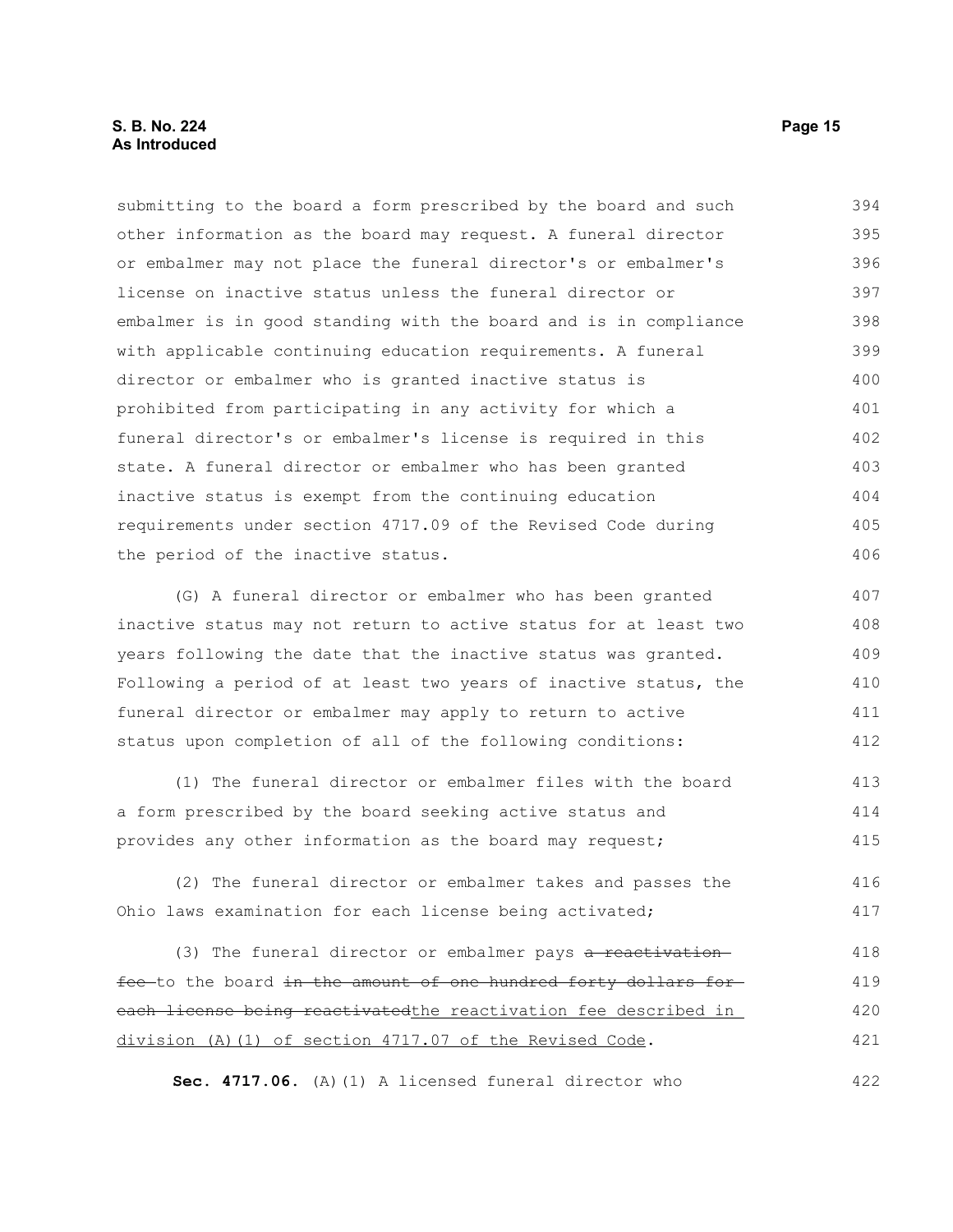### **S. B. No. 224 Page 16 As Introduced**

desires to obtain a license to operate a funeral home, a licensed embalmer who desires to obtain a license to operate an embalming facility, or a holder of a crematory operator permit who desires to obtain a license to operate a crematory facility shall apply to the board of embalmers and funeral directors on a form prescribed by the board. The application shall include the initial license application fee set forth in section 4717.07 of the Revised Code and proof satisfactory to the board that the funeral home, embalming facility, or crematory facility is in compliance with rules adopted by the board under section 4717.04 of the Revised Code, rules adopted by the board of building standards under Chapter 3781. of the Revised Code, and all other federal, state, and local requirements relating to the safety of the premises. 423 424 425 426 427 428 429 430 431 432 433 434 435 436

(2) If the funeral home, embalming facility, or crematory facility to which the license application pertains is owned by a corporation or limited liability company, the application shall include the name and address of the corporation's or limited liability company's statutory agent appointed under section 1701.07, 1705.06, or 1706.09 of the Revised Code or, in the case of a foreign corporation, the corporation's designated agent appointed under section 1703.041 of the Revised Code. If the funeral home, embalming facility, or crematory facility to which the application pertains is owned by a partnership, the application shall include the name and address of each of the partners. If, at any time after the submission of a license application or issuance of a license, the statutory or designated agent of a corporation or limited liability company owning a funeral home, embalming facility, or crematory facility or the address of the statutory or designated agent changes or, in the case of a partnership, any of the partners of the funeral 437 438 439 440 441 442 443 444 445 446 447 448 449 450 451 452 453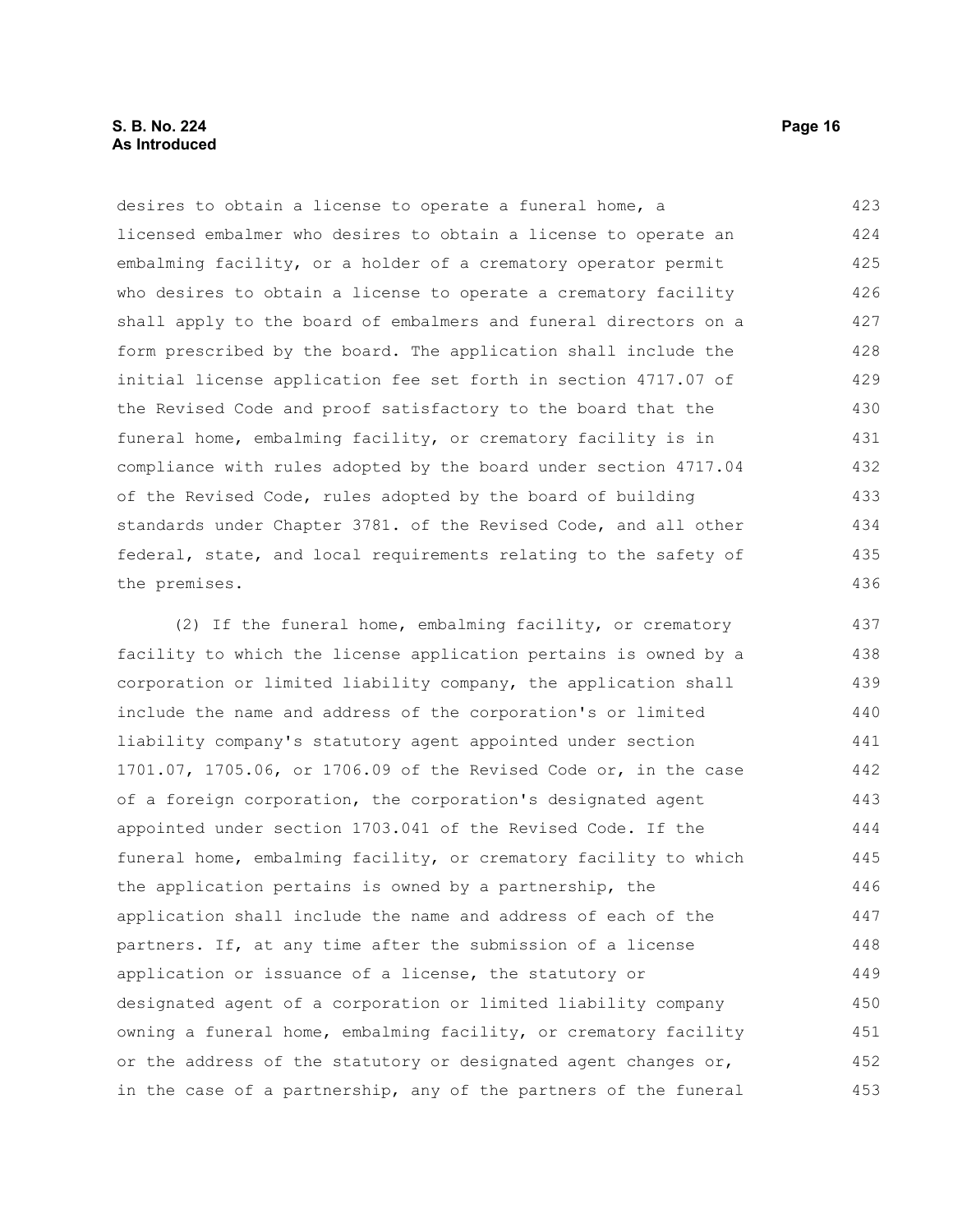home, embalming facility, or crematory facility or the address of any of the partners changes, the applicant for or holder of the license to operate the funeral home, embalming facility, or crematory facility shall submit written notice to the board, within thirty days after the change, informing the board of the change and of any name or address of a statutory or designated agent or partner that has changed from that contained in the application for the license or the most recent notice submitted under division (A)(2) of this section. 454 455 456 457 458 459 460 461 462

(B)(1) The board of embalmers and funeral directors shall issue a license to operate a funeral home only to a licensed funeral director who is named in the application as the funeral director actually in charge and ultimately responsible for the funeral home. The board shall issue the license only for the address at which the funeral home is physically located and operated. The funeral home license and licenses of the embalmers and funeral directors employed by the funeral home shall be displayed in a conspicuous place within the funeral home. The name of the funeral director to whom the funeral home license has been issued shall be conspicuously displayed immediately on the outside or the inside of the primary entrance to the funeral home that is used by the public. 463 464 465 466 467 468 469 470 471 472 473 474 475

(2) The funeral home shall have on the premises one of the following: 476 477

(a) If embalming will take place at the funeral home, an embalming room that is adequately equipped and maintained. The embalming room shall be kept in a clean and sanitary manner and used only for the embalming, preparation, or holding of dead human bodies. The embalming room shall contain only the articles, facilities, and instruments necessary for those 478 479 480 481 482 483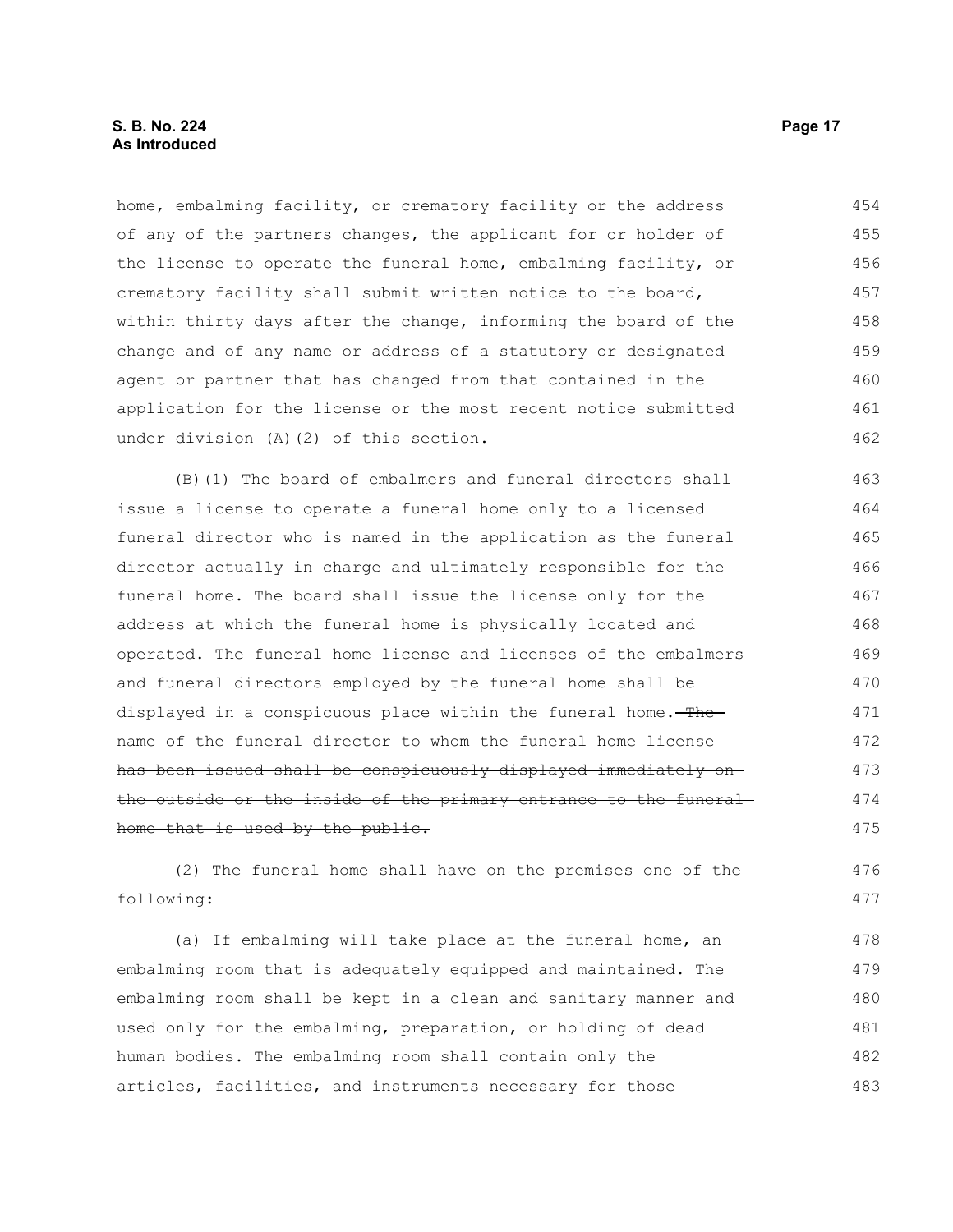#### purposes.

484

| (b) If embalming will not take place at the funeral home,        | 485 |
|------------------------------------------------------------------|-----|
| a holding room that is adequately equipped and maintained. The   | 486 |
| holding room shall be kept in a clean and sanitary manner and    | 487 |
| used only for the preparation, other than embalming, and holding | 488 |
| of dead human bodies. The holding room shall contain only the    | 489 |
| articles and facilities necessary for those purposes.            | 490 |

(3) Each funeral home shall be directly supervised by a funeral director licensed under this chapter, who may supervise more than one funeral home. 491 492 493

(C)(1) The board shall issue a license to operate an embalming facility only to a licensed embalmer who is actually in charge of and ultimately responsible for the embalming facility. The board shall issue the license only for the address at which the embalming facility is physically located and operated. The license shall be displayed in a conspicuous place within the facility. The name of the embalmer to whom the embalming facility license has been issued shall be conspicuously displayed on the outside or inside of the primary entrance to the embalming facility. 494 495 496 497 498 499 500 501 502 503

(2) The embalming facility shall be adequately equipped and maintained in a sanitary manner. The embalming room at such a facility shall contain only the articles, facilities, and instruments necessary for its stated purpose. The embalming room shall be kept in a clean and sanitary condition and used only for the care and preparation of dead human bodies. 504 505 506 507 508 509

(D)(1) The board shall issue a license to operate a crematory facility only to a crematory operator who is actually in charge and ultimately responsible for the crematory facility. 510 511 512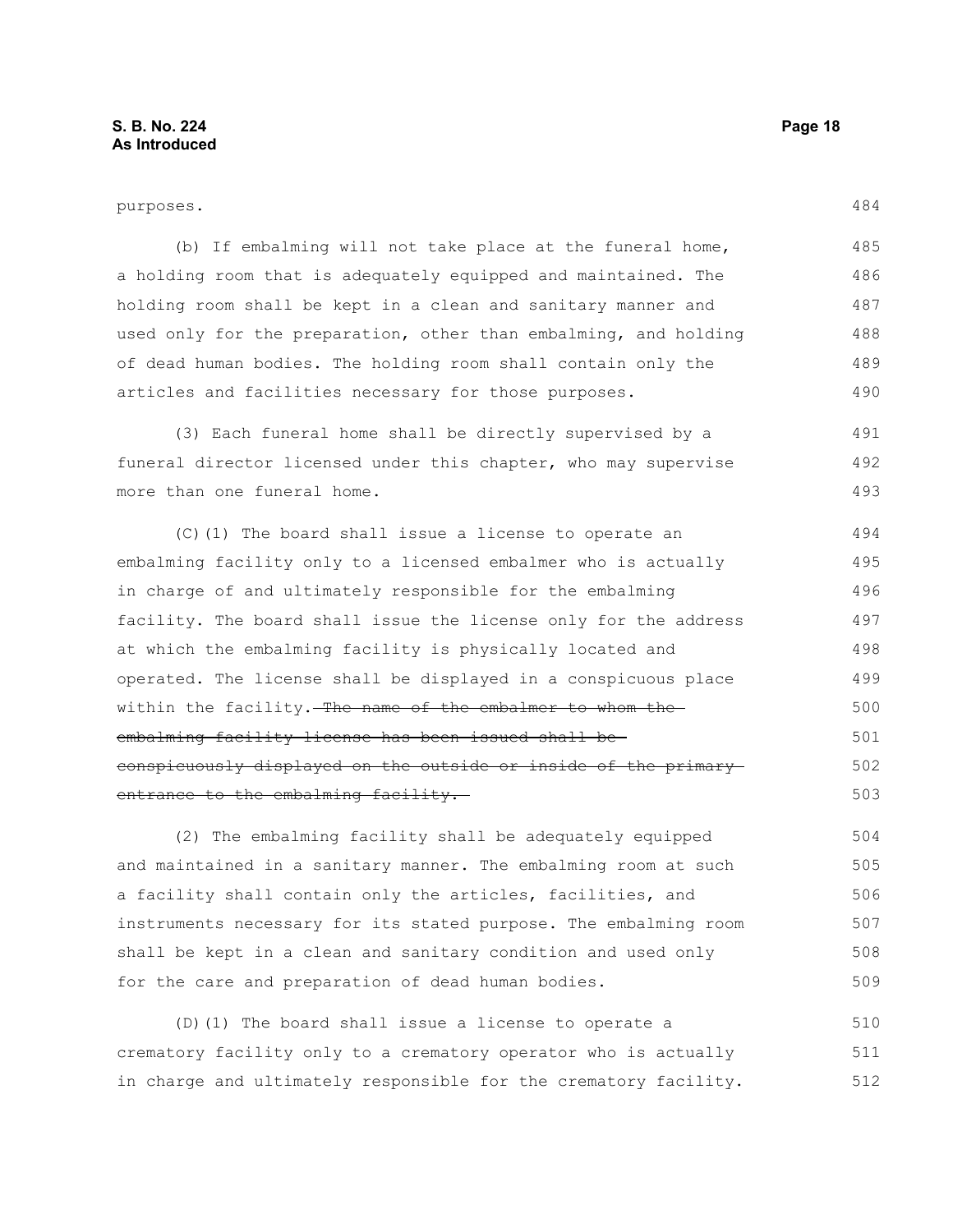The board shall issue the license only for the address at which the crematory facility is physically located and operated. The license shall be displayed in a conspicuous place within the crematory facility. The name of the crematory operator to whomthe crematory facility license has been issued shall be conspicuously displayed on the outside or inside of the primary entrance to the crematory facility. 513 514 515 516 517 518 519

(2) The crematory facility shall be adequately equipped and maintained in a clean and sanitary manner. The crematory facility may be located in a funeral home, embalming facility, cemetery building, or other building in which the crematory facility may lawfully operate. If a crematory facility engages in the cremation of animals, the crematory facility shall cremate animals in a cremation chamber that also is not used to cremate dead human bodies or human body parts and shall not cremate animals in a cremation chamber used for the cremation of dead human bodies and human body parts. Cremation chambers that are used for the cremation of dead human bodies or human body parts and cremation chambers used for the cremation of animals may be located in the same area. Cremation chambers used for the cremation of animals shall have conspicuously displayed on the unit a notice that the unit is to be used for animals only. 520 521 522 523 524 525 526 527 528 529 530 531 532 533 534

(3) A license to operate a crematory facility shall be issued to the person actually in charge of the crematory facility. This section does not require the individual who is actually in charge of the crematory facility to be an embalmer or funeral director licensed under this chapter. 535 536 537 538 539

(4) Nothing in this section or rules adopted under section 4717.04 of the Revised Code precludes the establishment and operation of a crematory facility on or adjacent to the property 540 541 542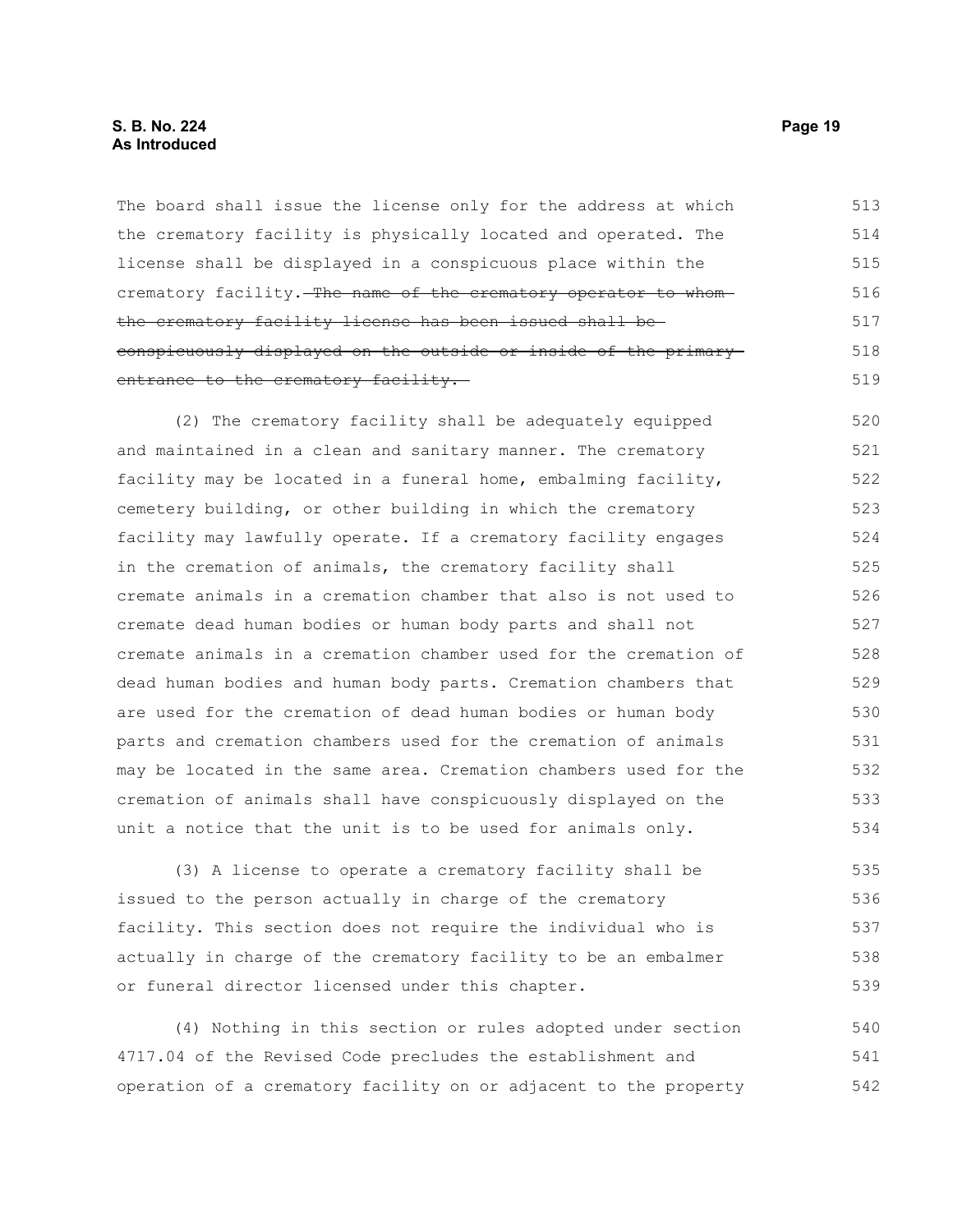on which a cemetery, funeral home, or embalming facility is located. **Sec. 4717.07.** (A) The board of embalmers and funeral directors shall charge and collect the following fees: (1) For applying for an initial or biennial renewal of an embalmer's or funeral director's license, or a reactivation of a license as described in division (G) of section 4717.05 of the Revised Code, two hundred dollars; (2) For applying for an embalmer or funeral director certificate of apprenticeship, thirty-five dollars; (3) For the application to take the examination for a license to practice as an embalmer or funeral director, or to retake a section of the examination, thirty-five dollars; (4) For applying for an initial license to operate a funeral home, four hundred dollars and biennial renewal of a license to operate a funeral home, four hundred dollars; (5) For the reinstatement of a lapsed embalmer's or funeral director's license, the renewal fee prescribed in division (A)(1) of this section plus fifty dollars for each month or portion of a month the license is lapsed, but not more than one thousand dollars; (6) For the reinstatement of a lapsed license to operate a funeral home, the renewal fee prescribed in division (A)(4) of this section plus fifty dollars for each month or portion of a month the license is lapsed until reinstatement, but not more than one thousand dollars; 543 544 545 546 547 548 549 550 551 552 553 554 555 556 557 558 559 560 561 562 563 564 565 566 567 568

(7) For applying for a license to operate an embalming facility, four hundred dollars and biennial renewal of a license 569 570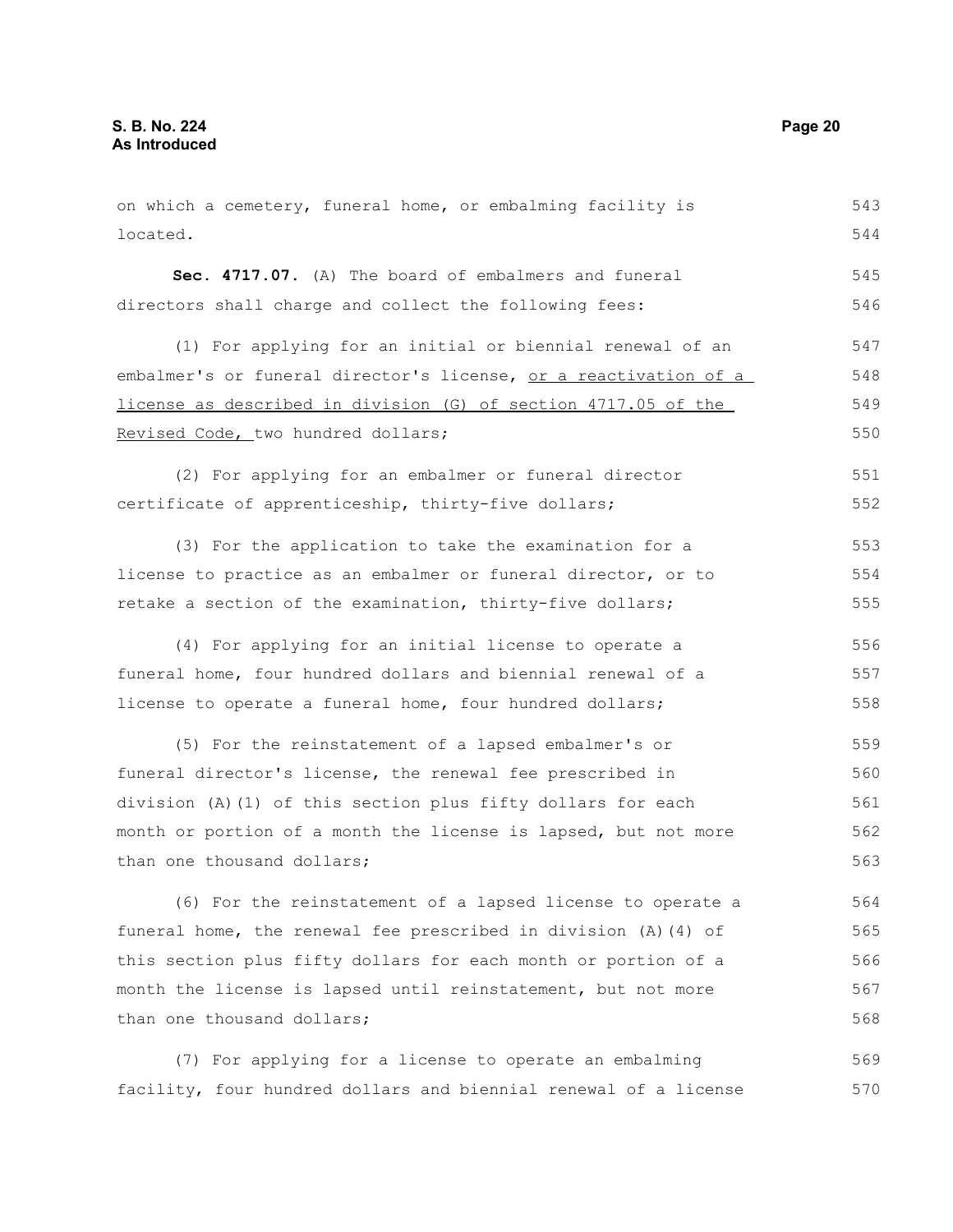to operate an embalming facility, four hundred dollars; (8) For the reinstatement of a lapsed license to operate an embalming facility, the renewal fee prescribed in division (A)(7) of this section plus fifty dollars for each month or portion of a month the license is lapsed until reinstatement, but not more than one thousand dollars; (9) For applying for a license to operate a crematory 572 573 574 575 576 577

facility, four hundred dollars and biennial renewal of a license to operate a crematory facility, four hundred dollars; 578 579

(10) For the reinstatement of a lapsed license to operate a crematory facility, the renewal fee prescribed in division (A) (9) of this section plus fifty dollars for each month or portion of a month the license is lapsed until reinstatement, but not more than five hundred dollars; 580 581 582 583 584

(11) For applying for the initial or biennial renewal of a crematory operator permit, one hundred fifty dollars; 585

(12) For the reinstatement of a lapsed crematory operator permit, the renewal fee prescribed in division (A)(11) of this section plus fifty dollars for each month or portion of a month the permit is lapsed, but not more than five hundred dollars; 587 588 589 590

(13) For the issuance of a duplicate of a license issued under this chapter, ten dollars; 591 592

(14) For each preneed funeral contract sold in the state other than those funded by the assignment of an existing insurance policy, ten dollars. 593 594 595

(B) In addition to the fees set forth in division (A) of this section, an applicant shall pay the examination fee assessed by any examining agency the board uses for any section 596 597 598

571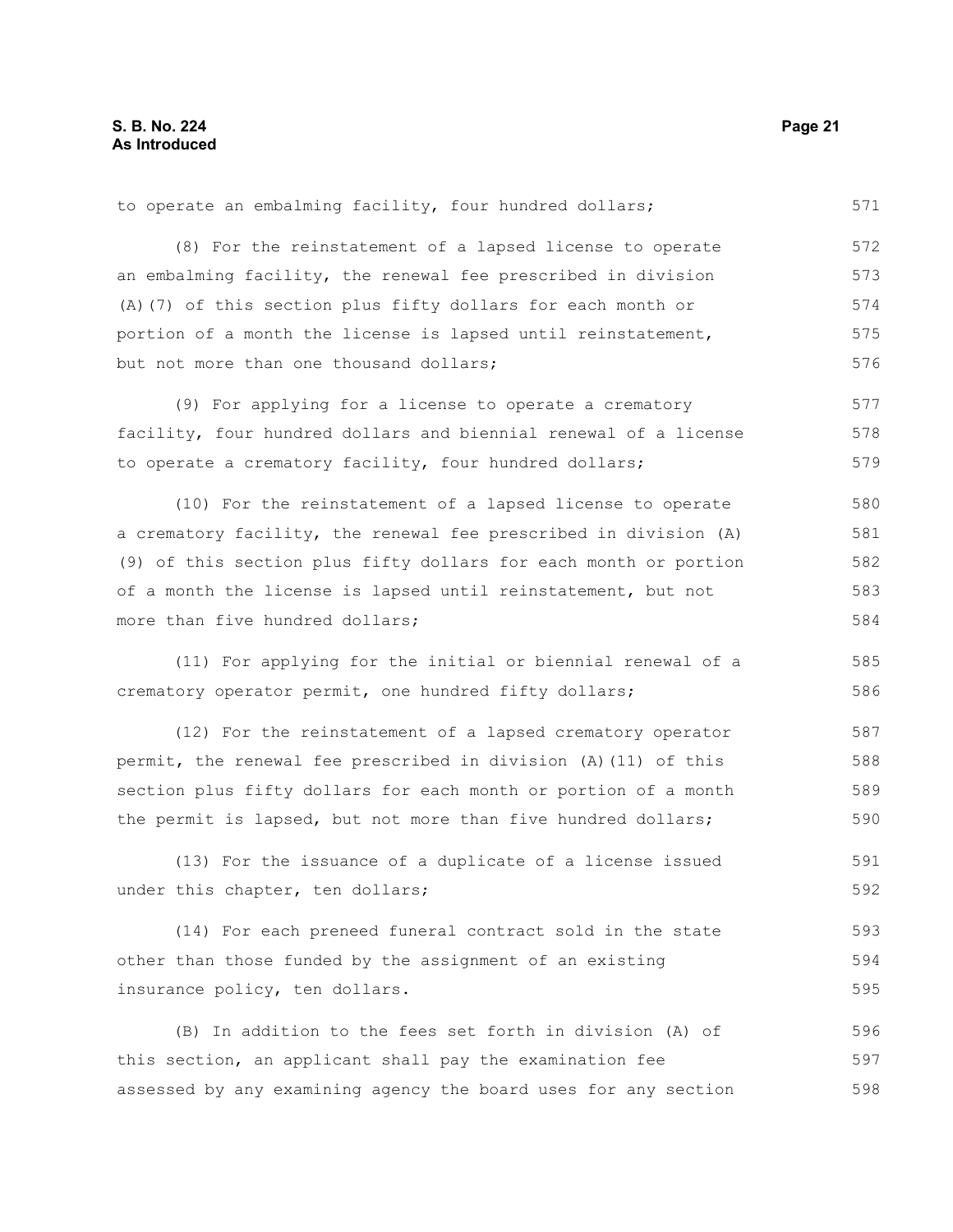(C) Subject to the approval of the controlling board, the board of embalmers and funeral directors may establish fees in excess of the amounts set forth in this section, provided that these fees do not exceed the amounts set forth in this section by more than fifty per cent. 600 601 602 603 604

**Sec. 4717.10.** (A) The board of embalmers and funeral directors may recognize Hicenses a license issued to embalmers and an embalmer or a funeral directors director by other states, and upon-another state. Upon presentation of such Hicenseslicense and evidence satisfactory to the board showing such embalmer or funeral director meets all requirements of this division and is in good standing in that other state, may the board shall issue to the holder an embalmer's or funeral director's license under this chapter. The board shall charge the same fee as prescribed in section 4717.07 of the Revised Code to issue or renew such an embalmer's or funeral director's license. Such licenses shall be renewed biennially as provided in section 4717.08 of the Revised Code. The board shall not issue a license to any person under this division  $(A)$  of this section unless the applicant proves that the applicant, in the state in which the applicant is licensed, has complied with requirements substantially equal to those established in section 4717.05 of the Revised Code. 605 606 607 608 609 610 611 612 613 614 615 616 617 618 619 620 621 622

(B) The board of embalmers and funeral directors may issue courtesy card permits. A courtesy card permit holder shall be authorized to undertake both the following acts in this state:

(1) Prepare and complete those sections of a death certificate and other permits needed for disposition of deceased human remains in this state and sign and file such death 626 627 628

599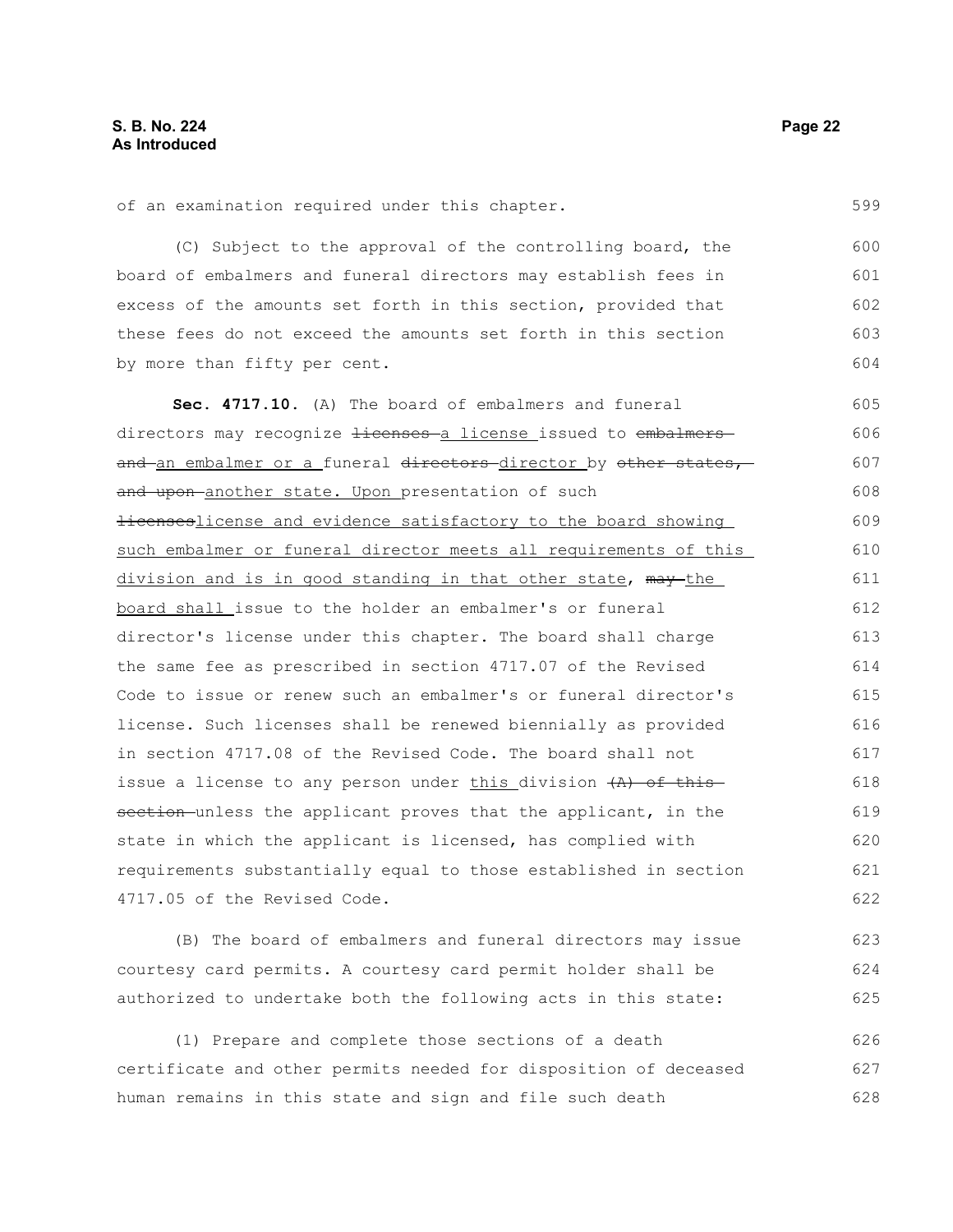| ıae<br>2<br>. . |
|-----------------|
|-----------------|

629

650 651

| certificates and permits; |  |  |
|---------------------------|--|--|
|---------------------------|--|--|

(2) Supervise and conduct funeral ceremonies, interments, and entombments in this state. 630 631

(C) The board of embalmers and funeral directors  $\frac{may-shell}{}$ determine under what conditions a courtesy card permit  $m$ ay shall be issued to funeral directors in bordering states after taking into account whether and under what conditions and fees such border states issue similar courtesy card permits to funeral directors licensed in this state. A courtesy card permit holder shall comply with all applicable laws and rules of this state while engaged in any acts of funeral directing in this state. The board may revoke or suspend a courtesy card permit or subject a courtesy card permit holder to discipline in accordance with the laws, rules, and procedures applicable to funeral directors under this chapter. Applicants for courtesy card permits shall apply on forms prescribed by the board, pay a biennial fee set by the board for initial applications and renewals, and adhere to such other requirements imposed by the board on courtesy card permit holders. 632 633 634 635 636 637 638 639 640 641 642 643 644 645 646 647

(D) No courtesy card permit holder shall be authorized to undertake any of the following activities in this state: 648 649

(1) Arranging funerals or disposition services with members of the public in this state;

(2) Be employed by or under contract to a funeral home licensed in this state to perform funeral services in this state; 652 653 654

(3) Advertise funeral or disposition services in this state; 655 656

(4) Enter into or execute funeral or disposition contracts 657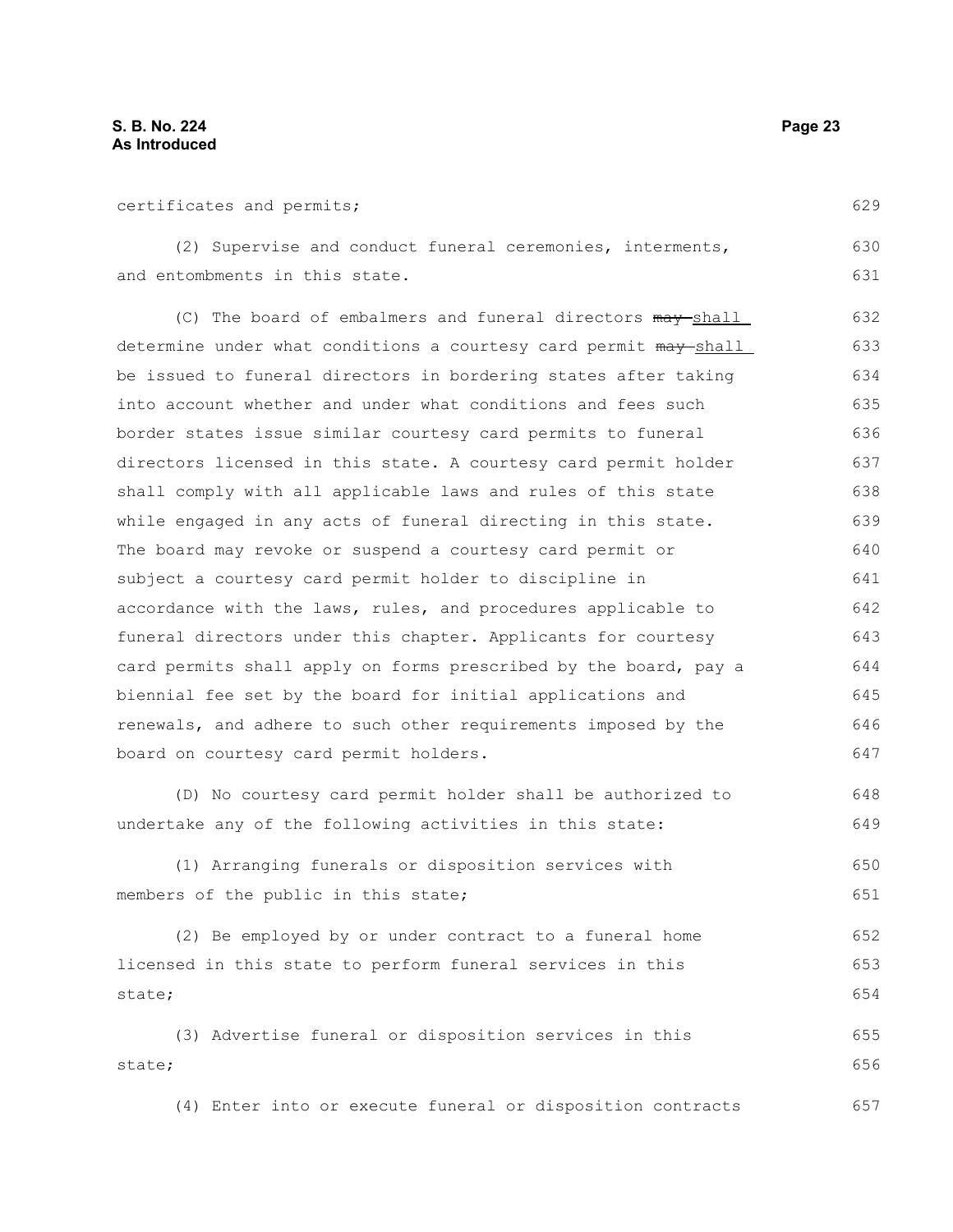in this state; (5) Prepare or embalm deceased human remains in this state; (6) Arrange for or carry out the disinterment of human remains in this state. (E) As used in this section, "courtesy card permit" means a special permit that may be issued to a funeral director licensed in a state that borders this state and who does not hold a funeral director's license under this chapter. **Sec. 4717.13.** (A) No person shall do any of the following: (1) Engage in the business or profession of funeral directing unless the person is licensed as a funeral director under this chapter, is certified as an apprentice funeral director in accordance with rules adopted under section 4717.04 of the Revised Code and under the supervision of a funeral director licensed under this chapter, or is a student in a college of mortuary sciences approved by the board of embalmers and funeral directors and is under the direct supervision of a funeral director licensed by the board; (2) Engage in embalming unless the person is licensed as an embalmer under this chapter, is certified as an apprentice embalmer in accordance with rules adopted under section 4717.04 of the Revised Code and is under the supervision of an embalmer licensed under this chapter, or is a student in a college of mortuary science approved by the board and is under the direct supervision of an embalmer licensed by the board; 658 659 660 661 662 663 664 665 666 667 668 669 670 671 672 673 674 675 676 677 678 679 680 681 682 683

(3) Advertise or otherwise offer to provide or convey the impression that the person provides funeral directing services unless the person is licensed as a funeral director under this 684 685 686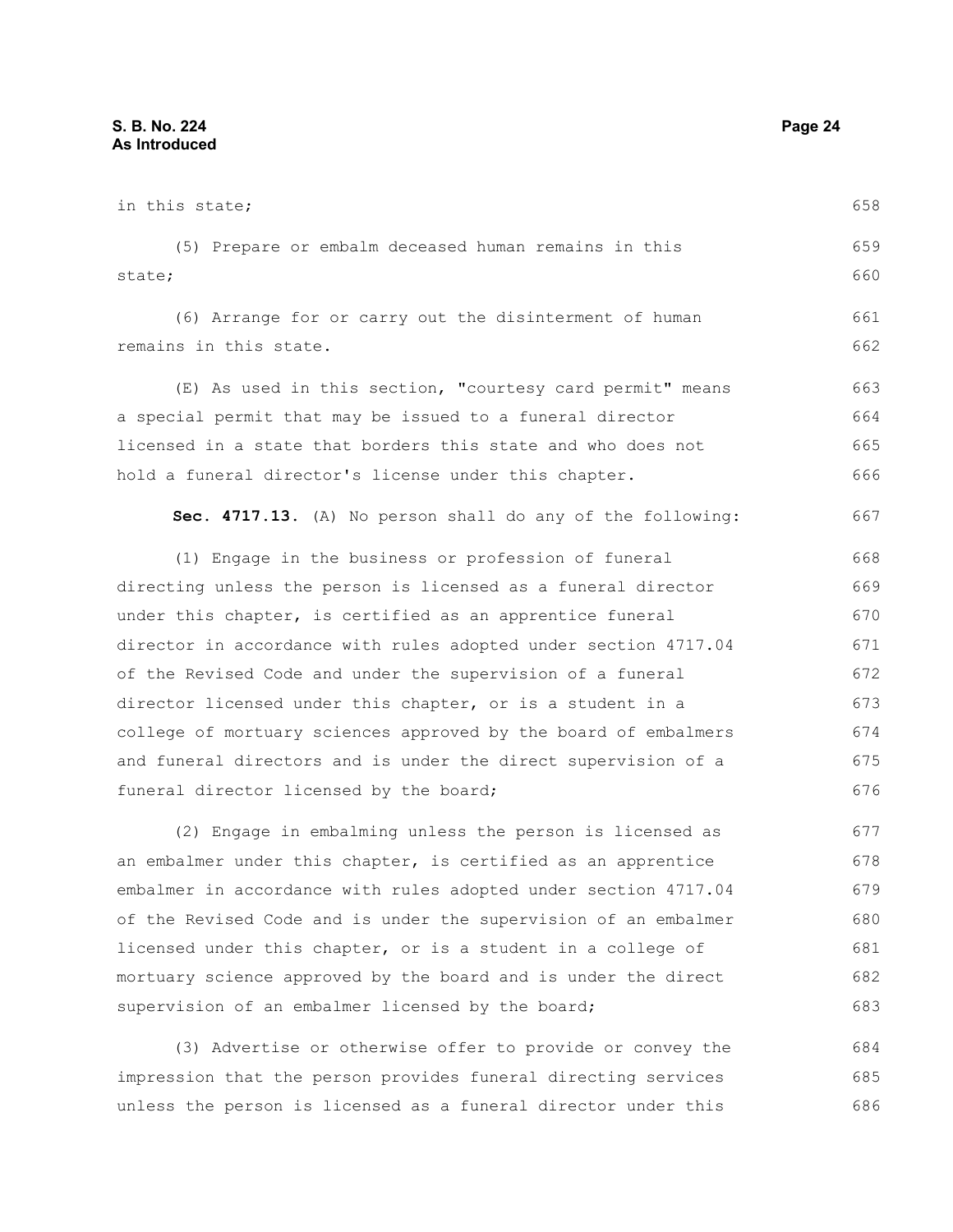chapter and is employed by or under contract to a licensed funeral home and performs funeral directing services for that funeral home in a manner consistent with the advertisement, offering, or conveyance; 687 688 689 690

(4) Advertise or otherwise offer to provide or convey the impression that the person provides embalming services unless the person is licensed as an embalmer under this chapter and is employed by or under contract to a licensed funeral home or a licensed embalming facility and performs embalming services for the funeral home or embalming facility in a manner consistent with the advertisement, offering, or conveyance; 691 692 693 694 695 696 697

(5) Operate a funeral home without a license to operate the funeral home issued by the board under this chapter; 698 699

(6) Practice the business or profession of funeral directing from any place except from a funeral home that a person is licensed to operate under this chapter; 700 701 702

(7) Practice embalming from any place except from a funeral home or embalming facility that a person is licensed to operate under this chapter; 703 704 705

(8) Operate a crematory or perform cremation without a license to operate the crematory issued under this chapter; 706 707

(9) Cremate animals in a cremation chamber in which dead human bodies or body parts are cremated or cremate dead human bodies or human body parts in a cremation chamber in which animals are cremated; 708 709 710 711

(10) Hold a dead human body, before final disposition, for more than forty-eight hours after the time of death unless the dead human body is embalmed or placed into refrigeration and maintained at a constant temperature of less than forty degrees; 712 713 714 715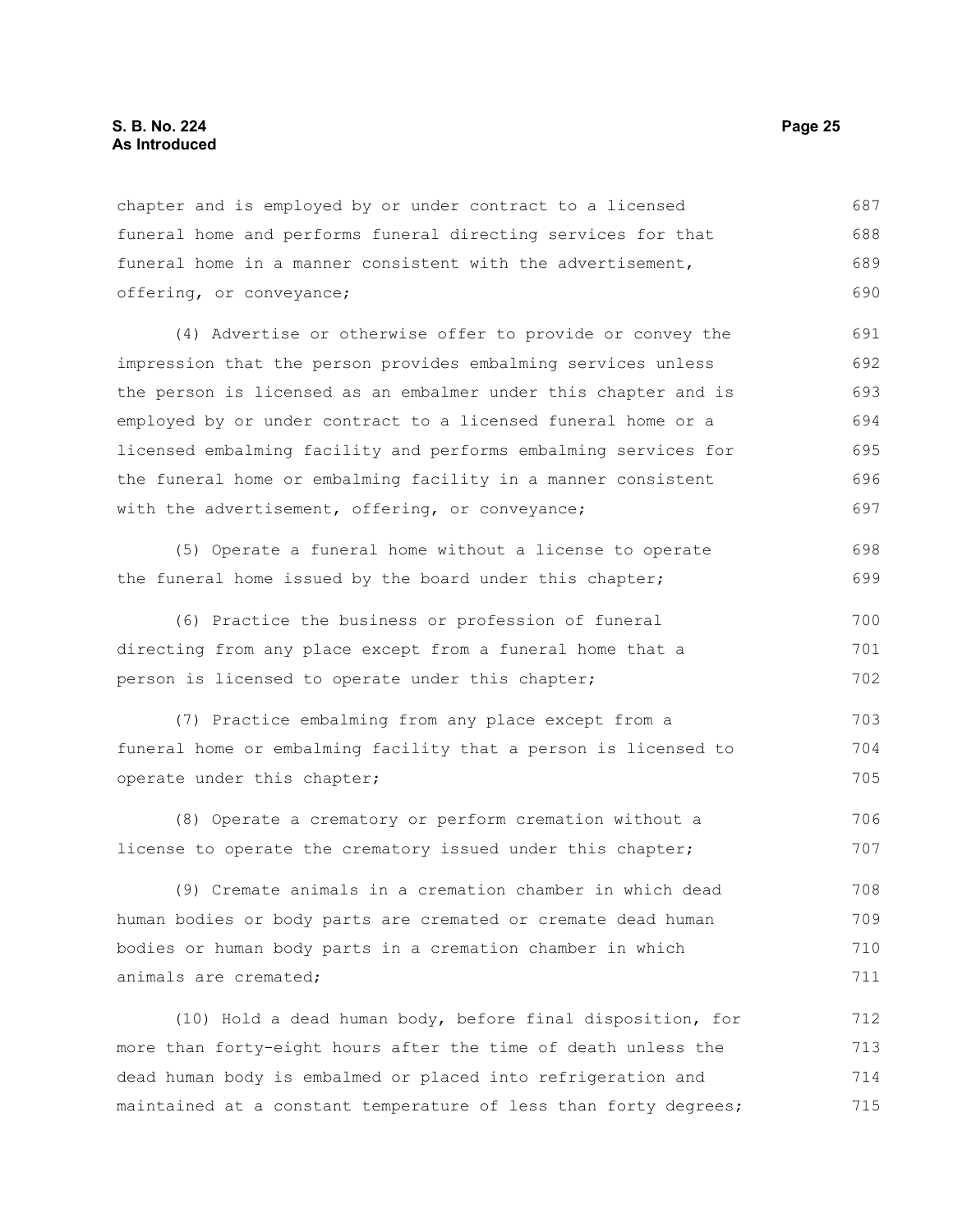(11) Knowingly refuse to promptly submit the custody of a dead human body or cremated remains upon the oral or written order of the person legally entitled to the body or cremated remains; (12) Except as ordered by the coroner or the person holding the right of disposition under section 2108.70 or 2108.81 of the Revised Code, knowingly fail to carry out the final disposition of a dead human body within thirty days after taking custody of the body; (13) Engage in cremation as defined in section 4717.01 of the Revised Code unless the person holds a crematory operator permit under this chapter; (14) Engage in the business or profession of funeral directing, engage in embalming, or operate a crematory or perform cremation with a lapsed license as defined under section 4717.01 of the Revised Code. 716 717 718 719 720 721 722 723 724 725 726 727 728 729 730 731

(B) No funeral director or other person in charge of the final disposition of a dead human body shall fail to do one of the following prior to the interment of the body: 732 733 734

(1) Affix to the ankle or wrist of the deceased a tag encased in a durable and long-lasting material that contains the name, date of birth, date of death, and social security number of the deceased; 735 736 737 738

(2) Place in the casket a capsule containing a tag bearing the information described in division (B)(1) of this section; 739 740

(3) If the body was cremated, place  $\frac{1}{2}$  the vesselcontaining the cremated remains a tag bearing the information described in division (B)(1) of this section in any vessel containing either of the following: 741 742 743 744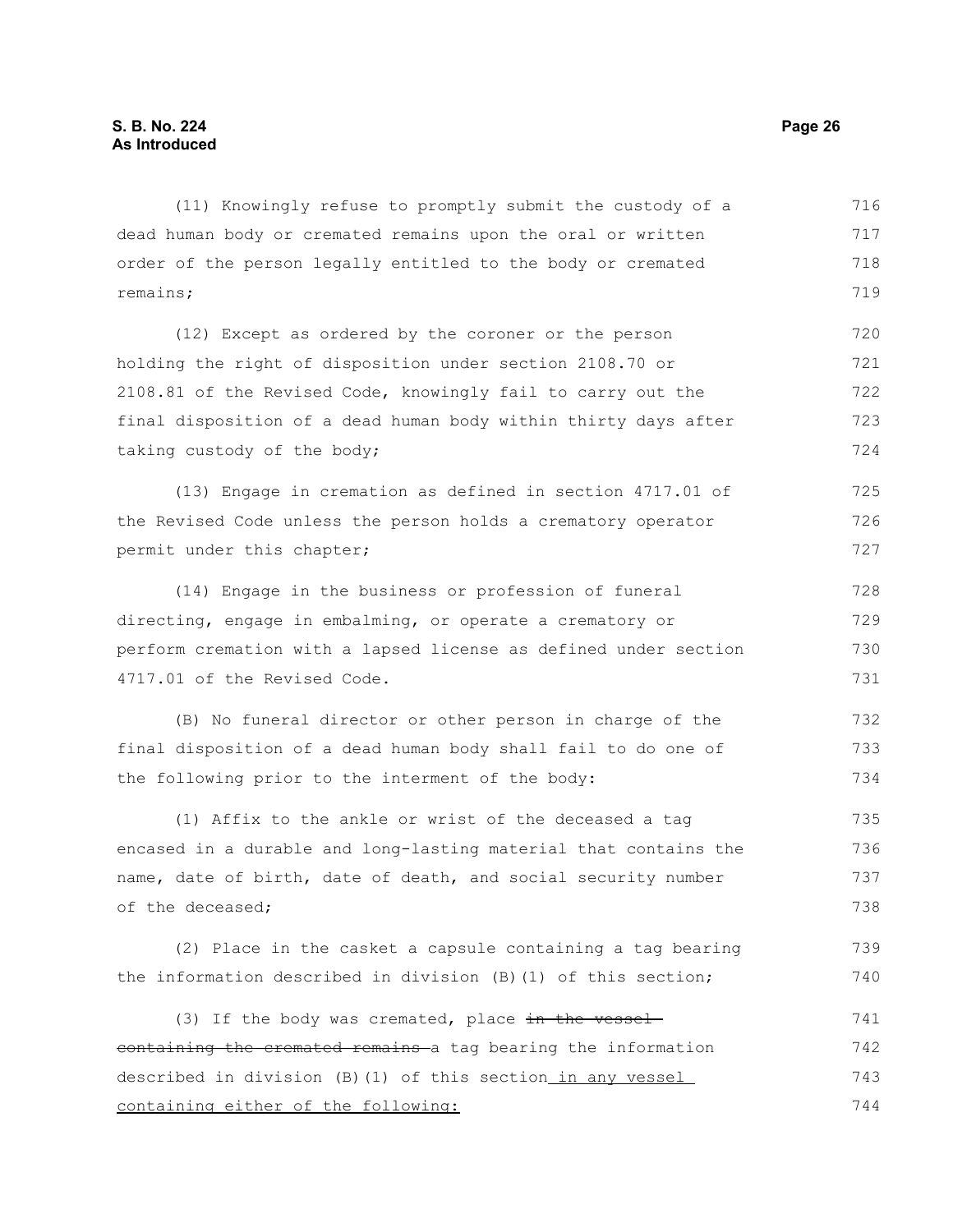(a) All the cremated remains; (b) More than ten cubic inches of the cremated remains. (C) No person who holds a funeral home license for a funeral home that is closed, or that is owned by a funeral business in which changes in the ownership of the funeral business result in a majority of the ownership of the funeral business being held by one or more persons who solely or in combination with others did not own a majority of the funeral business immediately prior to the change in ownership, shall fail to submit to the board within thirty days after the closing or such change of ownership of the funeral business owning the funeral home, a clearly enumerated account of all of the following from which the licensee, at the time of the closing or change of ownership of the funeral business and in connection with the funeral home, was to receive payment for providing the funeral services, funeral goods, or any combination of those in connection with the funeral or final disposition of a dead human body: (1) Preneed funeral contracts governed by sections 4717.31 to 4717.38 of the Revised Code; (2) Life insurance policies or annuities the benefits of which are payable to the provider of funeral or burial goods or services; (3) Accounts at banks or savings banks insured by the federal deposit insurance corporation, savings and loan associations insured by the federal savings and loan insurance corporation or the Ohio deposit guarantee fund, or credit unions insured by the national credit union administration or a credit 745 746 747 748 749 750 751 752 753 754 755 756 757 758 759 760 761 762 763 764 765 766 767 768 769 770 771 772

union share guaranty corporation organized under Chapter 1761.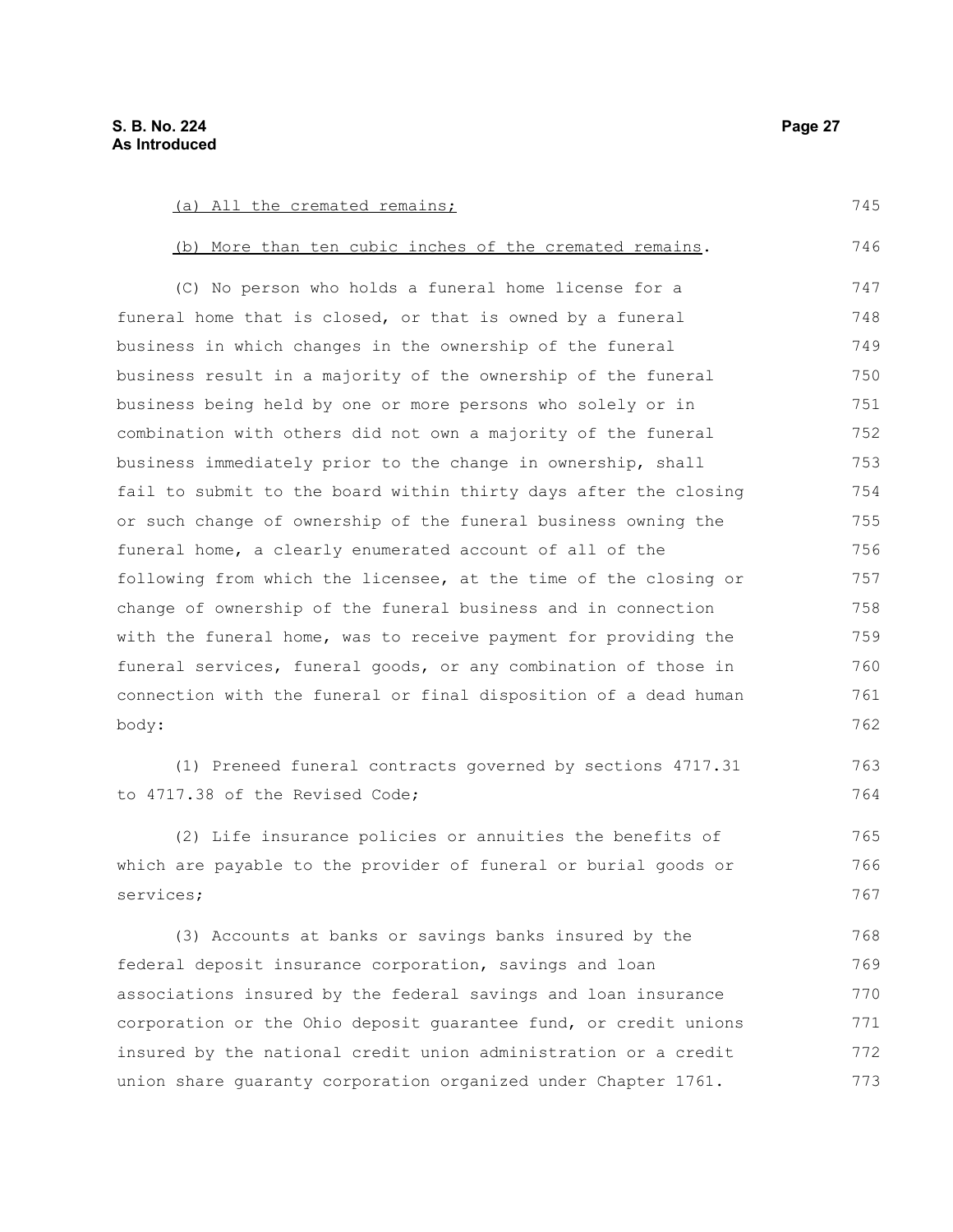### **S. B. No. 224 Page 28 As Introduced**

of the Revised Code that are payable upon the death of the person for whose benefit deposits into the accounts were made. 774 775

(D)(1) No person who holds a funeral home license for a funeral home that is closed shall negligently fail to send written notice to the purchaser of every preneed funeral contract to which the funeral business is a party via first class United States mail. Such notice shall be addressed to the purchaser's last known address and shall explain that the funeral business is being closed and the name of any funeral business that has been designated to assume the obligations of the preneed contract. 776 777 778 779 780 781 782 783 784

(2) Within thirty days of the closing of a funeral home, no person who held the funeral home license for the closed funeral home shall negligently fail to transfer all preneed contracts to the funeral home or funeral homes that have been designated to assume the obligation of the preneed contracts. If the person who holds a funeral home license for a funeral home that is closed fails to designate a successor funeral home or funeral homes to assume the obligations of the preneed funeral contracts, the board shall make such designations and order the transfer of the preneed funeral contracts to the designated funeral home or funeral homes. 785 786 787 788 789 790 791 792 793 794 795

(E) No person who holds a license under this chapter for a facility that is going out of business and that is in possession of unclaimed cremated remains shall fail to submit to the board, within thirty days prior to the closing, a copy of the written notice required in division (F) of this section and a clearly enumerated account of all unclaimed cremated remains in possession of the facility. 796 797 798 799 800 801 802

(F) Within thirty days prior to the closing of a facility 803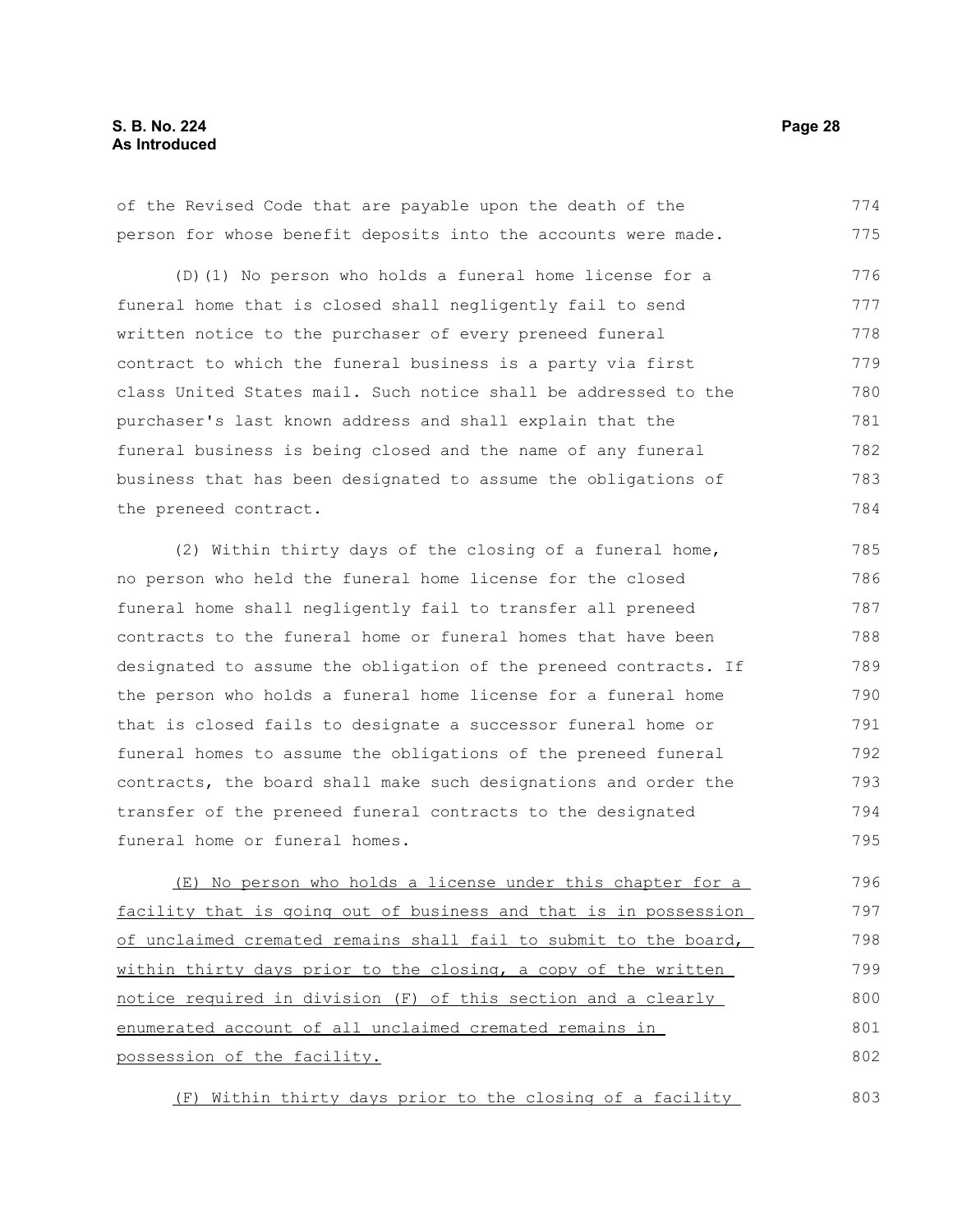| that is going out of business and that is in possession of          | 804 |
|---------------------------------------------------------------------|-----|
| unclaimed cremated remains, the person who is actually in charge    | 805 |
| of and ultimately responsible for the facility shall send           | 806 |
| written notice via first-class mail to the last known address of    | 807 |
| the authorizing agent who executed the cremation authorization      | 808 |
| form or the person designated on the cremation authorization        | 809 |
| form to receive the cremated remains. Such notice shall include     | 810 |
| the following:                                                      | 811 |
| (1) A statement that the funeral business is going out of           | 812 |
| business and will close;                                            | 813 |
| (2) The expected date of closure;                                   | 814 |
| (3) The manner in which the unclaimed cremated remains              | 815 |
| will be disposed and, if applicable, the location from which the    | 816 |
| cremated remains can be retrieved.                                  | 817 |
| (G) If the person who is actually in charge of and                  | 818 |
| ultimately responsible for the facility is unable to comply with    | 819 |
| divisions (F)(1) to (3) of this section and cannot locate the       | 820 |
| last known address of the authorizing agent who executed the        | 821 |
| <u>cremation authorization form or the person designated on the</u> | 822 |
| cremation authorization form to receive the cremated remains,       | 823 |
| the person who is actually in charge of and ultimately              | 824 |
| responsible for the facility may seek a declaratory judgment to     | 825 |
| dispose of the unclaimed cremated remains from the probate court    | 826 |
| in the county in which the facility is located.                     | 827 |
| (H) Within thirty days prior to the closing of a facility           | 828 |
| that is going out of business, no person who held the license       | 829 |
| for the facility shall negligently fail to dispose of all           | 830 |
| unclaimed cremated remains as designated in the written notice      | 831 |
| or, if unclaimed in excess of sixty days, in a manner consistent    | 832 |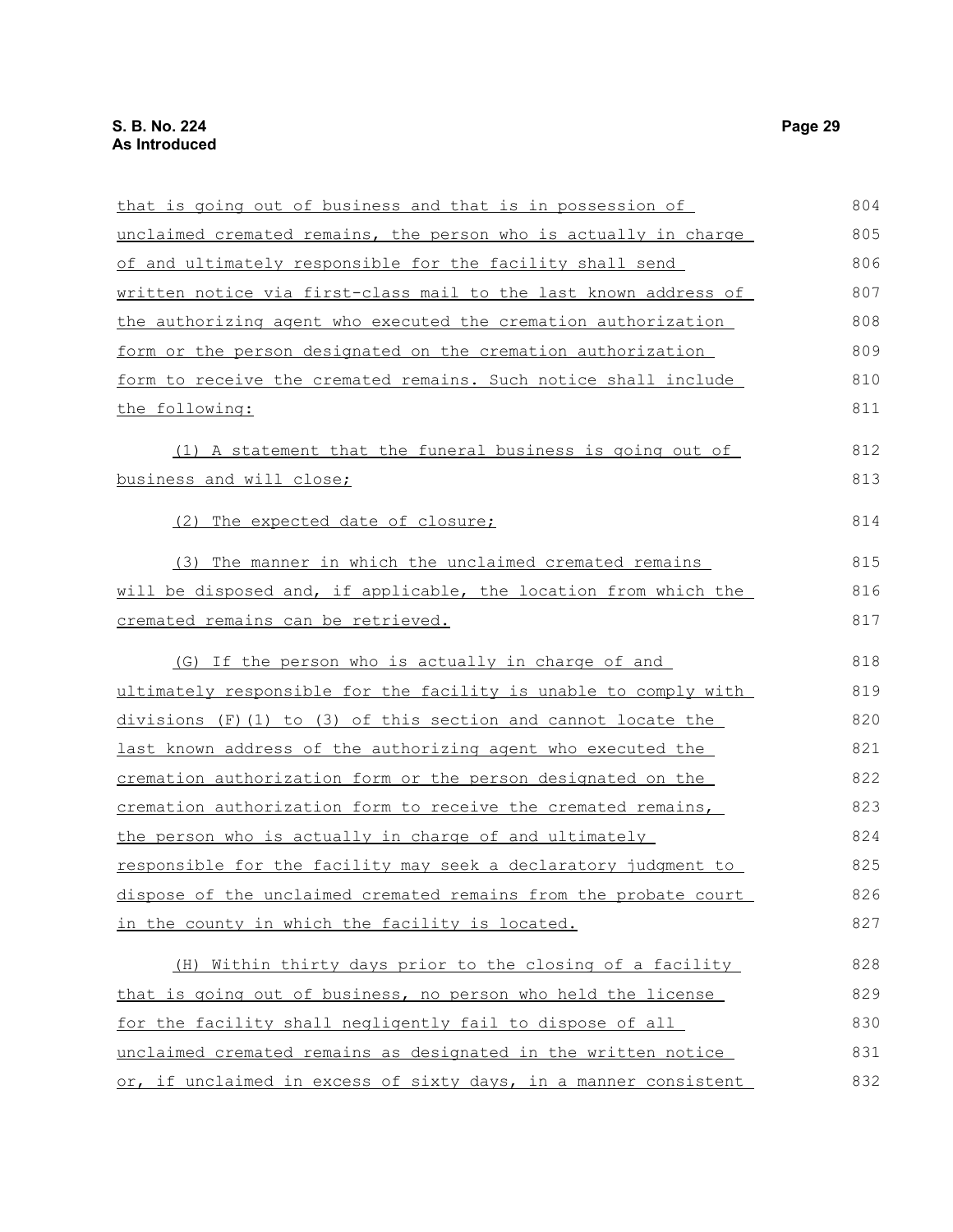with section 4717.27 of the Revised Code.

**Sec. 4717.14.** (A) The board of embalmers and funeral directors may, except as provided in division (G) of this section, refuse to grant or renew, or may suspend or revoke, any license or permit issued under this chapter or may require the holder of a license or permit to take corrective action courses for any of the following reasons: (1) The holder of a license or permit obtained the license or permit by fraud or misrepresentation either in the application or in passing the examination. (2) The licensee or permit holder has been convicted of or has pleaded guilty to a felony or of any crime involving moral turpitude. (3) The applicant, licensee, or permit holder has recklessly violated any provision of sections 4717.01 to 4717.15 or a rule adopted under any of those sections; division (A) or (B) of section 4717.23; division (B)(1) or (2), (C)(1) or (2), (D),  $(E)$ , or  $(F)$  (1) or (2), or divisions (H) to (K) of section 4717.26; division (D)(1) of section 4717.27; or divisions (A) to (C) of section 4717.28 of the Revised Code; or any provisions of sections 4717.31 to 4717.38 of the Revised Code; any rule or order of the department of health or a board of health of a health district governing the disposition of dead human bodies; or any other rule or order applicable to the applicant or licensee. (4) The licensee or permit holder has committed immoral or unprofessional conduct. 834 835 836 837 838 839 840 841 842 843 844 845 846 847 848 849 850 851 852 853 854 855 856 857 858 859

(5) The applicant or licensee knowingly permitted an unlicensed person, other than a person serving an 860 861

- 
- 
- 
-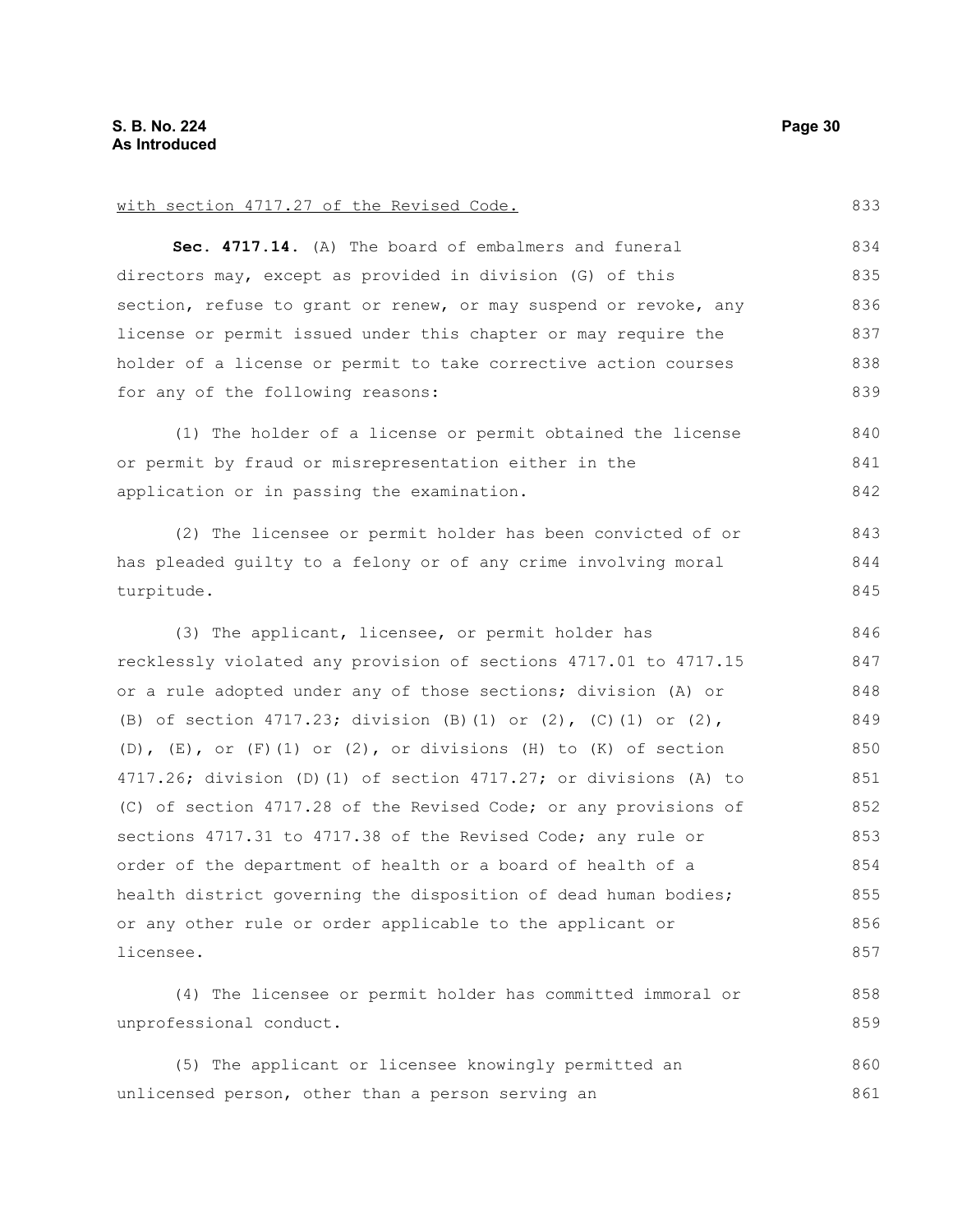apprenticeship, to engage in the profession or business of embalming or funeral directing under the applicant's or licensee's supervision. 862 863 864

(6) The applicant, licensee, or permit holder has been habitually intoxicated, or is addicted to the use of morphine, cocaine, or other habit-forming or illegal drugs. 865 866 867

(7) The applicant, licensee, or permit holder has refused to promptly submit the custody of a dead human body or cremated remains upon the express order of the person legally entitled to the body or cremated remains. 868 869 870 871

(8) The licensee or permit holder loaned the licensee's own license or the permit holder's own permit, or the applicant, licensee, or permit holder borrowed or used the license or permit of another person, or knowingly aided or abetted the granting of an improper license or permit. 872 873 874 875 876

(9) The applicant, licensee, or permit holder misled the public by using false or deceptive advertising. As used in this division, "false and deceptive advertising" includes, but is not limited to, any of the following: 877 878 879 880

(a) Using the names of persons who are not licensed to practice funeral directing in a way that leads the public to believe that such persons are engaging in funeral directing; 881 882 883

(b) Using any name for the funeral home other than the name under which the funeral home is licensed; 884 885

(c) Using in the funeral home's name the surname of an individual who is not directly, actively, or presently associated with the funeral home, unless such surname has been previously and continuously used by the funeral home. 886 887 888 889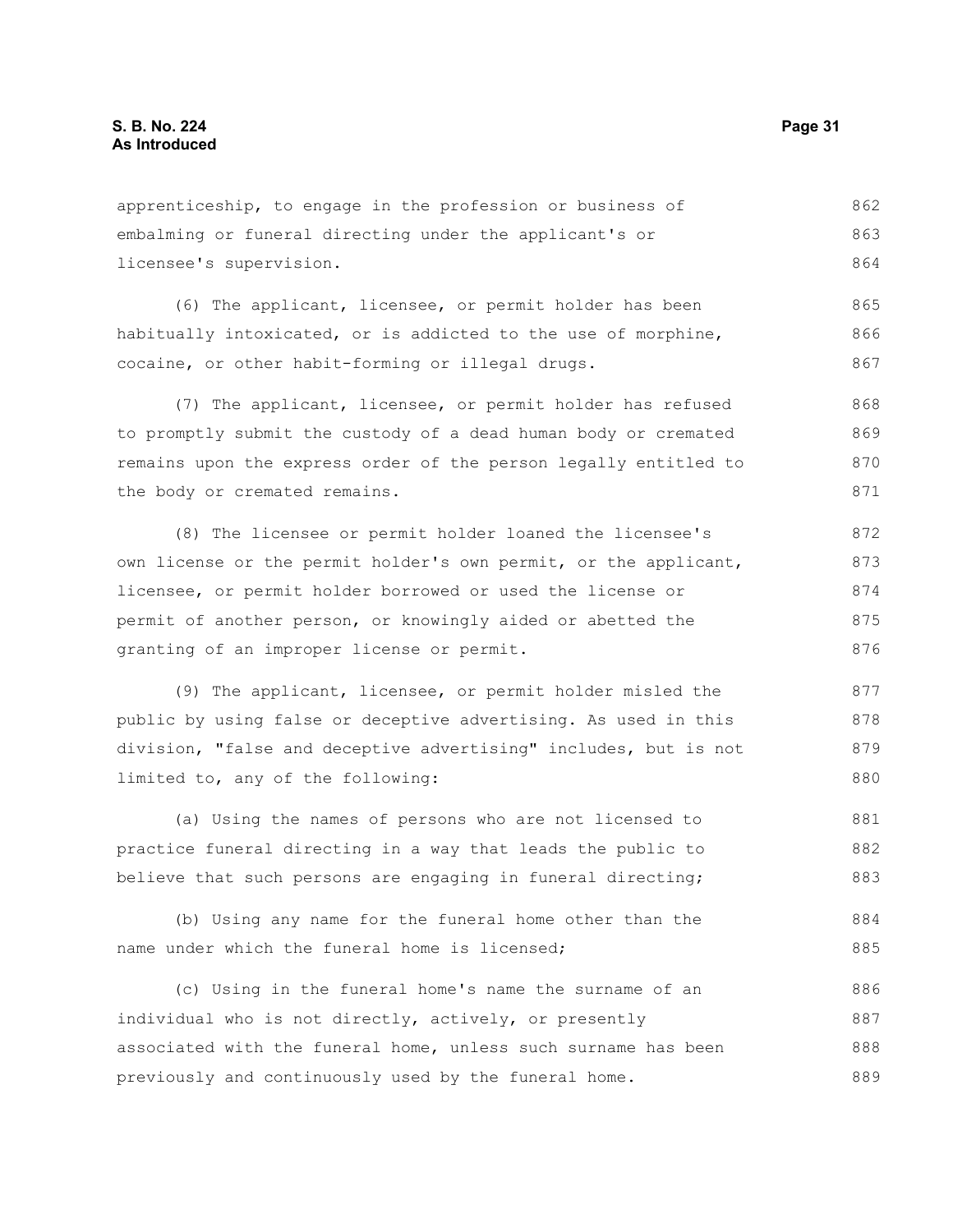| (10) The licensee or permit holder provided services to a        | 890 |
|------------------------------------------------------------------|-----|
| person knowing that those services were sold to that person by   | 891 |
| another person who lacked a license or permit under this chapter | 892 |
| to perform the services.                                         | 893 |
| (B) (1) The board of embalmers and funeral directors shall       | 894 |
| refuse to grant or renew, or shall suspend or revoke a license   | 895 |
| or permit only in accordance with Chapter 119. of the Revised    | 896 |
| Code.                                                            | 897 |
| (2) The board shall send to the crematory review board           | 898 |
| written notice that it proposes to refuse to issue or renew, or  | 899 |
| proposes to suspend or revoke, a license to operate a crematory  | 900 |
| facility. If, after the conclusion of the adjudicatory hearing   | 901 |
| on the matter conducted under division (F) of section 4717.03 of | 902 |
| the Revised Code, the board of embalmers and funeral directors   | 903 |
| finds that any of the circumstances described in divisions (A)   | 904 |
| (1) to (9) of this section apply to the person named in its      | 905 |
| proposed action, the board may issue a final order under         | 906 |
| division (F) of section 4717.03 of the Revised Code refusing to  | 907 |
| issue or renew, or suspending or revoking, the person's license  | 908 |
| to operate a crematory facility.                                 | 909 |
| (C) If the board of embalmers and funeral directors              | 910 |
| determines that there is clear and convincing evidence that any  | 911 |
| of the circumstances described in divisions (A)(1) to (9) of     | 912 |
| this section apply to the holder of a license or permit issued   | 913 |
| under this chapter and that the licensee's or permit holder's    | 914 |
| continued practice presents a danger of immediate and serious    | 915 |
| harm to the public, the board may suspend the licensee's license | 916 |
| or permit holder's permit without a prior adjudicatory hearing.  | 917 |

The executive director of the board shall prepare written

allegations for consideration by the board.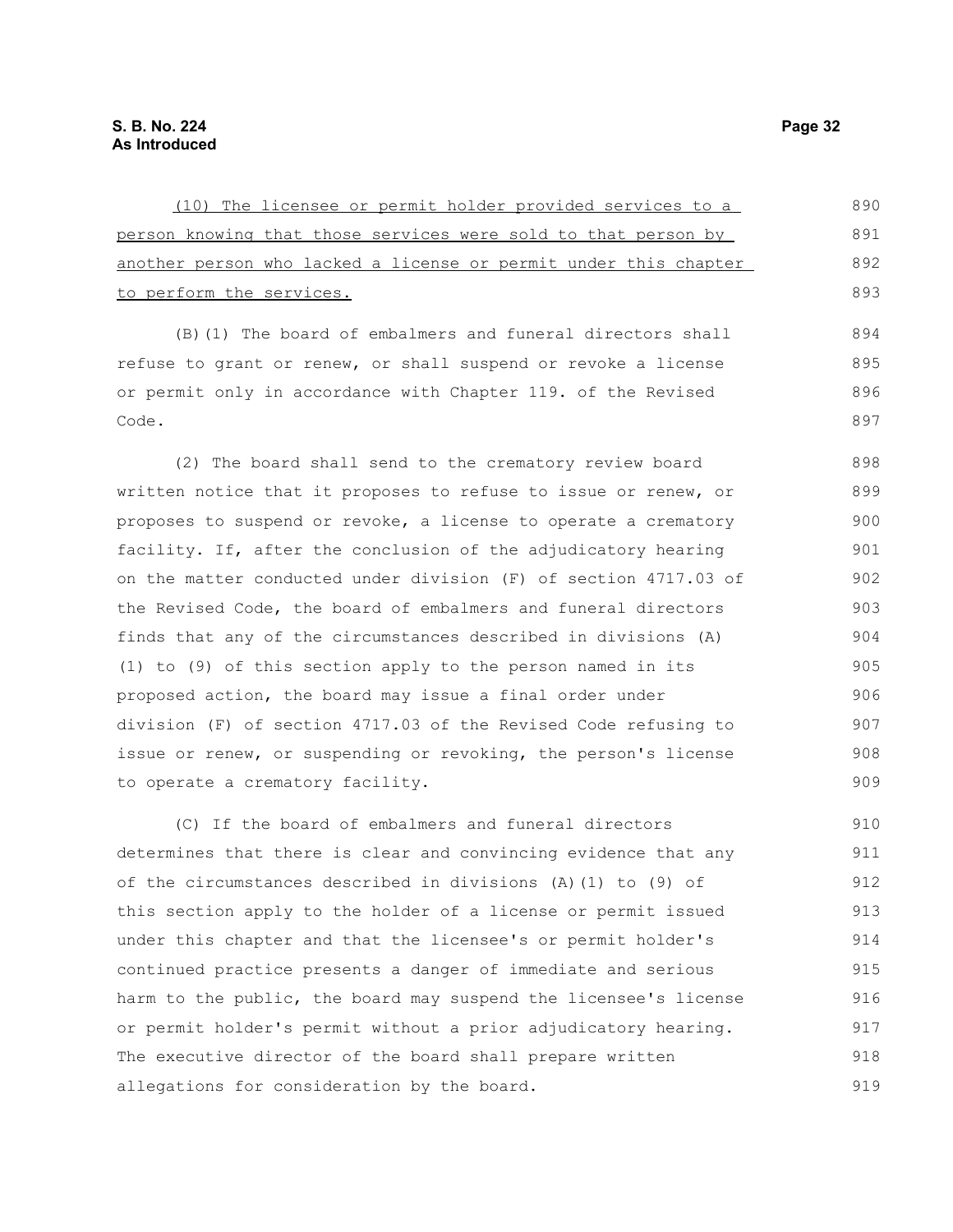The board, after reviewing the written allegations, may suspend a license or permit without a prior hearing. 920 921

Notwithstanding section 121.22 of the Revised Code, the board may suspend a license or permit under this division by utilizing a telephone conference call to review the allegations and to take a vote. 922 923 924 925

The board shall issue a written order of suspension by a delivery system or in person in accordance with section 119.07 of the Revised Code. Such an order is not subject to suspension by the court during the pendency of any appeal filed under section 119.12 of the Revised Code. If the licensee or permit holder requests an adjudicatory hearing by the board, the date set for the hearing shall be within fifteen days, but not earlier than seven days, after the licensee or permit holder has requested a hearing, unless the board and the licensee or permit holder agree to a different time for holding the hearing. 926 927 928 929 930 931 932 933 934 935

Upon issuing a written order of suspension to the holder of a license to operate a crematory facility, the board of embalmers and funeral directors shall send written notice of the issuance of the order to the crematory review board. The crematory review board shall hold an adjudicatory hearing on the order under division (F) of section 4717.03 of the Revised Code within fifteen days, but not earlier than seven days, after the issuance of the order, unless the crematory review board and the licensee agree to a different time for holding the adjudicatory hearing. 936 937 938 939 940 941 942 943 944 945

Any summary suspension imposed under this division shall remain in effect, unless reversed on appeal, until a final adjudicatory order issued by the board of embalmers and funeral directors pursuant to this division and Chapter 119. of the 946 947 948 949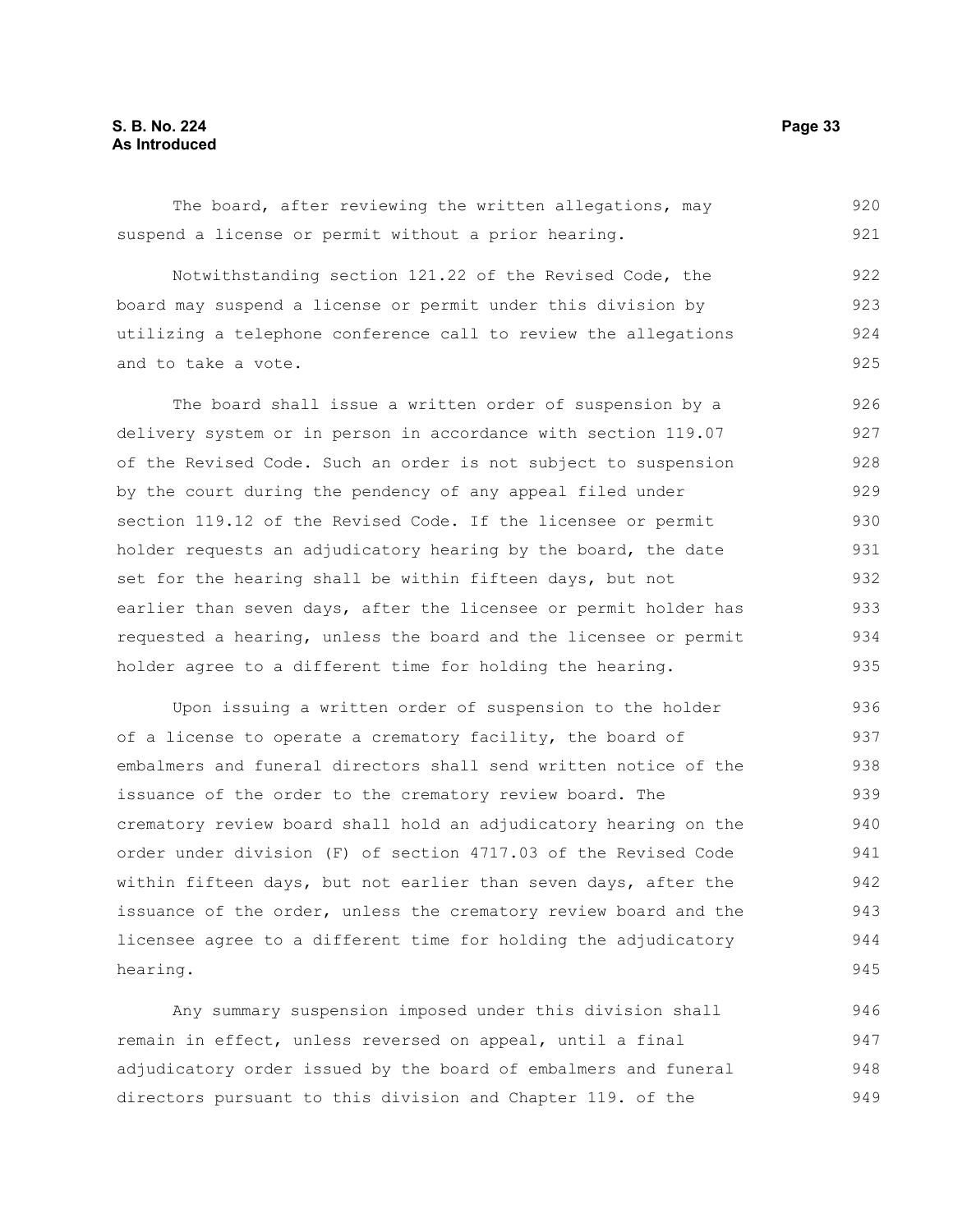Revised Code, or division (F) of section 4717.03 of the Revised Code, as applicable, becomes effective. The board of embalmers and funeral directors shall issue its final adjudicatory order within sixty days after the completion of its hearing or, in the case of the summary suspension of a license to operate a crematory facility, within sixty days after completion of the adjudicatory hearing by the crematory review board. A failure to issue the order within that time results in the dissolution of the summary suspension order, but does not invalidate any subsequent final adjudicatory order. 950 951 952 953 954 955 956 957 958 959

(D) If the board of embalmers and funeral directors suspends or revokes a funeral director's license or a license to operate a funeral home for any reason identified in division (A) of this section, the board may file a complaint with the court of common pleas in the county where the violation occurred requesting appointment of a receiver and the sequestration of the assets of the funeral home that held the suspended or revoked license or the licensed funeral home that employs the funeral director that held the suspended or revoked license. If the court of common pleas is satisfied with the application for a receivership, the court may appoint a receiver. 960 961 962 963 964 965 966 967 968 969 970

The board or a receiver may employ and procure whatever assistance or advice is necessary in the receivership or liquidation and distribution of the assets of the funeral home, and, for that purpose, may retain officers or employees of the funeral home as needed. All expenses of the receivership or liquidation shall be paid from the assets of the funeral home and shall be a lien on those assets, and that lien shall be a priority to any other lien. 971 972 973 974 975 976 977 978

(E) Any holder of a license or permit issued under this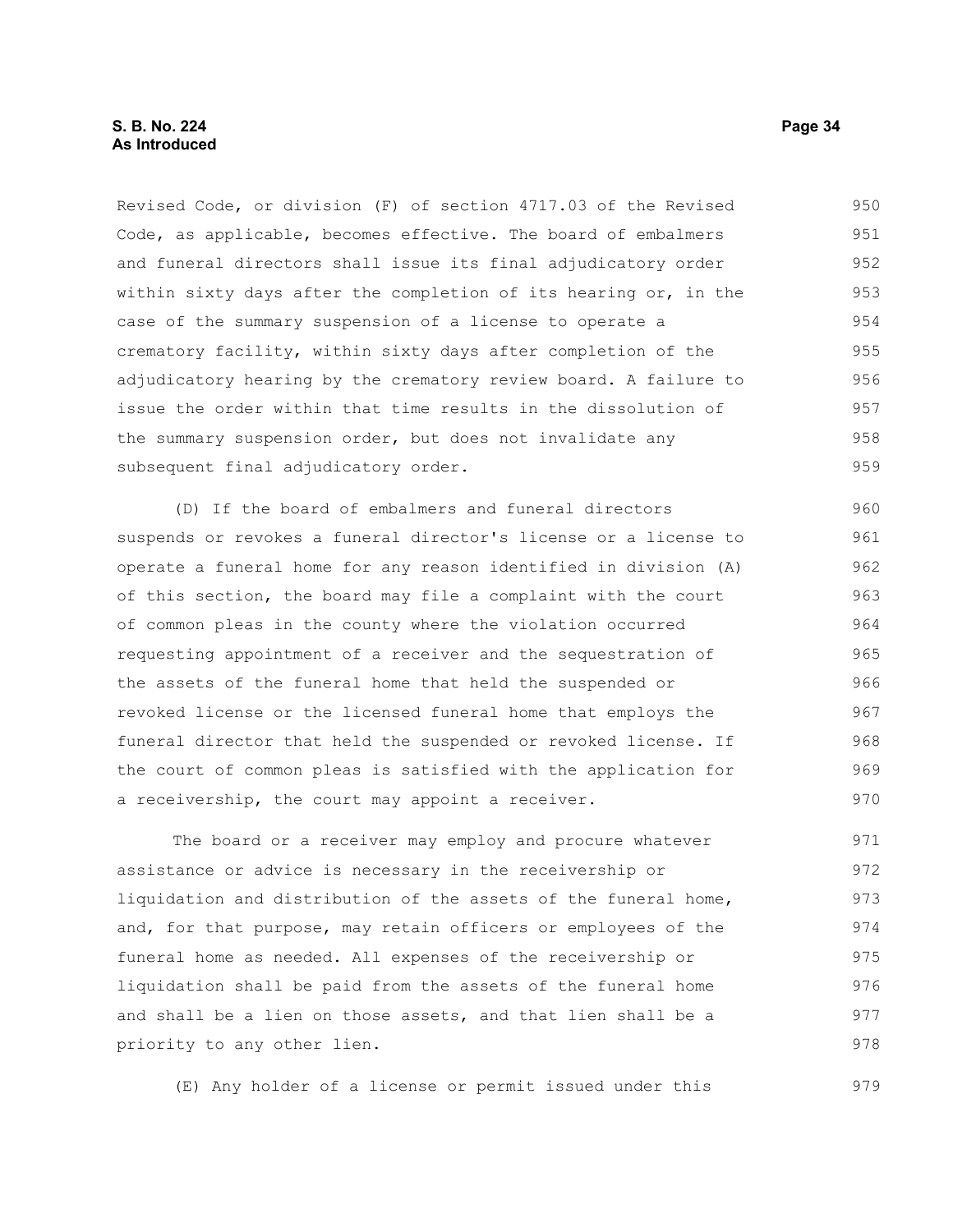### **S. B. No. 224 Page 35 As Introduced**

revoking the license.

chapter who has pleaded guilty to, has been found by a judge or jury to be guilty of, or has had a judicial finding of eligibility for treatment in lieu of conviction entered against the individual in this state for aggravated murder, murder, voluntary manslaughter, felonious assault, kidnapping, rape, sexual battery, gross sexual imposition, aggravated arson, aggravated robbery, or aggravated burglary, or who has pleaded guilty to, has been found by a judge or jury to be guilty of, or has had a judicial finding of eligibility for treatment in lieu of conviction entered against the individual in another jurisdiction for any substantially equivalent criminal offense, is hereby suspended from practice under this chapter by operation of law, and any license or permit issued to the individual under this chapter is hereby suspended by operation of law as of the date of the guilty plea, verdict or finding of guilt, or judicial finding of eligibility for treatment in lieu of conviction, regardless of whether the proceedings are brought in this state or another jurisdiction. The board shall notify the suspended individual of the suspension of the individual's license or permit by the operation of this division by a delivery system or in person in accordance with section 119.07 of the Revised Code. If an individual whose license or permit is suspended under this division fails to make a timely request for an adjudicatory hearing, the board shall enter a final order 980 981 982 983 984 985 986 987 988 989 990 991 992 993 994 995 996 997 998 999 1000 1001 1002 1003

(F) No person whose license or permit has been suspended or revoked under or by the operation of this section shall knowingly practice embalming, funeral directing, or cremation, or operate a funeral home, embalming facility, or crematory facility until the board has reinstated the person's license or permit. 1005 1006 1007 1008 1009 1010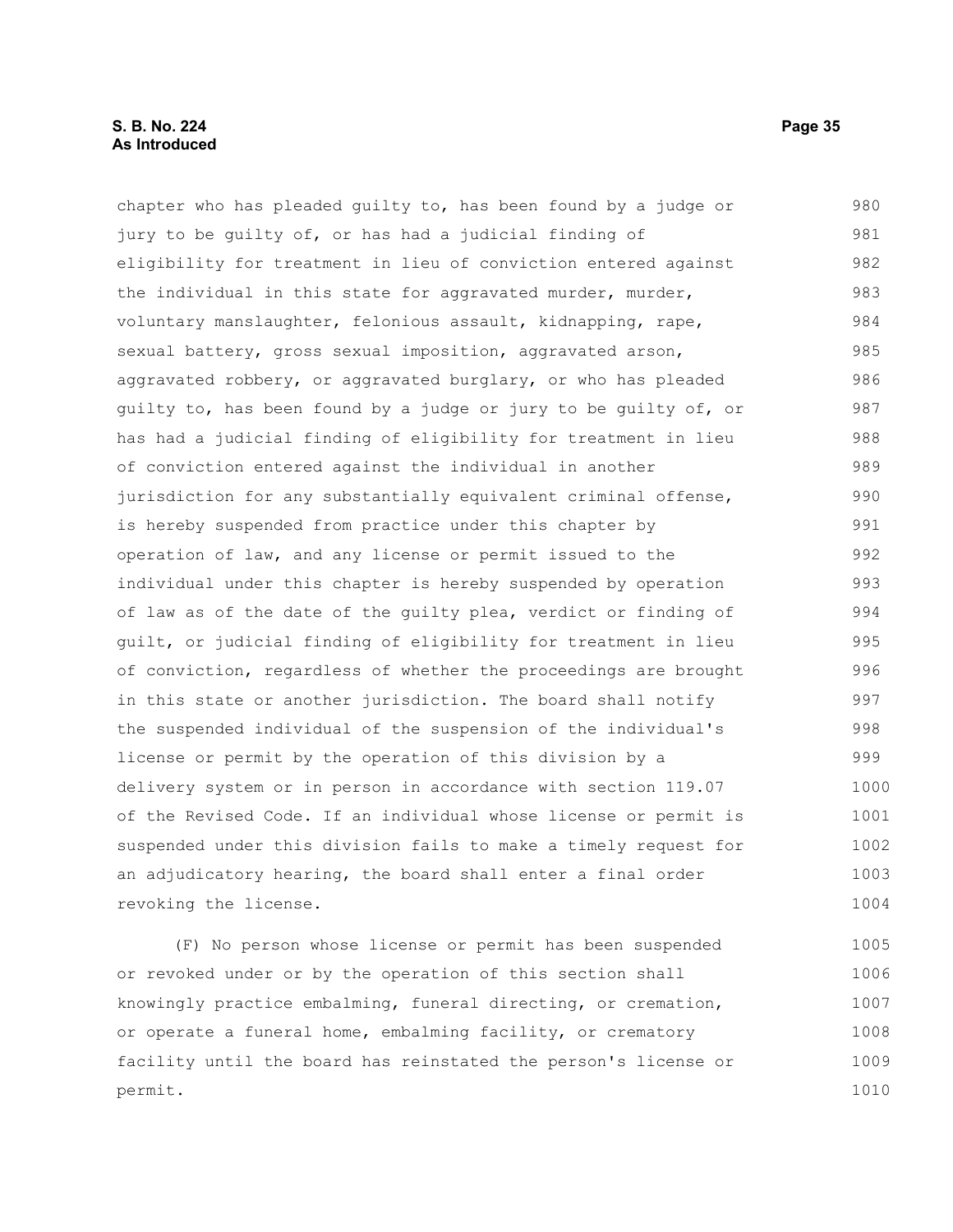### **S. B. No. 224 Page 36 As Introduced**

(G) The board shall not refuse to issue a license or permit to an applicant because of a conviction of or plea of guilty to a criminal offense unless the refusal is in accordance with section 9.79 of the Revised Code. **Sec. 4717.24.** (A) A cremation authorization form authorizing the cremation of a dead human body, other than one that was donated to science for purposes of medical education or research, shall include at least all of the following information and statements: (1) A statement that the decedent has been identified in accordance with division (B) of this section; (2) The name of the funeral director or other individual who obtained the burial or burial-transit permit authorizing the cremation of the decedent; (3) The name of the authorizing agent and the relationship of the authorizing agent to the decedent; (4) A statement that the authorizing agent in fact has the right to authorize cremation of the decedent and that the authorizing agent does not have actual knowledge of the existence of any living person who has a superior priority right to act as the authorizing agent under section 4717.22 of the Revised Code. If the person executing the cremation authorization form knows of another living person who has such a superior priority right, the authorization form shall include a statement indicating that the person executing the authorization form has made reasonable efforts to contact the person having the superior priority right and has been unable to do so and that the person executing the authorization form has no reason to believe that the person having the superior priority right 1011 1012 1013 1014 1015 1016 1017 1018 1019 1020 1021 1022 1023 1024 1025 1026 1027 1028 1029 1030 1031 1032 1033 1034 1035 1036 1037 1038 1039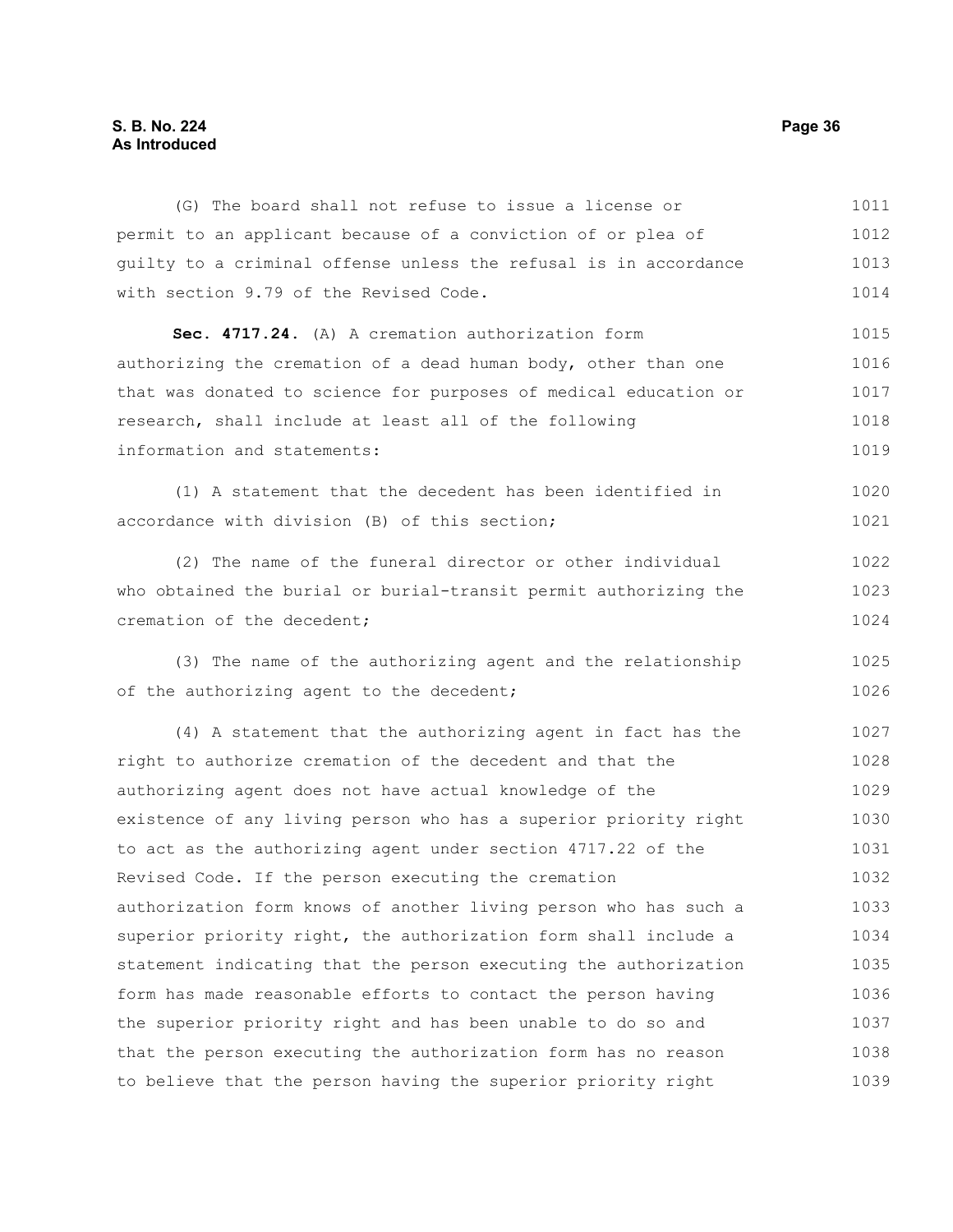(5) A statement of whether the authorizing agent has actual knowledge of the presence in the decedent of a pacemaker, defibrillator, or any other mechanical or radioactive device or implant that poses a hazard to the health or safety of personnel performing the cremation; 1041 1042 1043 1044 1045

(6) A statement indicating the crematory facility is to cremate the casket or alternative container in which the decedent was delivered to or accepted by the crematory facility; 1046 1047 1048

(7) A statement of whether the crematory facility is authorized to simultaneously cremate the decedent in the same cremation chamber with one or more other decedents who were related to the decedent named in the cremation authorization form by consanguinity or affinity or who, at any time during the one-year period preceding the decedent's death, lived with the decedent in a common law marital relationship or otherwise cohabited with the decedent. A cremation authorization form executed under this section shall not authorize the simultaneous cremation of a decedent in the same cremation chamber with one or more other decedents except under the circumstances described in the immediately preceding sentence. 1049 1050 1051 1052 1053 1054 1055 1056 1057 1058 1059 1060

(8) The names of any persons designated by the authorizing agent to be present in the holding facility or cremation room prior to or during the cremation of the decedent or during the removal of the cremated remains from the cremation chamber; 1061 1062 1063 1064

(9) The authorization for the crematory facility to cremate the decedent and to process or pulverize the cremated remains as is the practice at the particular crematory facility; 1065 1066 1067

(10) A statement of whether it is the crematory facility's 1068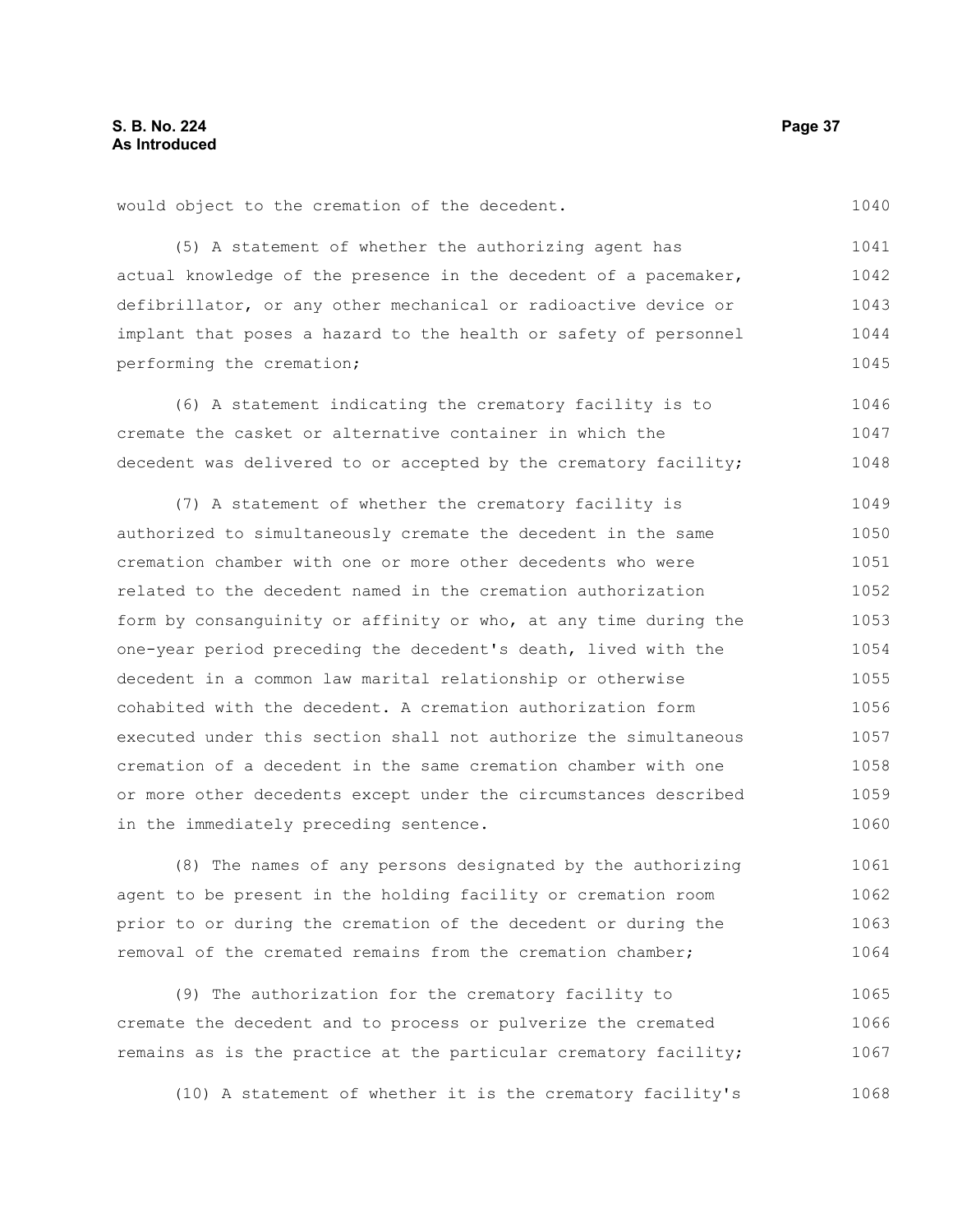#### **S. B. No. 224 Page 38 As Introduced**

practice to return all of the residue removed from the cremation chamber following the cremation or to separate and remove foreign matter from the residue before returning the cremated remains to the authorizing agent or the person designated on the authorization form to receive the cremated remains pursuant to division (A)(11) of this section; 1069 1070 1071 1072 1073 1074

(11) The name of the person who is to receive the cremated remains of the decedent from the crematory facility;

(12) The manner in which the final disposition of the cremated remains of the decedent is to occur, if known. If the cremation authorization form does not specify the manner of the final disposition of the cremated remains, it shall indicate that the cremated remains will be held by the crematory facility for thirty days after the cremation, unless, prior to the end of that period, they are picked up from the crematory facility by the person designated on the cremation authorization form to receive them, the authorizing agent, or, if applicable, the funeral director who obtained the burial or burial-transit permit for the decedent, or are delivered or shipped by the crematory facility to one of those persons. The authorization form shall indicate that if no instructions for the final disposition are provided on the authorization form and that if no arrangements for final disposition have been made within the thirty-day period, the crematory facility may return the cremated remains to the authorizing agent. The authorization form shall further indicate that if no arrangements for the final disposition of the cremated remains have been made within sixty days after the completion of the cremation and if the authorizing agent has not picked them up or caused them to be picked up within that period, the crematory operator or crematory facility may dispose of them in accordance with 1077 1078 1079 1080 1081 1082 1083 1084 1085 1086 1087 1088 1089 1090 1091 1092 1093 1094 1095 1096 1097 1098 1099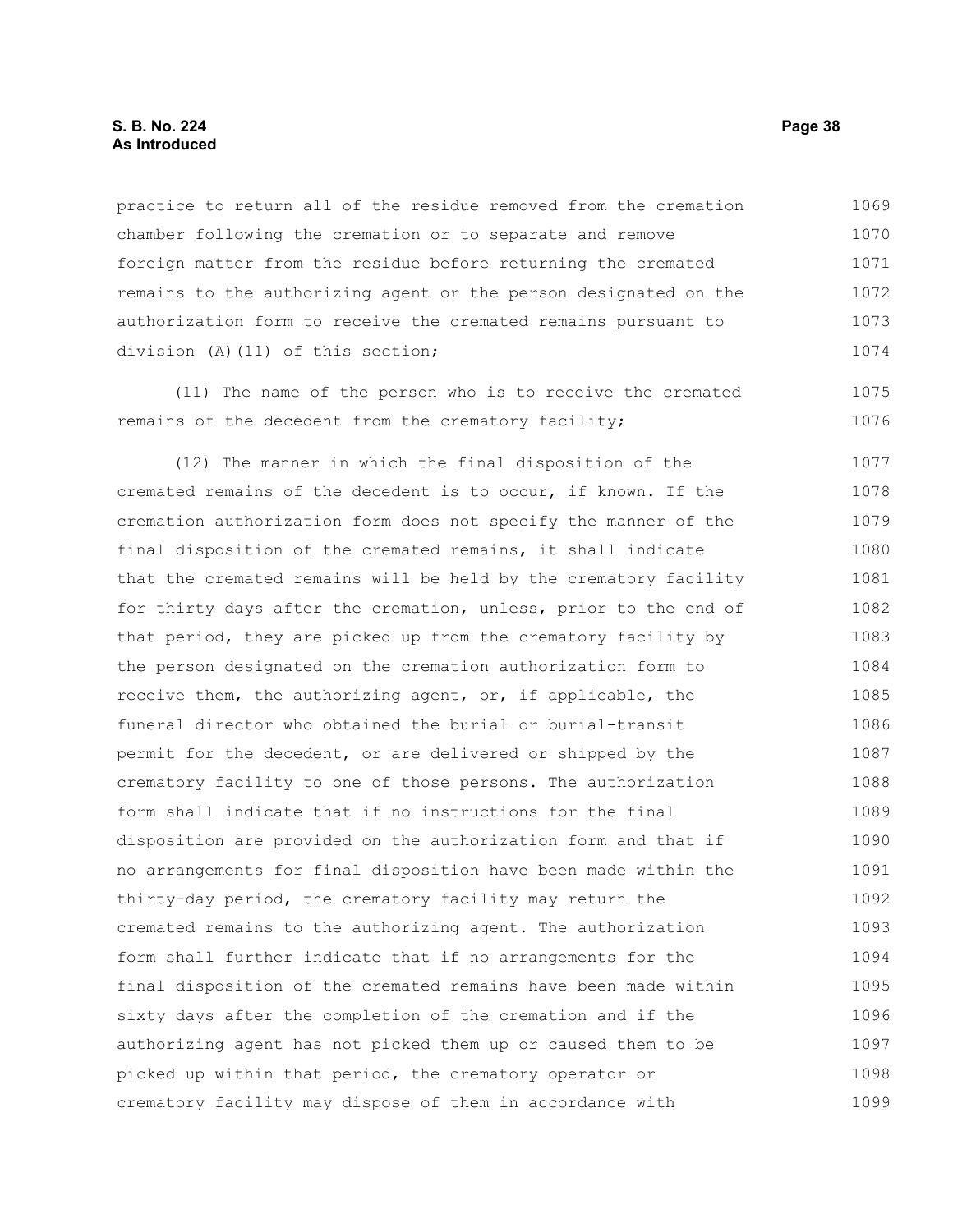division (C) of section 4717.27 of the Revised Code. 1100

(13) A listing of the items of value to be delivered to the crematory facility along with the dead human body, if any, and instructions regarding how those items are to be handled; 1101 1102 1103

(14) A statement of whether the authorizing agent has made arrangements for any type of viewing of the decedent or for a service with the decedent present prior to the cremation and, if so, the date, time, and place of the service; 1104 1105 1106 1107

(15) A statement of whether the crematory facility may proceed with the cremation at any time after the conditions set forth in division (A) of section 4717.23 of the Revised Code have been met and the decedent has been received at the facility; 1108 1109 1110 1111 1112

(16) The certification of the authorizing agent to the effect that all of the information and statements contained in the authorization form are accurate; 1113 1114 1115

(17) The signature of the authorizing agent and the signature of at least one witness who observed the authorizing agent execute the cremation authorization form. 1116 1117 1118

(B) In making the identification of the decedent required by division (A)(1) of this section, the funeral home arranging the cremation shall require the authorizing agent or the agent's appointed representative to visually identify the decedent's remains or a photograph or other visual image of the remains. If identification is by photograph or other visual image, the authorizing agent or representative shall sign the photograph or other visual image. If visual identification is not feasible, other positive identification of the decedent may be used including, but not limited to, reliance upon an identification 1119 1120 1121 1122 1123 1124 1125 1126 1127 1128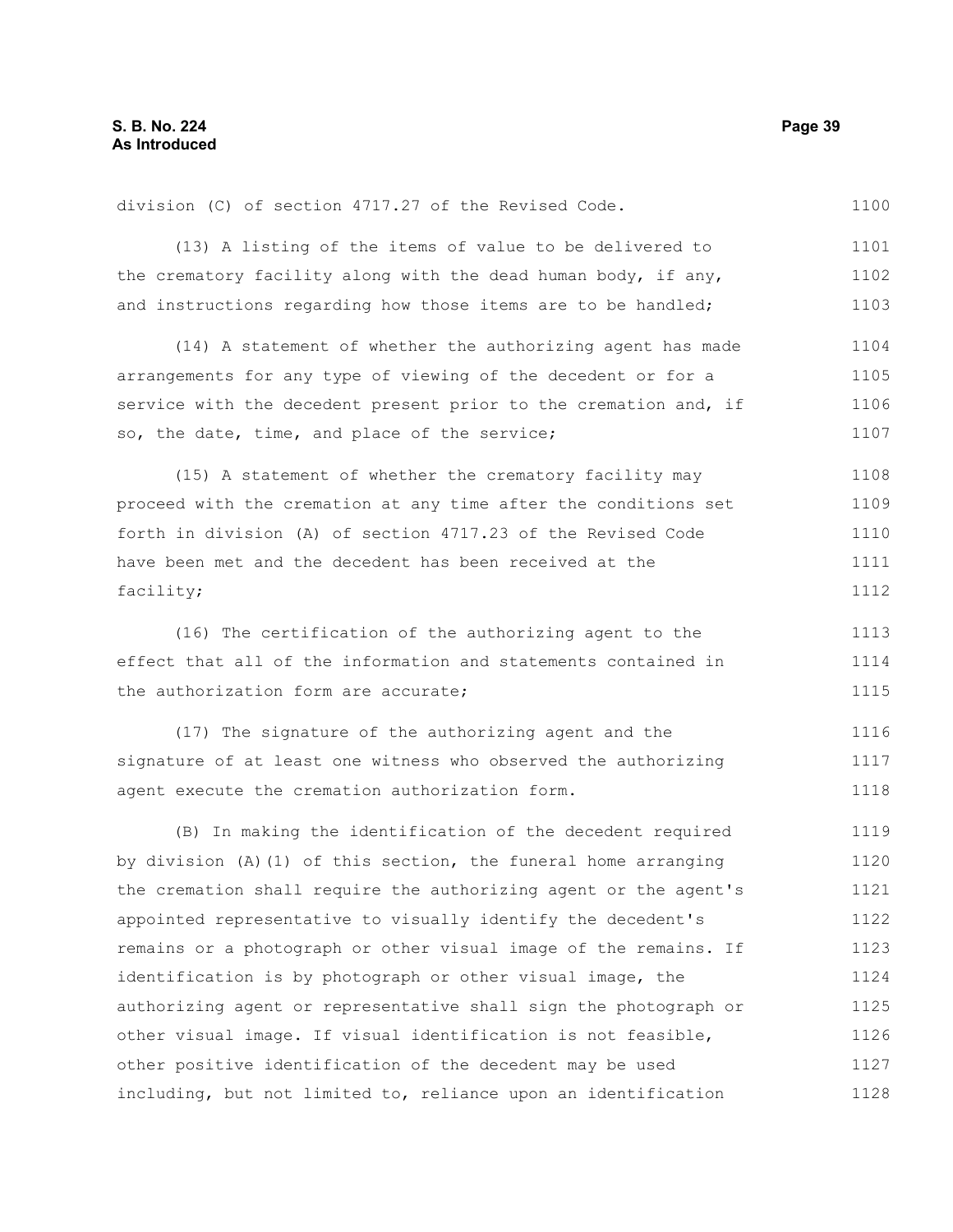made through the coroner's office or identification of photographs or other visual images of scars, tattoos, or physical deformities taken from the decedent's remains. 1129 1130 1131

(C) An authorizing agent who is not available to execute a cremation authorization form in person may designate another individual to serve as the authorizing agent by providing to the crematory facility where the cremation is to occur a written designation, acknowledged before a notary public or other personauthorized to administer oaths, signed by the authorizing agent and by a witness who observed the authorizing agent execute the designation, authorizing that other individual to serve as the authorizing agent. Any such written designation shall contain the name of the decedent, the name and address of the authorizing agent, the relationship of the authorizing agent to the decedent, and the name and address of the individual who is being designated to serve as the authorizing agent. Upon receiving such a written designation, the operator shall permit the individual named in the written designation to serve as the authorizing agent and to execute the cremation authorization form authorizing the cremation of the decedent named in the written designation. 1132 1133 1134 1135 1136 1137 1138 1139 1140 1141 1142 1143 1144 1145 1146 1147 1148 1149

(D) An authorizing agent who signs a cremation authorization form under this section is hereby deemed to warrant the accuracy of the information and statements contained in such authorization form, including the identification of the decedent and the agent's authority to authorize the cremation. A funeral home and its employees are not responsible for verifying the accuracy of any information or statements the authorizing agent made on the authorization form, unless the funeral home or its employees have actual knowledge to the contrary regarding any such information or statement. When delivering the 1150 1151 1152 1153 1154 1155 1156 1157 1158 1159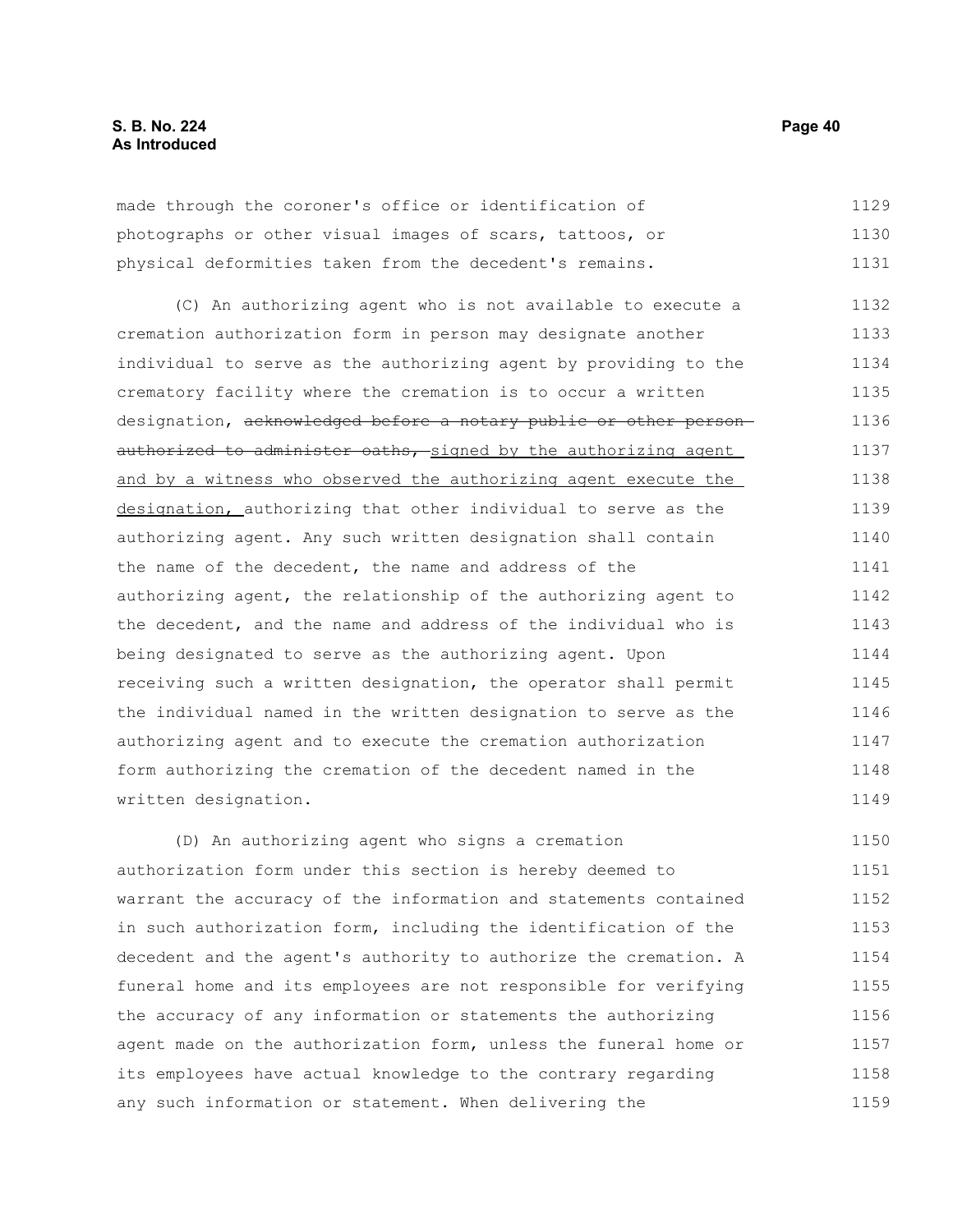#### **S. B. No. 224 Page 41 As Introduced**

decedent's remains to a crematory facility or in carrying out the disposition in its own facility, the funeral home is responsible for having the decedent identified pursuant to division (B) of this section and carrying out the obligations imposed on the funeral home by division (B) of section 4717.29 of the Revised Code. 1160 1161 1162 1163 1164 1165

(E) At any time after executing a cremation authorization form and prior to the beginning of the cremation process, the authorizing agent who executed the cremation authorization form under division (A) or (C) of this section may, in writing, modify the arrangements for the final disposition of the cremated remains of the decedent set forth in the authorization form or may, in writing, revoke the authorization, cancel the cremation, and claim the decedent's body for purposes of making alternative arrangements for the final disposition of the decedent's body. The crematory facility shall cancel the cremation if the crematory facility receives such a revocation before beginning the cremation. 1166 1167 1168 1169 1170 1171 1172 1173 1174 1175 1176 1177

(F) A cremation authorization form executed under this section does not constitute a contract for conducting the cremation of the decedent named in the authorization form or for the final disposition of the cremated remains of the decedent. The revocation of a cremation authorization form or modification of the arrangements for the final disposition of the cremated remains of the decedent pursuant to division (E) of this section does not affect the validity or enforceability of any contract for the cremation of the decedent named in the authorization form or for the final disposition of the cremated remains of the decedent. 1178 1179 1180 1181 1182 1183 1184 1185 1186 1187 1188

**Sec. 4717.28.** (A) No crematory facility shall fail to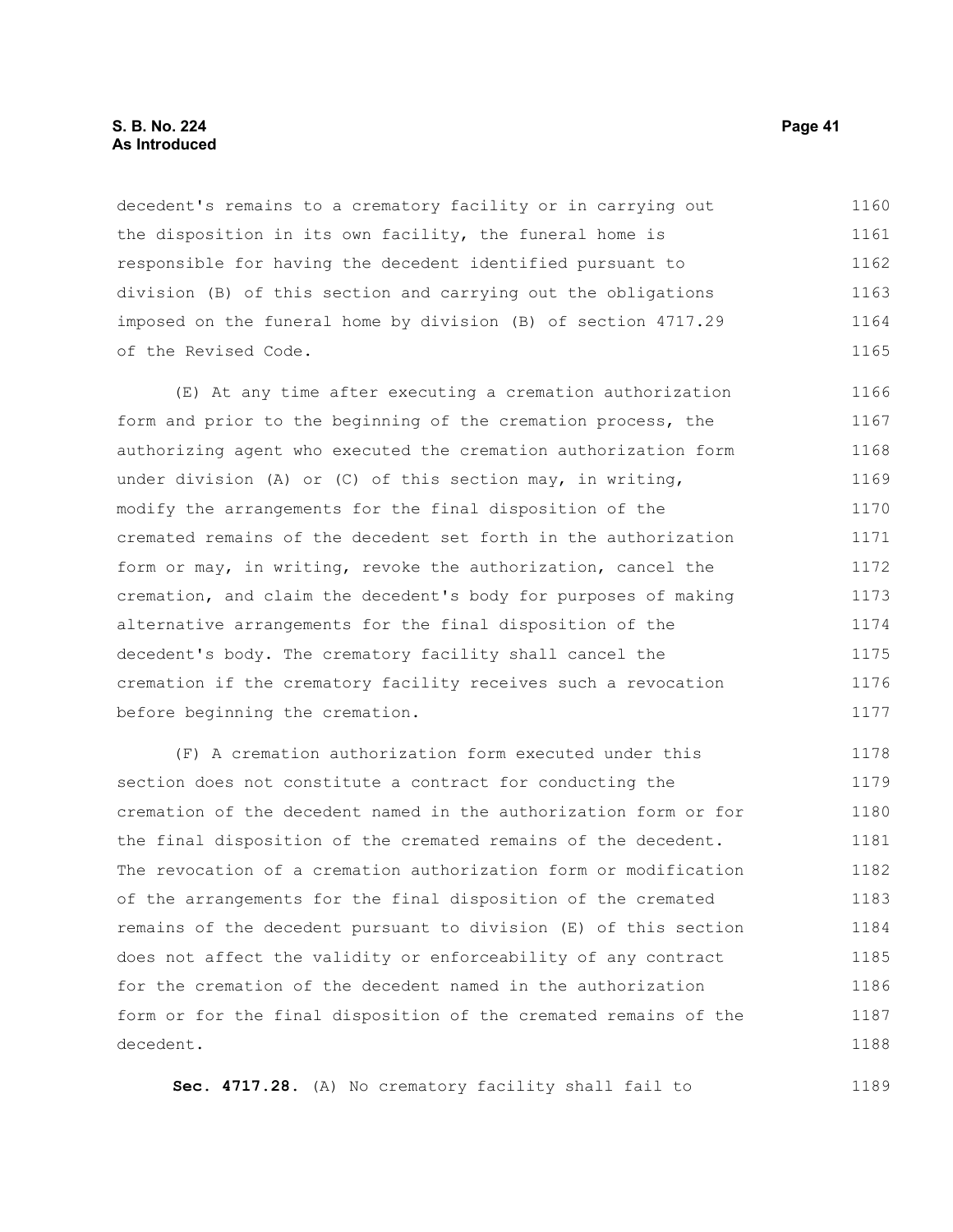#### **S. B. No. 224 Page 42 As Introduced**

ensure that a written receipt is provided to the person who delivers a dead human body or body parts to the facility for cremation. If the dead human body is other than one that was donated to science for purposes of medical education or research, the receipt shall be signed by both a representative of the crematory facility and the person who delivered the decedent to the crematory facility and shall indicate the name of the decedent; the date and time of delivery; the type of casket or alternative container in which the decedent was delivered to the facility; the name of the person who delivered the decedent to the facility; if applicable, the name of the funeral home or other establishment with whom the delivery person is affiliated; and the name of the person who received the decedent on behalf of the facility. If the dead human body was donated to science for purposes of medical education or research, the receipt shall consist of a copy of the cremation authorization form executed under section 4717.21, 4717.24, or 4717.25 of the Revised Code that authorizes the cremation of the decedent or body parts that has been signed by both a representative of the crematory facility and the person who delivered the decedent or body parts to the crematory facility and that indicates the date and time of the delivery. The operator may provide the copy of the receipt to the person who delivered the decedent or body parts to the facility either in person or by certified mail, return receipt requested. 1190 1191 1192 1193 1194 1195 1196 1197 1198 1199 1200 1201 1202 1203 1204 1205 1206 1207 1208 1209 1210 1211 1212 1213 1214

(B) No crematory facility shall fail to ensure at the time of releasing cremated remains that a written receipt signed by both a representative of the crematory facility and the person who received the cremated remains is provided to the person who received the cremated remains. Unless the cremated remains are those of a dead human body that was donated to science for 1215 1216 1217 1218 1219 1220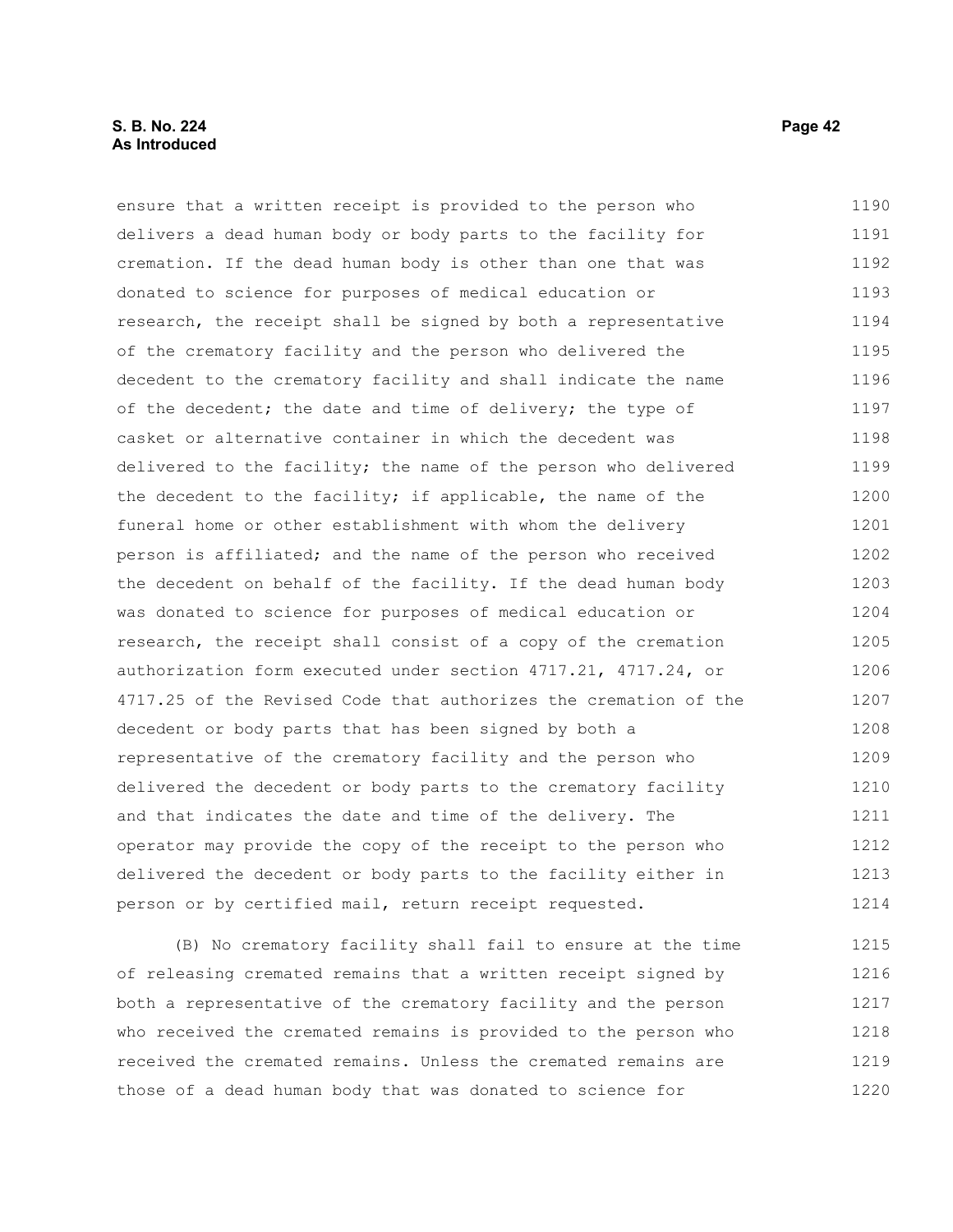### **S. B. No. 224 Page 43 As Introduced**

purposes of medical education or research or are those of body parts, the receipt shall indicate the name of the decedent; the date and time of the release; the name of the person to whom the cremated remains were released; if applicable, the name of the funeral home, cemetery, or other entity to whom the cremated remains were released; and the name of the person who released the cremated remains on behalf of the crematory facility. If the cremated remains are those of a dead human body that was donated to science for purposes of medical education or research or are those of body parts, the receipt shall consist of a copy of the cremation authorization form executed under section 4717.21, 4717.24, or 4717.25 of the Revised Code that authorizes the cremation of the decedent or body parts that has been signed by both a representative of the crematory facility and the person who received the cremated remains and that indicates the date and time of the release. If the cremated remains were delivered to the authorizing agent or other individual designated on the cremation authorization form by a method described in division (I) of section 4717.26 of the Revised Code that is acceptable under that division, the receipt required by this division shall accompany the cremated remains, and the signature of the authorizing agent or other designated individual on the delivery receipt meets the requirement of this division that the person receiving the cremated remains sign the receipt provided by the crematory facility. (C) No-For each cremation carried out at a crematory 1221 1222 1223 1224 1225 1226 1227 1228 1229 1230 1231 1232 1233 1234 1235 1236 1237 1238 1239 1240 1241 1242 1243 1244 1245 1246

facility shall fail to make or keep on file during the time that, the crematory facility remains engaged in the business ofcremating dead human bodies or body parts, all of shall make and keep on file the following records and documents for the time period described in division (E) of this section: 1247 1248 1249 1250 1251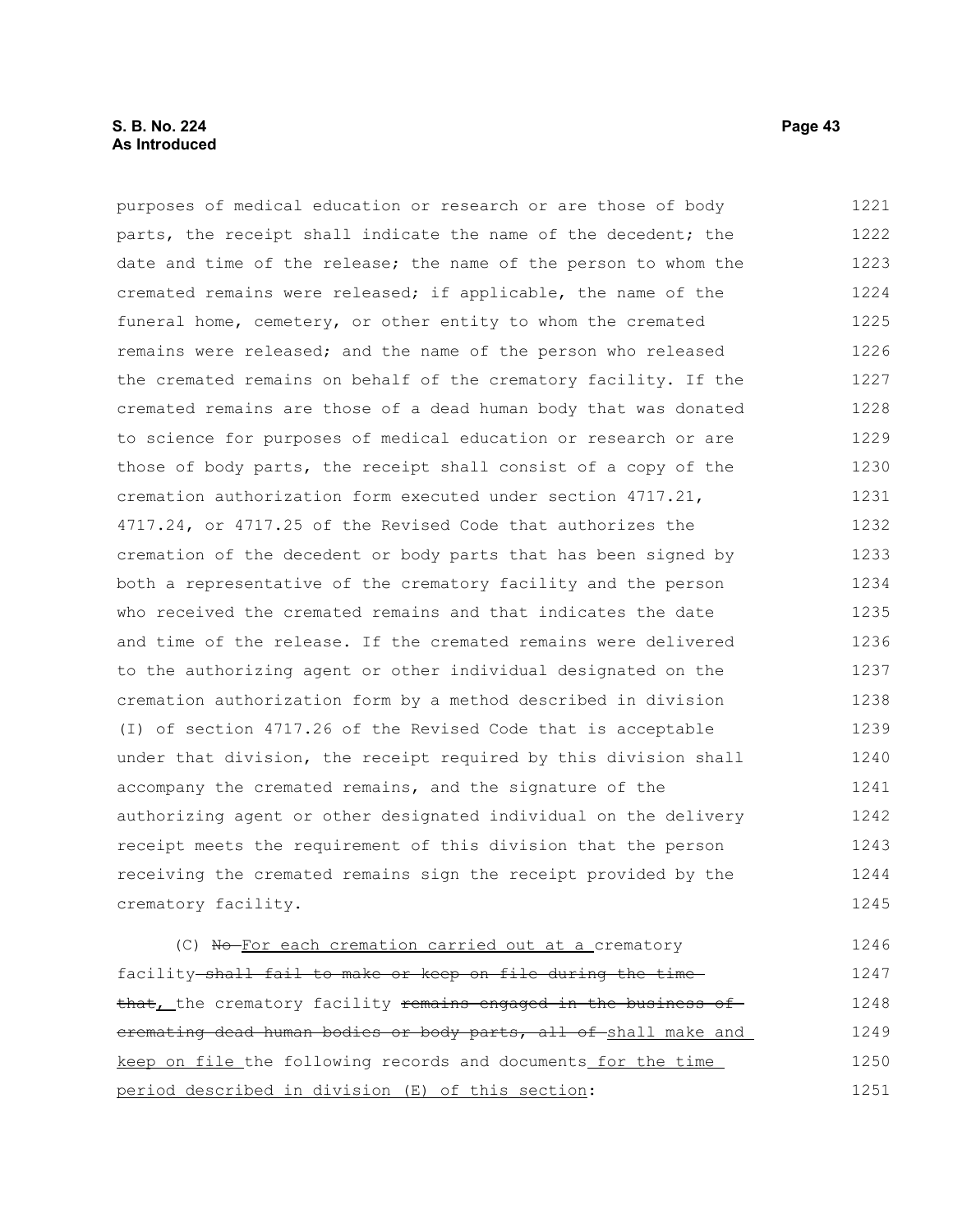(1) A copy of each receipt issued upon acceptance by or delivery to the crematory facility of a dead human body under division (A) of this section; (2) A copy of each delivery receipt issued under division (B) of this section; (3) A record of each cremation conducted at the facility, containing at least the name of the decedent or, in the case of body parts, the name of the decedent or living person from whom the body parts were removed, the date and time of the cremation, and the final disposition made of the cremated remains; (3) A copy of each delivery receipt issued under division (B) of this section; (4) A separate record of the cremated remains of each decedent or the body parts removed from each decedent or living person that were disposed of in accordance with division (C)(1) or (2) of section 4717.27 of the Revised Code, containing at least the name of the decedent, the date and time of the cremation, and the location, date, and manner of final disposition of the cremated remains. (D) All records required to be maintained under sections 4717.21 to 4717.30 of the Revised Code are subject to inspection by the board of embalmers and funeral directors or an authorized representative of the board, upon reasonable notice, at any reasonable time. (E) The documents listed in divisions (C)(1) and (2) of this section shall be retained for the shorter of the time that the crematory facility remains engaged in the business of 1252 1253 1254 1255 1256 1257 1258 1259 1260 1261 1262 1263 1264 1265 1266 1267 1268 1269 1270 1271 1272 1273 1274 1275 1276 1277 1278

cremating dead human bodies or body parts or ten years following the date of the cremation. The documents listed in divisions (C) 1279 1280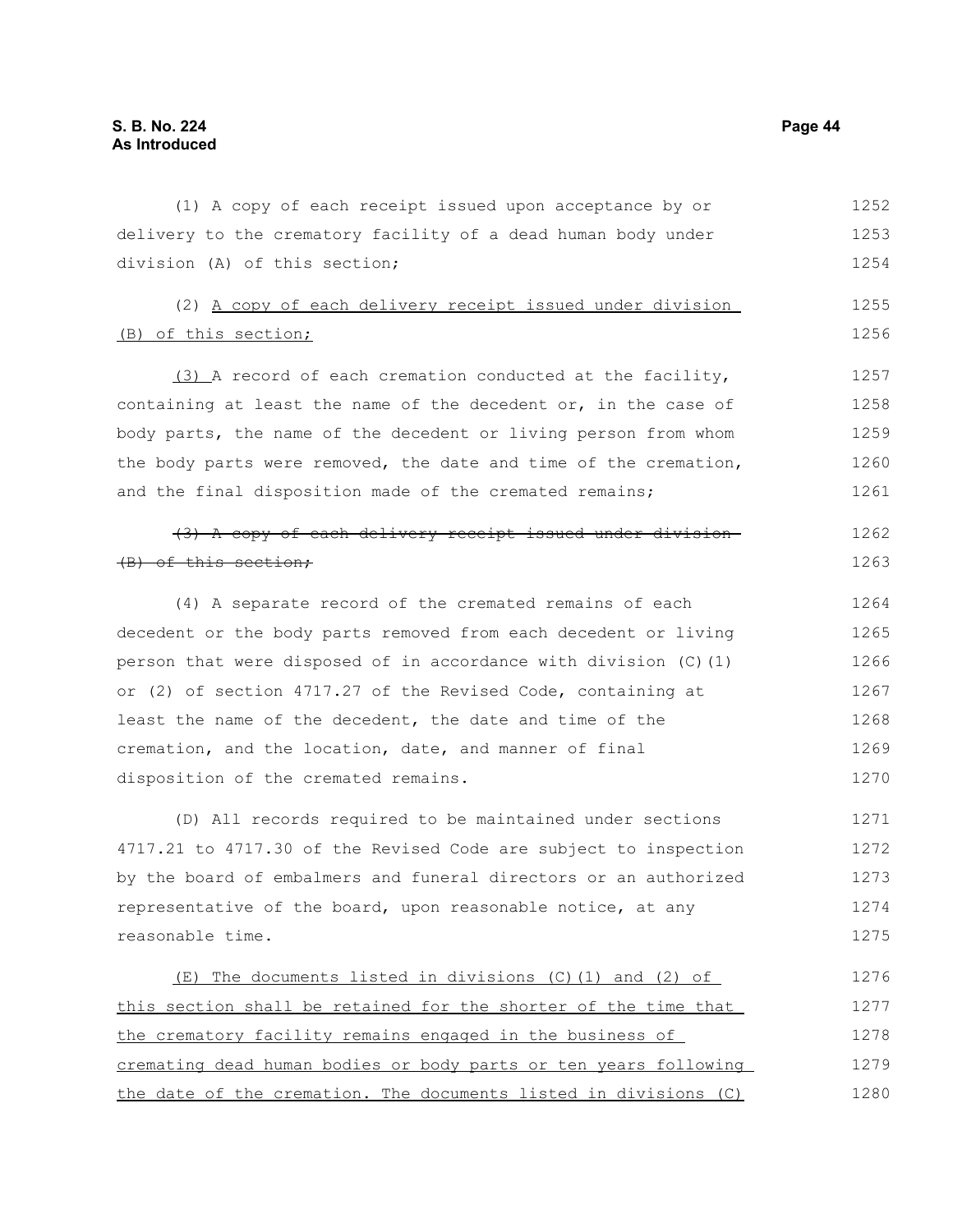| (3) and (4) of this section shall be retained during the time  | 1281 |
|----------------------------------------------------------------|------|
| that the crematory facility remains engaged in the business of | 1282 |
| cremating dead human bodies or body parts.                     | 1283 |
| Sec. 4717.30. (A) A crematory operator, crematory              | 1284 |
| facility, funeral director, or funeral home is not liable in   | 1285 |
| damages in a civil action for any of the following actions or  | 1286 |
| omissions, unless the actions or omissions were made with      | 1287 |

malicious purpose, in bad faith, or in a wanton or reckless manner or unless any of the conditions set forth in divisions (B)(1) to (3) of this section apply: 1288 1289 1290

(1)(a) For having arranged or performed the cremation of the decedent, or having released or disposed of the cremated remains, in accordance with the instructions set forth in the cremation authorization form executed by the decedent on an antemortem basis under section 4717.21 of the Revised Code; 1291 1292 1293 1294 1295

(b) For having arranged or performed the cremation of the decedent or body parts removed from the decedent or living person or having released or disposed of the cremated remains in accordance with section 4717.27 of the Revised Code or the instructions set forth in a cremation authorization form executed by the person authorized to serve as the authorizing agent for the cremation of the decedent or for the cremation of body parts of the decedent or living person, named in the cremation authorization form executed under section 4717.24 or 4717.25 of the Revised Code. 1296 1297 1298 1299 1300 1301 1302 1303 1304 1305

(2) For having arranged or performed the cremation of the decedent, or having released or disposed of the cremated remains, in accordance with section 4717.27 of the Revised Code or the instructions set forth in the cremation authorization form executed by a designated agent under division (C) of 1306 1307 1308 1309 1310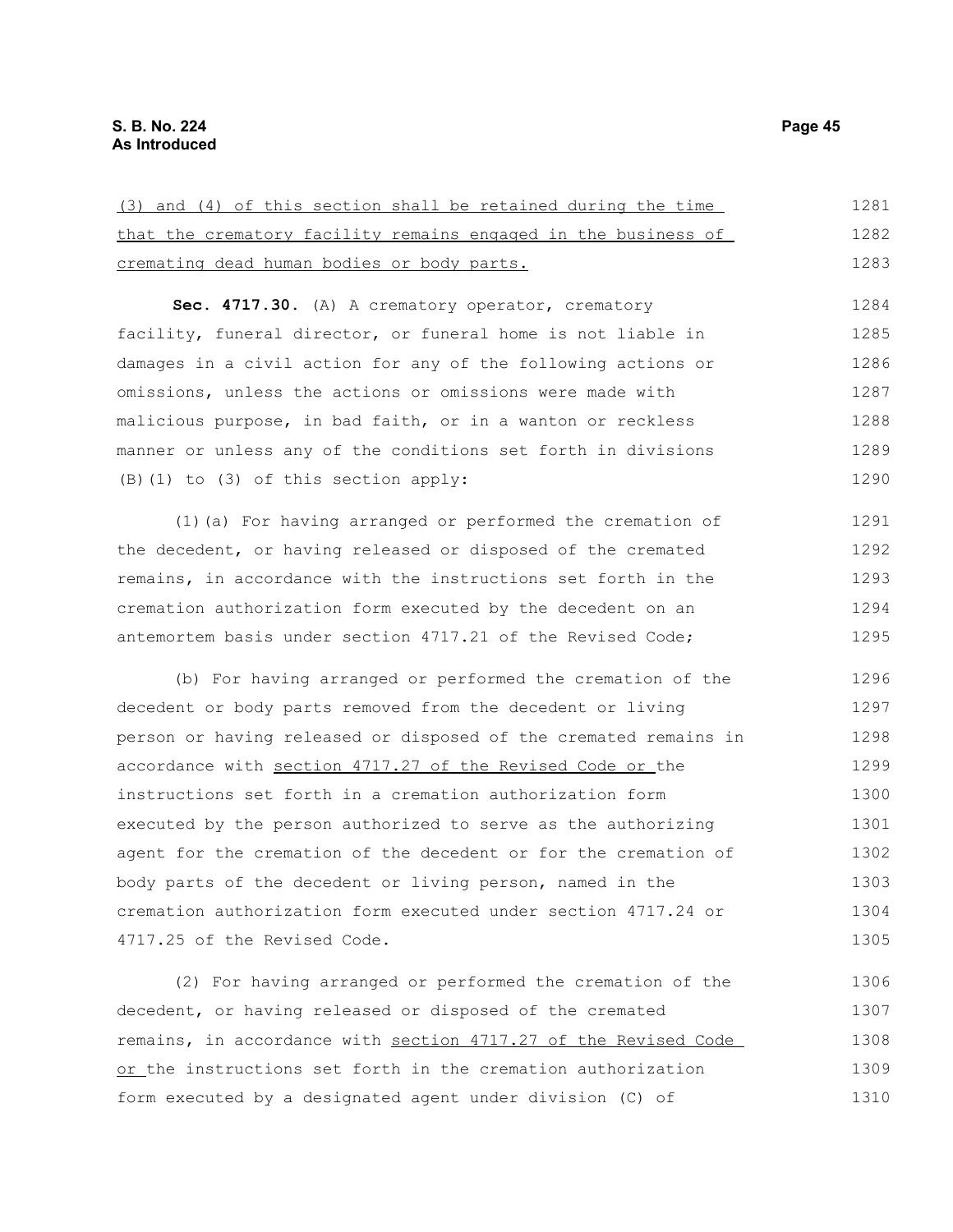section 4717.24 of the Revised Code.

(B) The crematory operator, crematory facility, funeral director, or funeral home is not liable in damages in a civil action for refusing to accept a dead human body or body parts or to perform a cremation under any of the following circumstances, unless the refusal was made with malicious purpose, in bad faith, or in a wanton or reckless manner: 1312 1313 1314 1315 1316 1317

(1) The crematory operator, crematory facility, funeral director, or funeral home has actual knowledge that there is a dispute regarding the cremation of the decedent or body parts, until such time as the crematory operator, crematory facility, funeral director, or funeral home receives an order of the probate court having jurisdiction ordering the cremation of the decedent or body parts or until the crematory operator, crematory facility, funeral director, or funeral home receives from the parties to the dispute a copy of a written agreement resolving the dispute and authorizing the cremation to be performed. 1318 1319 1320 1321 1322 1323 1324 1325 1326 1327 1328

(2) The crematory operator, crematory facility, funeral director, or funeral home has a reasonable basis for questioning the accuracy of any of the information or statements contained in a cremation authorization form executed under section 4717.21, 4717.24, or 4717.25 of the Revised Code, as applicable, that authorizes the cremation of the decedent or body parts. 1329 1330 1331 1332 1333 1334

(3) The crematory operator, crematory facility, funeral director, or funeral home has any other lawful reason for refusing to accept the dead human body or body parts or to perform the cremation. 1335 1336 1337 1338

(C) A crematory operator, crematory facility, funeral 1339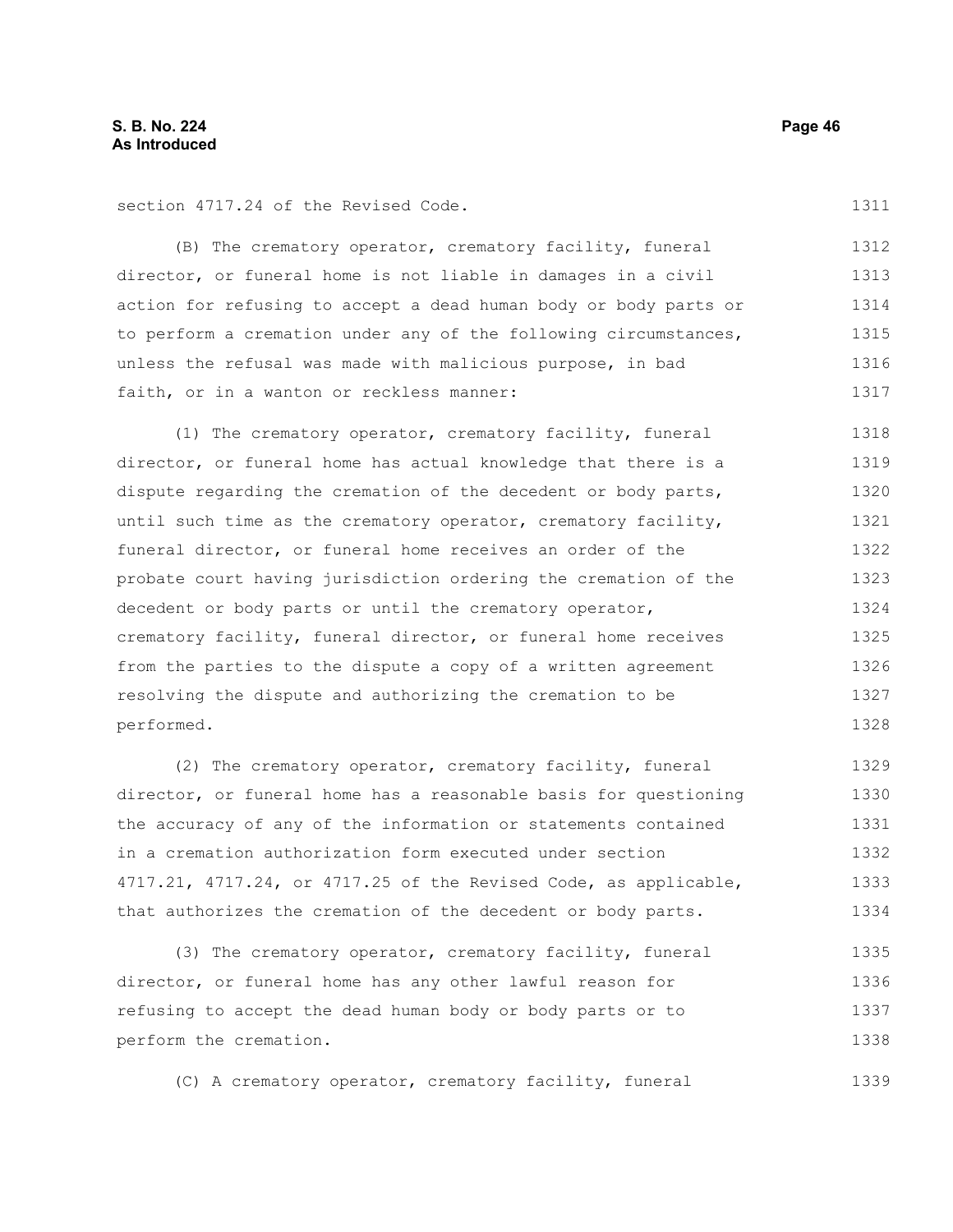#### **S. B. No. 224 Page 47 As Introduced**

director, or funeral home is not liable in damages in a civil action for refusing to release or dispose of the cremated remains of a decedent or body parts when the crematory operator, crematory facility, funeral director, or funeral home has actual knowledge that there is a dispute regarding the release or final disposition of the cremated remains in connection with any damages sustained, prior to the time the crematory operator, crematory facility, funeral home, or funeral director receives an order of the probate court having jurisdiction ordering the release or final disposition of the cremated remains, or prior to the time the crematory operator, crematory facility, funeral director, or funeral home receives from the parties to the dispute a copy of a written agreement resolving the dispute and authorizing the cremation to be performed. 1340 1341 1342 1343 1344 1345 1346 1347 1348 1349 1350 1351 1352 1353

(D) A crematory operator, crematory facility, funeral director, or funeral home is not liable in damages in a civil action in connection with the cremation of, or disposition of the cremated remains of, any dental gold, jewelry, or other items of value delivered to the crematory facility or funeral home with a dead human body or body parts, unless either or both of the following apply: 1354 1355 1356 1357 1358 1359 1360

(1) The cremation authorization form authorizing the cremation of the decedent or body parts executed under section 4717.21, 4717.24, or 4717.25 of the Revised Code, as applicable, contains specific instructions for the removal or recovery and disposition of any such dental gold, jewelry, or other items of value prior to the cremation, and the crematory operator, crematory facility, funeral director, or funeral home has failed to comply with the written instructions. 1361 1362 1363 1364 1365 1366 1367 1368

(2) The actions or omissions of the crematory operator,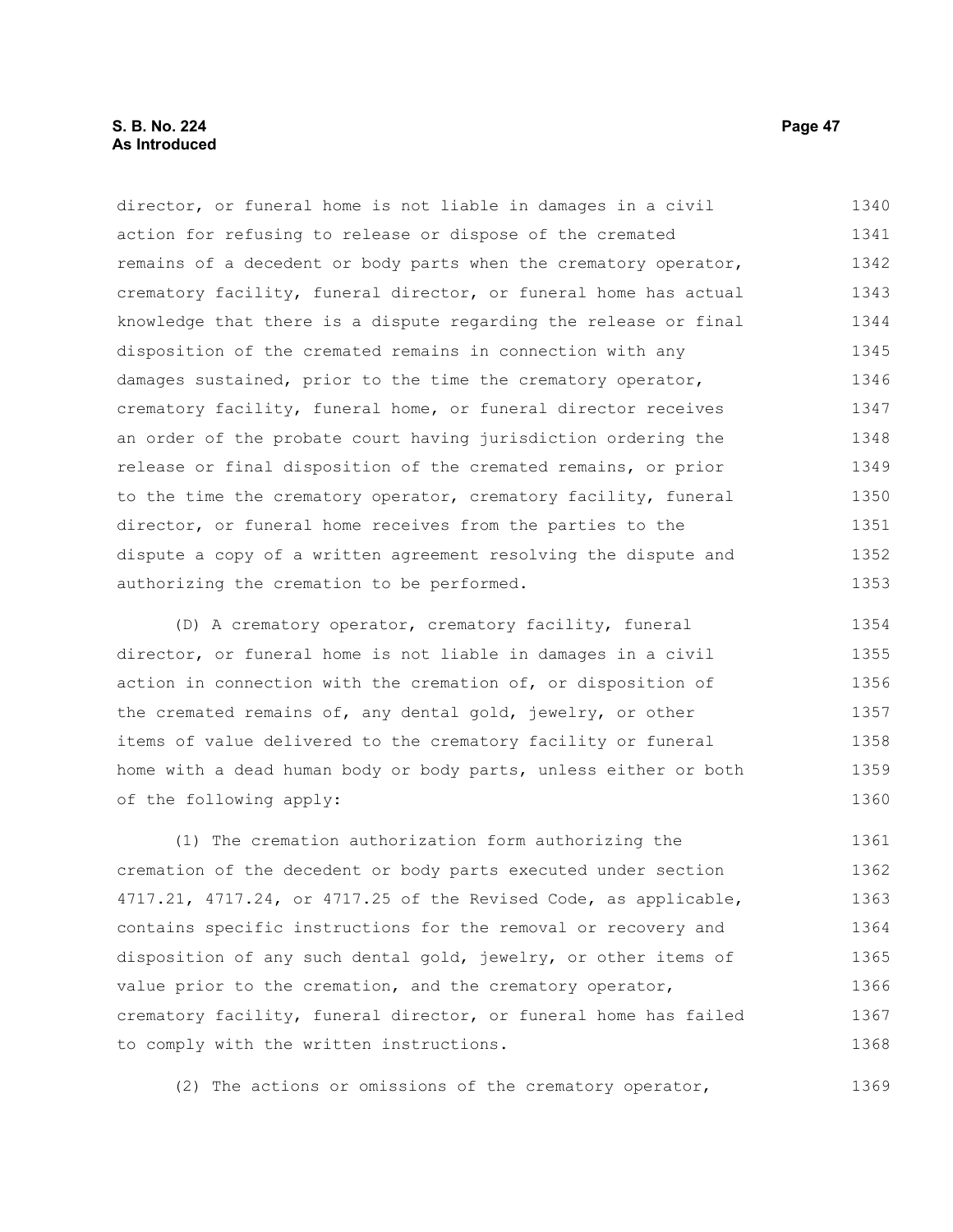crematory facility, funeral director, or funeral home were made with malicious purpose, in bad faith, or in a wanton or reckless manner. 1370 1371 1372

(E)(1) This section does not create a new cause of action against or substantive legal right against a crematory operator, crematory facility, funeral director, or funeral home. 1373 1374 1375

(2) This section does not affect any immunities from civil liability or defenses established by another section of the Revised Code or available at common law to which a crematory operator, crematory facility, funeral director, or funeral home may be entitled under circumstances not covered by this section. 1376 1377 1378 1379 1380

**Sec. 4717.31.** (A) Only a funeral director licensed pursuant to this chapter may sell a preneed funeral contract that includes funeral services. Sections 4717.31 to 4717.38 of the Revised Code do not prohibit a person who is not a licensed funeral director from selling funeral goods pursuant to a preneed funeral contract; however, when a seller sells funeral goods pursuant to a preneed funeral contract, that seller shall comply with those sections unless the seller is specifically exempt from compliance under section 4717.38 of the Revised Code. 1381 1382 1383 1384 1385 1386 1387 1388 1389 1390

(B) An insurance agent licensed pursuant to Chapter 3905. of the Revised Code may sell, solicit, or negotiate the sale of an insurance policy or annuity that will be used to fund a preneed funeral contract, but in so doing the insurance agent may not offer advice or make recommendations about funeral services and may not discuss the advantages or disadvantages of any funeral service. In selling, soliciting, or negotiating the sale of an insurance policy or annuity that will be used to fund a preneed funeral contract, the insurance agent may do any of 1391 1392 1393 1394 1395 1396 1397 1398 1399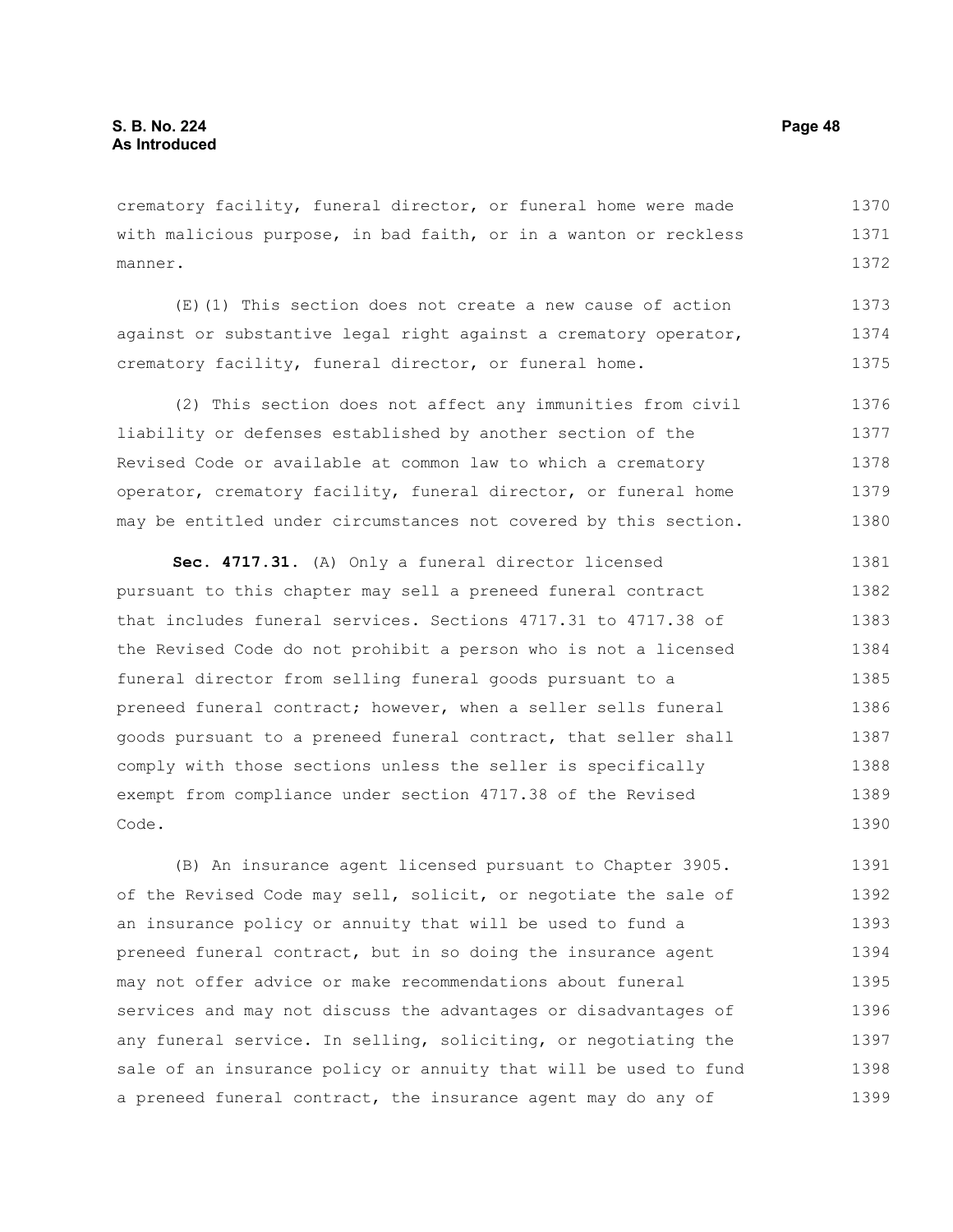the following: (1) Provide the person purchasing the insurance policy or annuity with price lists from one or more funeral homes and other materials that may assist the person in determining the cost of funeral goods and services; (2) Discuss the cost of funeral goods and services with the person in order to assist the person in selecting the appropriate amount of life insurance or annuity coverage; (3) Complete a worksheet or other record to calculate the estimated cost of a funeral. (C) Activities conducted pursuant to division (B) of this section by an insurance agent licensed pursuant to Chapter 3905. of the Revised Code do not constitute funeral directing, funeral arranging, the business of directing and supervising funerals for profit, or the sale of a preneed funeral contract. (D) No seller shall fail to comply with the requirements and duties specified in this section and sections 4717.32 to 4717.38 of the Revised Code. 1401 1402 1403 1404 1405 1406 1407 1408 1409 1410 1411 1412 1413 1414 1415 1416 1417

(E) No trustee of a preneed funeral contract trust shall fail to comply with sections 4717.33, 4717.34, 4717.36, and 4717.37 of the Revised Code. 1418 1419 1420

(F) No insurance agent or insurance company that sells or offers life insurance policies or annuities used to fund a preneed funeral contract shall fail to comply with this section and sections 4717.33, 4717.34, 4717.35, and 4717.37 of the Revised Code. To the extent this section and sections 4717.33, 4717.34, 4717.35, and 4717.37 of the Revised Code apply to insurance companies or insurance agents, those sections constitute laws of this state relating to insurance for purposes 1421 1422 1423 1424 1425 1426 1427 1428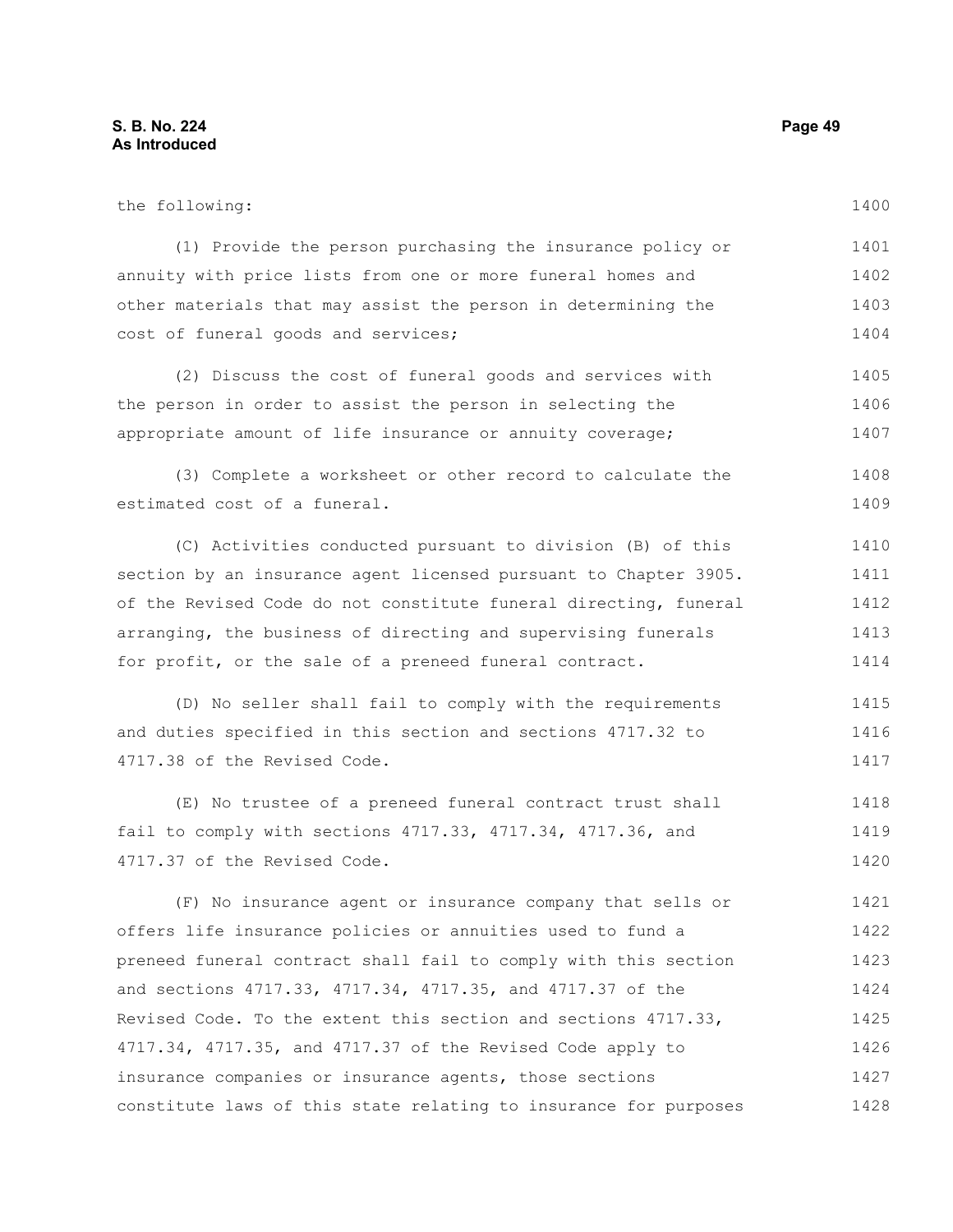#### **S. B. No. 224 Page 50 As Introduced**

of sections 3901.03 and 3901.04 of the Revised Code and the superintendent of insurance shall enforce those sections with respect to insurance companies and insurance agents. The superintendent may adopt rules in accordance with Chapter 119. of the Revised Code for purposes of administering and enforcing this section and sections 4717.33, 4717.34, 4717.35, and 4717.37 of the Revised Code as those sections apply to insurance companies or insurance agents. 1429 1430 1431 1432 1433 1434 1435 1436

(G) A preneed funeral contract may be funded by the purchase or assignment of an insurance policy or annuity in accordance with section 3905.45 of the Revised Code. A preneed funeral contract that is funded by the purchase or assignment of an insurance policy or annuity in accordance with section 3905.45 of the Revised Code is not subject to section 4717.36 of the Revised Code. 1437 1438 1439 1440 1441 1442 1443

(H) The board of embalmers and funeral directors shall administer and enforce the provisions of sections 4717.31 to 4717.38 of the Revised Code concerning the requirements for and sale of preneed funeral contracts. The superintendent of insurance shall enforce sections 4717.31, 4717.33, 4717.34, 4717.35, and 4717.37 of the Revised Code to the extent those sections apply to insurance companies and insurance agents. Payments from a trust, insurance policy, or annuity, including any fraudulent activities in which a person engages to obtain payments from a trust, insurance policy, or annuity, shall be regulated in accordance with Chapter 1111. or Title XXXIX of the Revised Code, as applicable. 1444 1445 1446 1447 1448 1449 1450 1451 1452 1453 1454 1455

(I) Except as provided in division (K) of this section, a seller of a preneed funeral contract that is funded by insurance or otherwise annually shall submit to the board the reports the 1456 1457 1458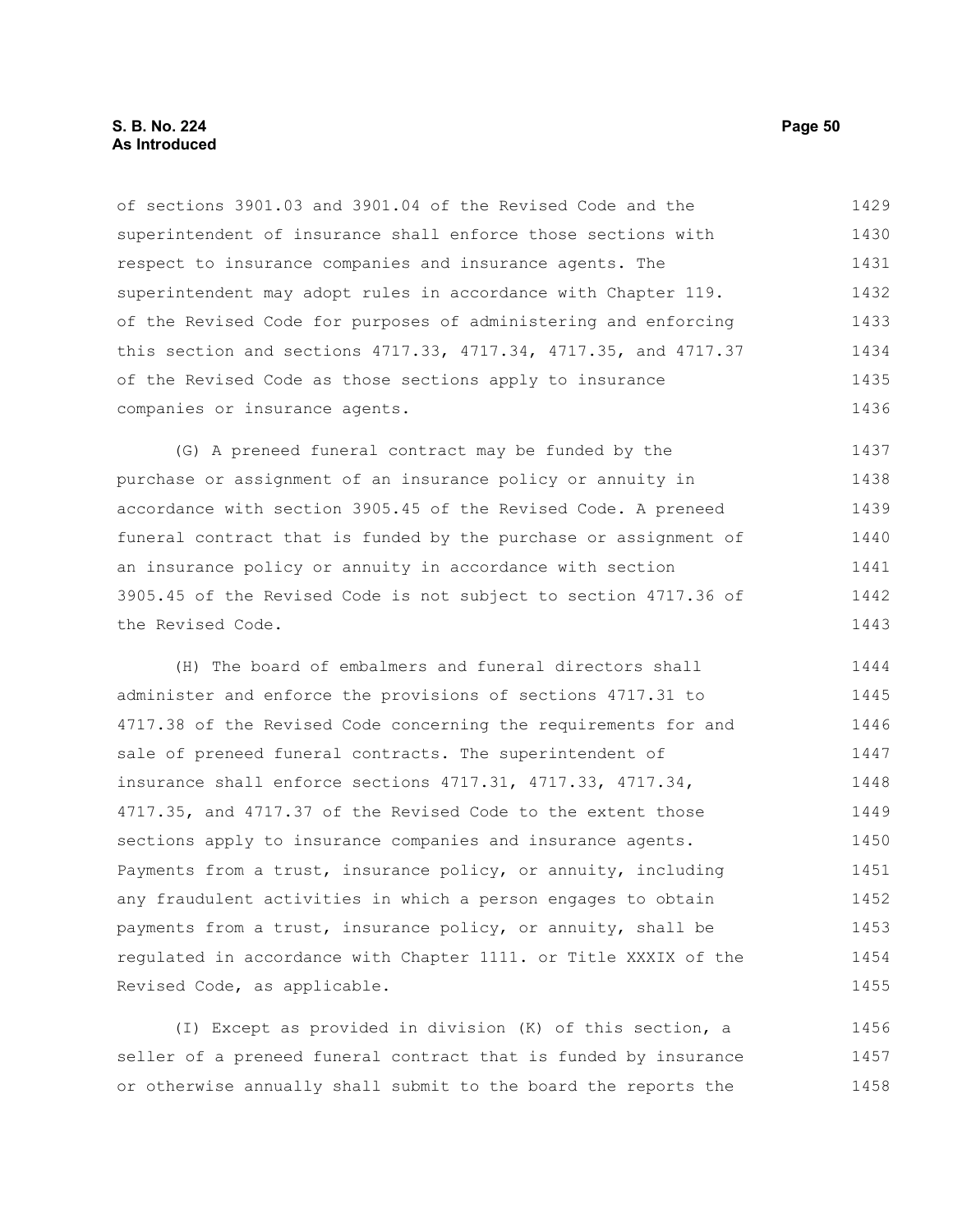(J) Except as provided in division (K) of this section, the board shall adopt rules specifying the procedures and requirements for annual reporting of the sales of all preneed funeral contracts sold by every seller who is subject to sections 4717.31 to 4717.38 of the Revised Code. 1460 1461 1462 1463 1464

board requires pursuant to division (J) of this section.

(K) A cemetery company or cemetery association that sells merchandise or services pursuant to a preneed cemetery merchandise and services contract and that also sells funeral goods pursuant to a preneed funeral contract shall be deemed to have met the requirements in divisions (I) and (J) of this section by submitting the annual preneed funeral contract report to the division of real estate of the department of commerce along with or as part of the annual cemetery merchandise and services contract affidavit required under division (F)(1) of section 1721.211 of the Revised Code. With the exception of the submission of an annual preneed funeral contract report under this division, a cemetery company or cemetery association that sells funeral goods, including caskets, pursuant to a preneed funeral contract is subject to all requirements of sections 4717.31 to 4717.38 of the Revised Code that apply to such sales. 1465 1466 1467 1468 1469 1470 1471 1472 1473 1474 1475 1476 1477 1478 1479

Sec. 4717.35. If a preneed funeral contract contains a provision stating that the preneed funeral contract will be funded by the purchase of an insurance policy, the insurance agent who sold the policy that will fund that preneed funeral contract shall require that any payment made by the purchaser be made in the form of a check, cashier's check, money order, or debit or credit card, payable only to the insurance company. The insurance agent shall remit the application for insurance and the premium paid to the insurance company designated in the 1480 1481 1482 1483 1484 1485 1486 1487 1488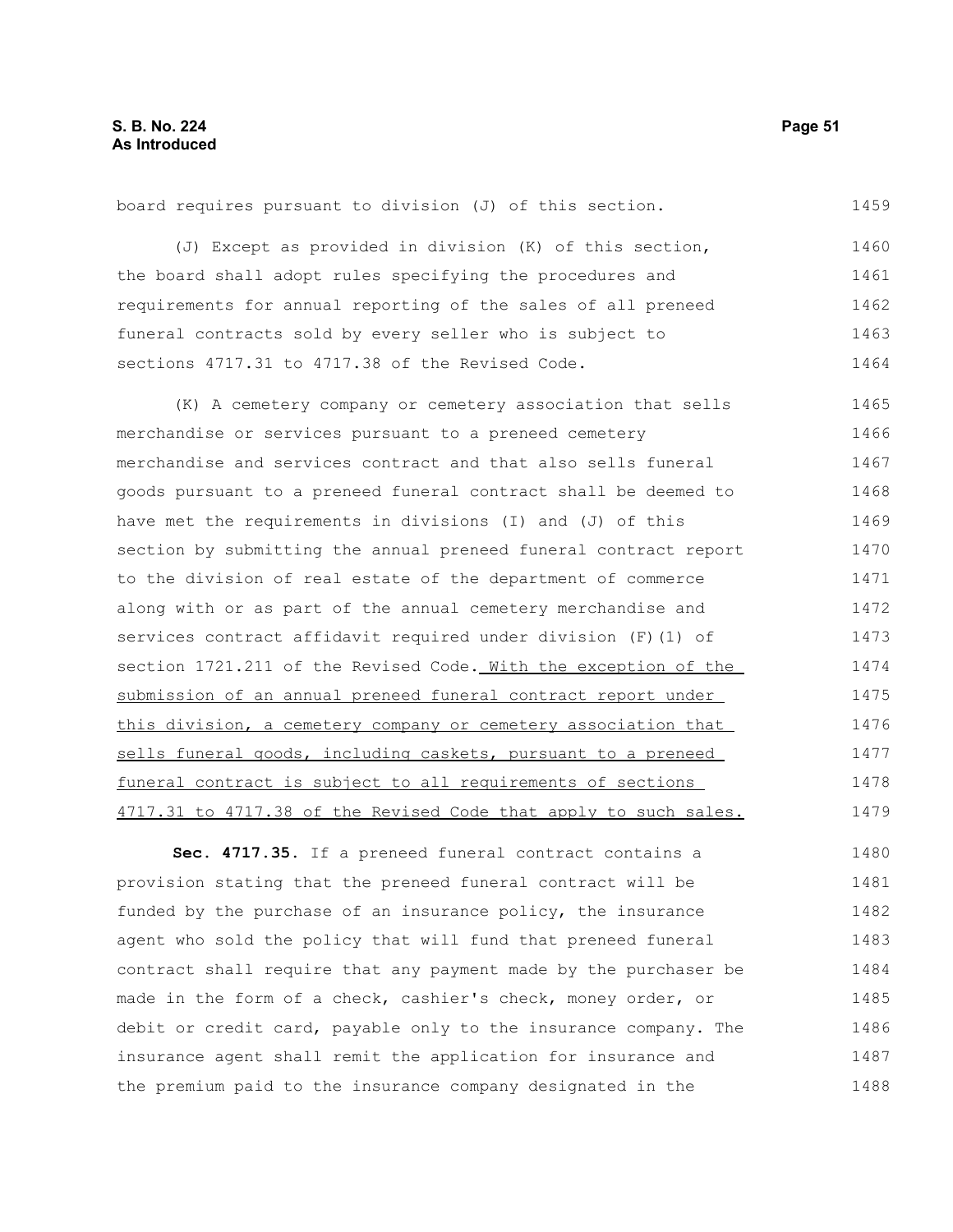| preneed funeral contract within the time period specified in     | 1489 |
|------------------------------------------------------------------|------|
| division (B) (15) of section 3905.14 of the Revised Code, unless | 1490 |
| the purchaser rescinds the preneed funeral contract in           | 1491 |
| accordance with division (A) of section 4717.34 of the Revised   | 1492 |
| Code. If the purchaser made payment in the form of a check made  | 1493 |
| payable to the seller, the seller may, within five business days | 1494 |
| of receiving the check, sign over and forward the check to the   | 1495 |
| insurance company designated in the preneed funeral contract.    | 1496 |
|                                                                  |      |

If the purchaser of a preneed funeral contract that is revocable and that is funded by an insurance policy or annuity elects to cancel the preneed funeral contract, the purchaser shall provide a written notice to the seller and the insurance company designated in the contract stating that the purchaser intends to cancel that contract. Fifteen days after the purchaser provides the notice to the seller of the contract and the insurance company, the purchaser may cancel the preneed funeral contract and change the beneficiary of the insurance policy or annuity or reassign the benefits under the policy or annuity. 1497 1498 1499 1500 1501 1502 1503 1504 1505 1506 1507

The purchaser of a preneed funeral contract that is irrevocable and that is funded by an insurance policy or annuity may transfer the preneed funeral contract to a successor seller by notifying the original seller of the designation of a successor seller. Within fifteen days after receiving the written notice of the designation of the successor seller from the purchaser, the original seller shall assign the seller's rights to the proceeds of the policy to the successor seller. The insurance company shall confirm the change of assignment by providing written notice to the policyholder. 1508 1509 1510 1511 1512 1513 1514 1515 1516 1517

If, after a preneed funeral contract has been performed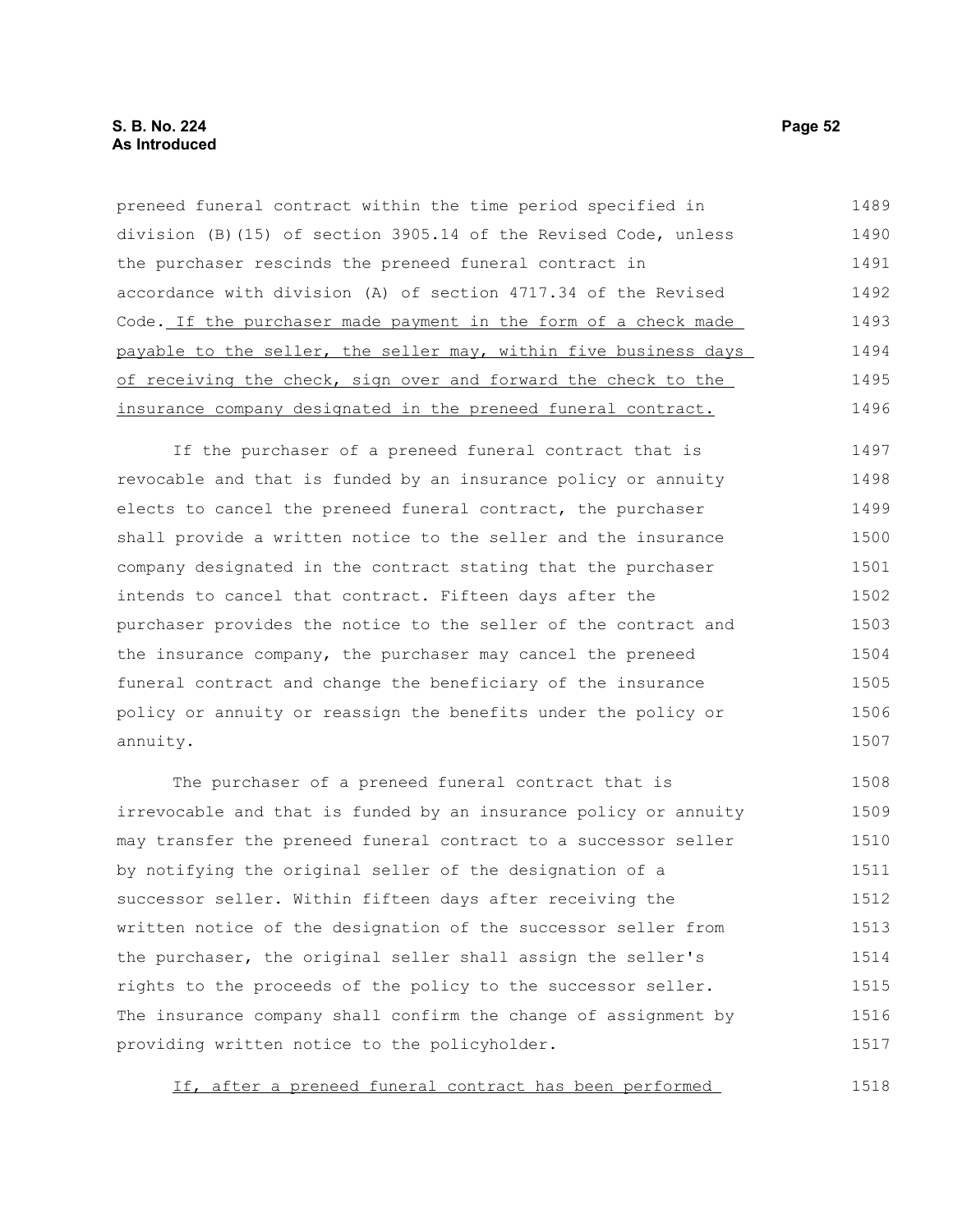| and paid for by the proceeds of an insurance policy or annuity,  | 1519 |
|------------------------------------------------------------------|------|
| there are excess funds that the purchaser previously assigned by | 1520 |
| a written contract to the seller to pay for preneed funeral      | 1521 |
| services or funeral goods for other individuals, the insurance   | 1522 |
| company or annuity company holding such excess funds shall pay   | 1523 |
| those funds directly to the seller, and the seller shall deposit | 1524 |
| the funds into a trust or purchase insurance or annuity policies | 1525 |
| to fund additional preneed funeral contracts.                    | 1526 |
| Sec. 4717.36. (A) This section applies only to preneed           | 1527 |
| funeral contracts that are funded by any means other than an     | 1528 |
| insurance policy or policies, or an annuity or annuities.        | 1529 |
| No money in a preneed funeral contract trust shall be            | 1530 |
| distributed from the trust except as provided in this section.   | 1531 |
| (B) A seller of a preneed funeral contract that stipulates       | 1532 |
| a fixed or firm or guaranteed price for funeral services and     | 1533 |
| funeral goods to be provided under a preneed funeral contract    | 1534 |
| may charge an initial service fee not to exceed ten per cent of  | 1535 |
| the total amount of all payments to be paid under the preneed    | 1536 |
| funeral contract for such quaranteed price funeral services and  | 1537 |
| funeral goods. If the amount to be paid by the purchaser is to   | 1538 |
| be paid in installments, the seller may collect the initial      | 1539 |
| service fee only after all of the installments have been paid.   | 1540 |
| (C) -All-(1) Except for the following, all payments made by      | 1541 |
| the purchaser of a preneed funeral contract, except for the      | 1542 |
| initial service fee permitted by division (B) of this section-   | 1543 |
| and any applicable sales tax, shall be made in the form of a     | 1544 |
| check, cashier's check, money order, or debit or credit card,    | 1545 |
| payable only to the trustee of the preneed funeral contract      | 1546 |
| trust or to the trustee's designated depository:                 | 1547 |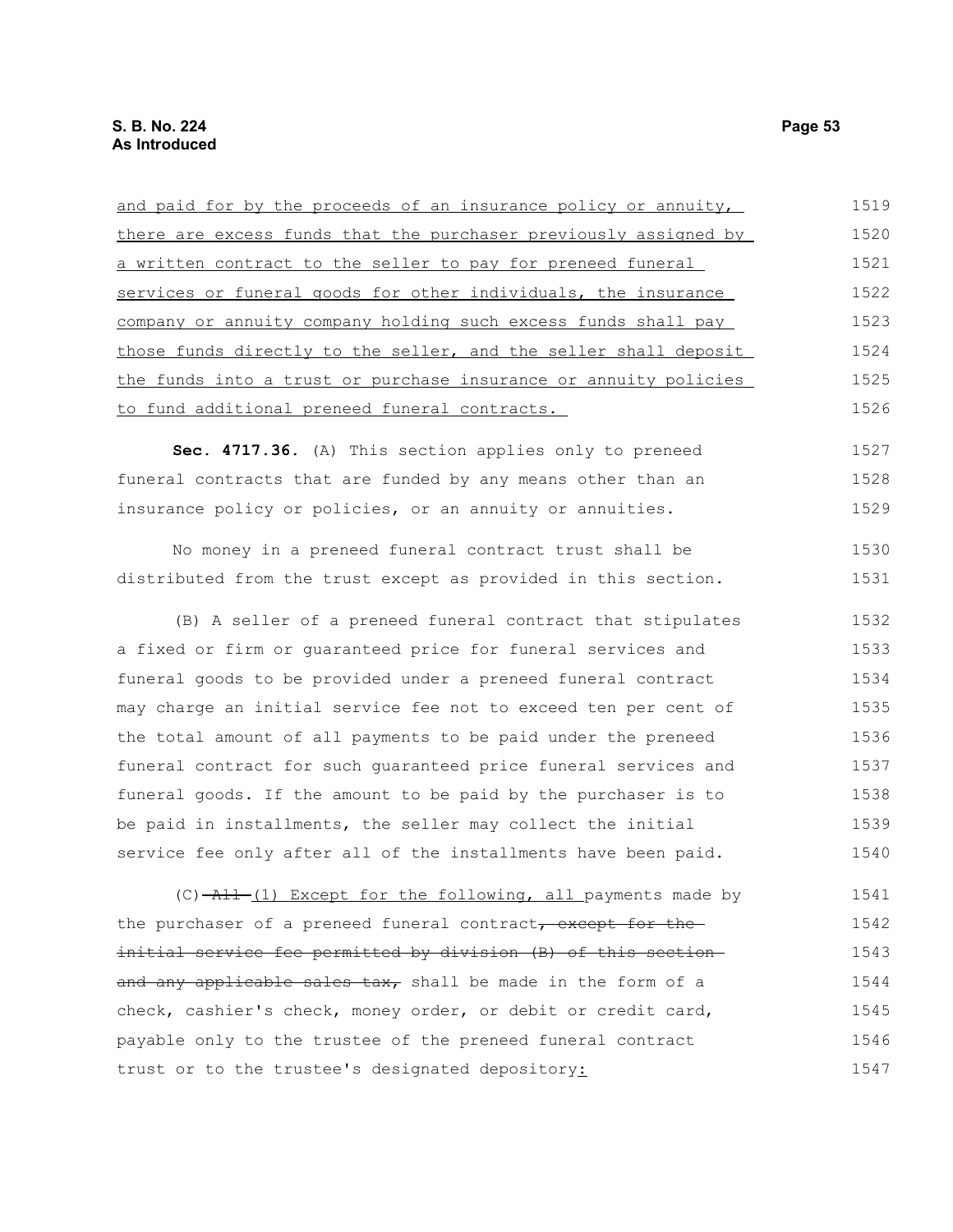| (a) The initial service fee permitted by division (B) of         | 1548 |
|------------------------------------------------------------------|------|
| this section;                                                    | 1549 |
| (b) The fee collected under division (A) (14) of section         | 1550 |
| 4717.07 of the Revised Code;                                     | 1551 |
|                                                                  |      |
| (c) Any applicable sales tax.                                    | 1552 |
| (2) If the purchaser makes payment in the form of a check        | 1553 |
| made payable to the seller, the seller may, within five business | 1554 |
| days of receiving the check, sign over and forward the check to  | 1555 |
| the trustee or the trustee's designated depository.              | 1556 |
| (3) Within thirty days of the seller receiving any form of       | 1557 |
| payment made payable to the trustee or the trustee's designee,   | 1558 |
| the seller shall remit the payment to the trustee or the         | 1559 |
| trustee's designee unless the purchaser rescinds the preneed     | 1560 |
| funeral contract in accordance with division (A) of section      | 1561 |
| 4717.34 of the Revised Code. The funds deposited with the        | 1562 |
| trustee shall remain intact and held in trust for the contract   | 1563 |
| beneficiary.                                                     | 1564 |
| (D) The seller shall establish a preneed funeral contract        | 1565 |
| trust at one of the following types of institutions and shall    | 1566 |
| designate that institution as the trustee of the preneed funeral | 1567 |
| contract trust:                                                  | 1568 |
| (1) A trust company licensed under Chapter 1111. of the          | 1569 |
| Revised Code;                                                    | 1570 |
| (2) A national bank, federal savings bank, or federal            | 1571 |
| savings association that pledges securities in accordance with   | 1572 |
| section 1111.04 of the Revised Code;                             | 1573 |
| (3) A credit union authorized to conduct business in this        | 1574 |
| state pursuant to Chapter 1733. of the Revised Code.             | 1575 |
|                                                                  |      |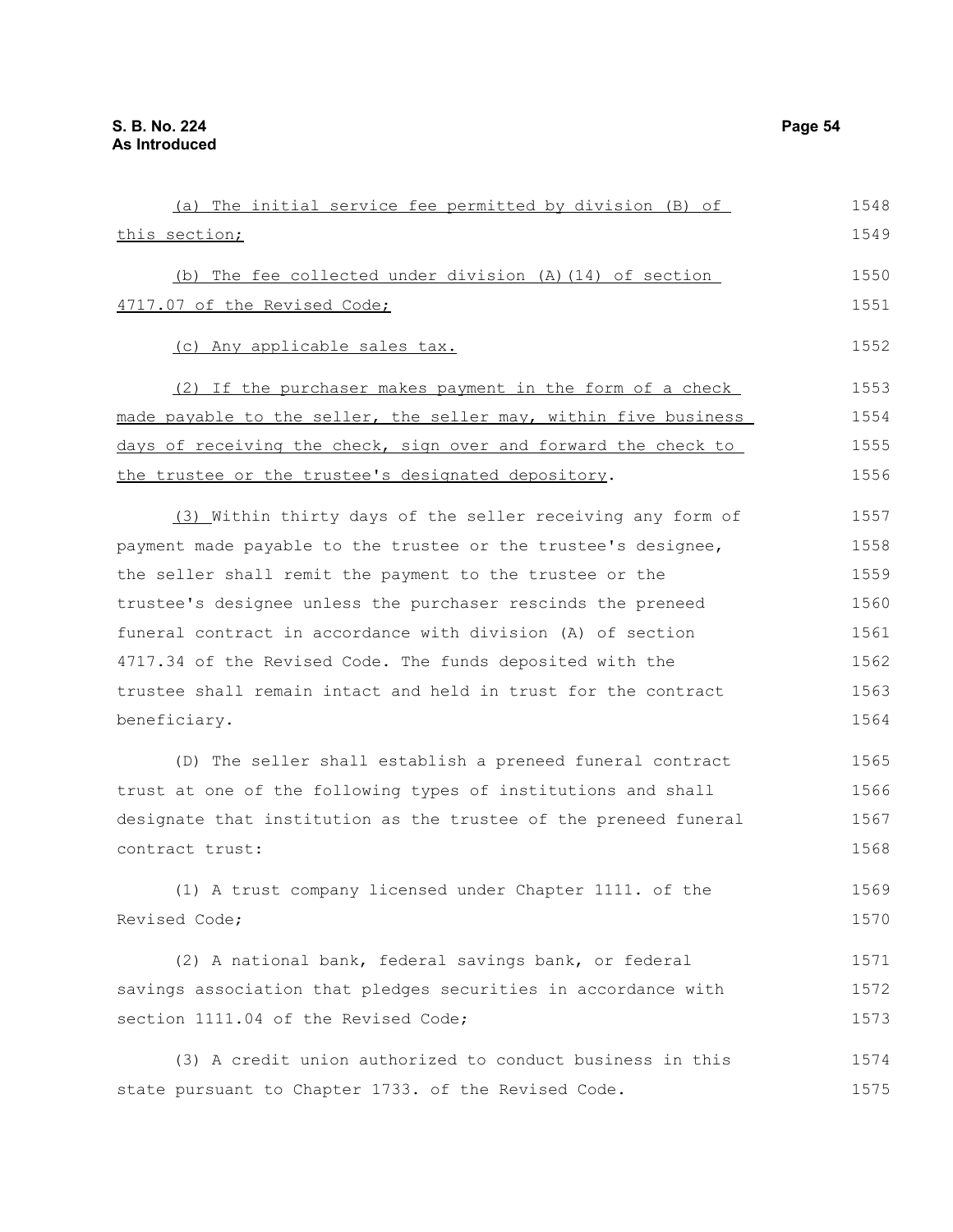### **S. B. No. 224 Page 55 As Introduced**

(E) Moneys deposited in a preneed funeral contract trust fund shall be held and invested in the manner in which trust funds are permitted to be held and invested pursuant to Chapter 1111. of the Revised Code. 1576 1577 1578 1579

(F) The seller shall establish a separate preneed funeral contract trust for the moneys paid under each preneed funeral contract, unless the purchaser or purchasers of a preneed funeral contract or contracts authorize the seller to place the moneys paid for that contract or those contracts in a combined preneed funeral contract trust. The trustee of a combined preneed funeral contract trust shall keep exact records of the corpus, income, expenses, and disbursements with regard to each purchaser and contract beneficiary for whom moneys are held in the trust. The terms of a preneed funeral contract trust are governed by this section and the payments from that trust are governed by Chapter 1111. of the Revised Code, except as otherwise provided in this section. 1580 1581 1582 1583 1584 1585 1586 1587 1588 1589 1590 1591 1592

A trustee of a preneed funeral contract trust may pay taxes and expenses for a preneed funeral contract trust and may charge a fee for managing a preneed funeral contract trust. The fee shall not exceed the amount regularly or usually charged for similar services rendered by the institutions described in division (D) of this section when serving as a trustee. 1593 1594 1595 1596 1597 1598

(G) If the purchaser of a preneed funeral contract that is revocable elects to cancel the contract, the purchaser shall provide a written notice to the seller of the contract and the trustee of the preneed funeral contract trust stating that the purchaser intends to cancel the contract. Fifteen days after the purchaser provides that notice to the seller and trustee, the purchaser may cancel the contract. Upon canceling a preneed 1599 1600 1601 1602 1603 1604 1605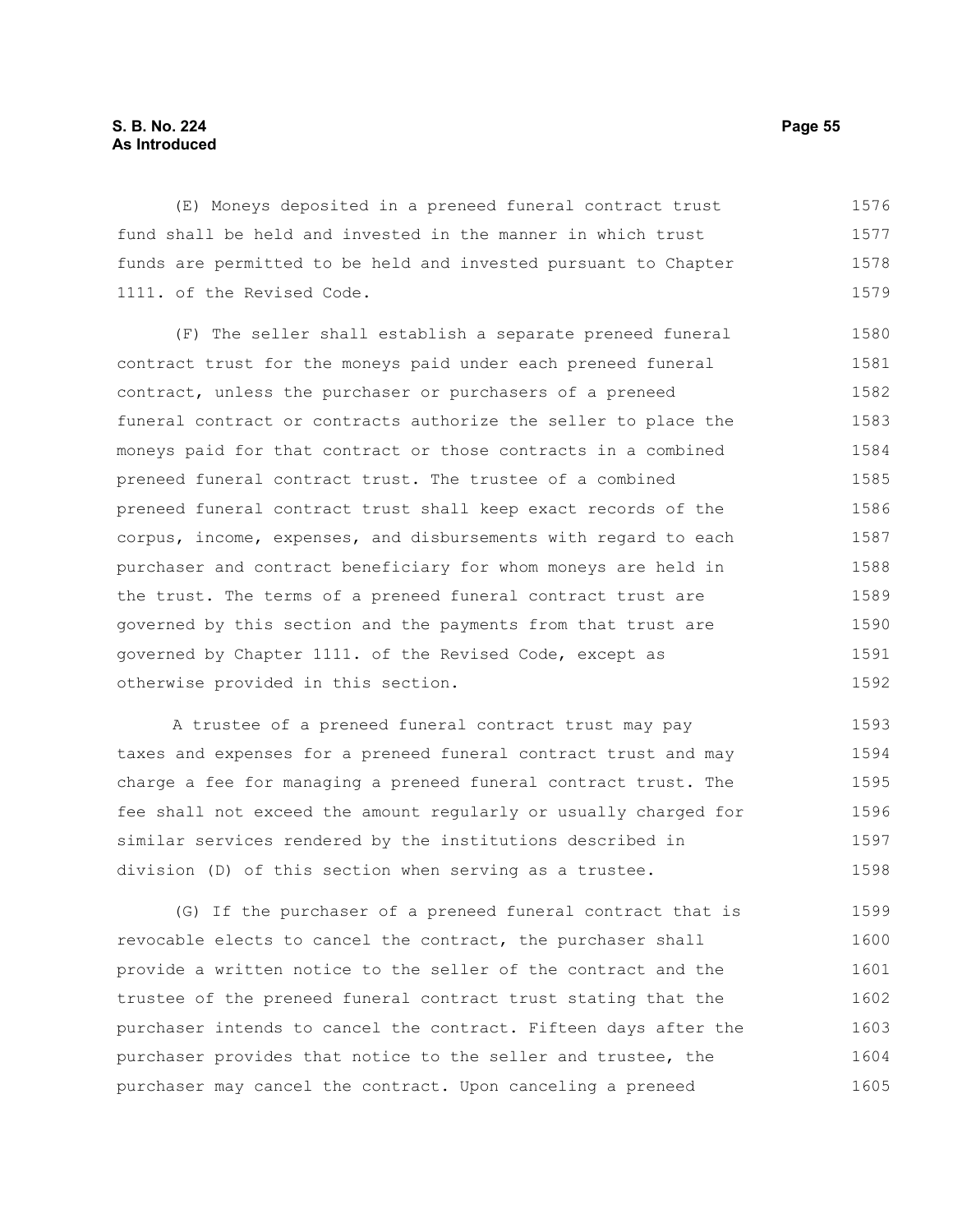funeral contract pursuant to this division, one of the following shall occur, as applicable: 1606 1607

(1) If the preneed funeral contract does not stipulate a firm or fixed or guaranteed price for funeral goods and funeral services to be provided under the preneed funeral contract, the trustee shall give to the purchaser all of the assets of the trust that exist at the time of cancellation, less any fees charged, distributions paid, and expenses incurred by the trustee pursuant to division (F) of this section. 1608 1609 1610 1611 1612 1613 1614

(2) If the preneed funeral contract does stipulate a firm or fixed or guaranteed price for funeral goods and funeral services to be provided under the contract, the purchaser may request and receive from the trustee all of the assets of the trust at the time of cancellation, less a cancellation fee that the original seller may collect from the trustee that is equal to or less than ten per cent of the value of the assets of the trust on the date the trust is cancelled, provided, however, that to the extent the original seller took an initial service fee as permitted by division (B) of this section, the aggregate amount of the cancellation fee and the initial service fee may not exceed ten per cent of the value of those assets. In addition to any cancellation fee, there may also be deducted any fees charged, distributions paid, and expenses incurred by the trustee pursuant to division (F) of this section. 1615 1616 1617 1618 1619 1620 1621 1622 1623 1624 1625 1626 1627 1628 1629

If more than one purchaser enters into the contract, all of those purchasers must request cancellation of the contract for it to be effective under this division, and the trustee shall refund to each purchaser only those funds that purchaser has paid under the contract and any income earned on those funds in an amount that is in direct proportion to the amount of funds 1630 1631 1632 1633 1634 1635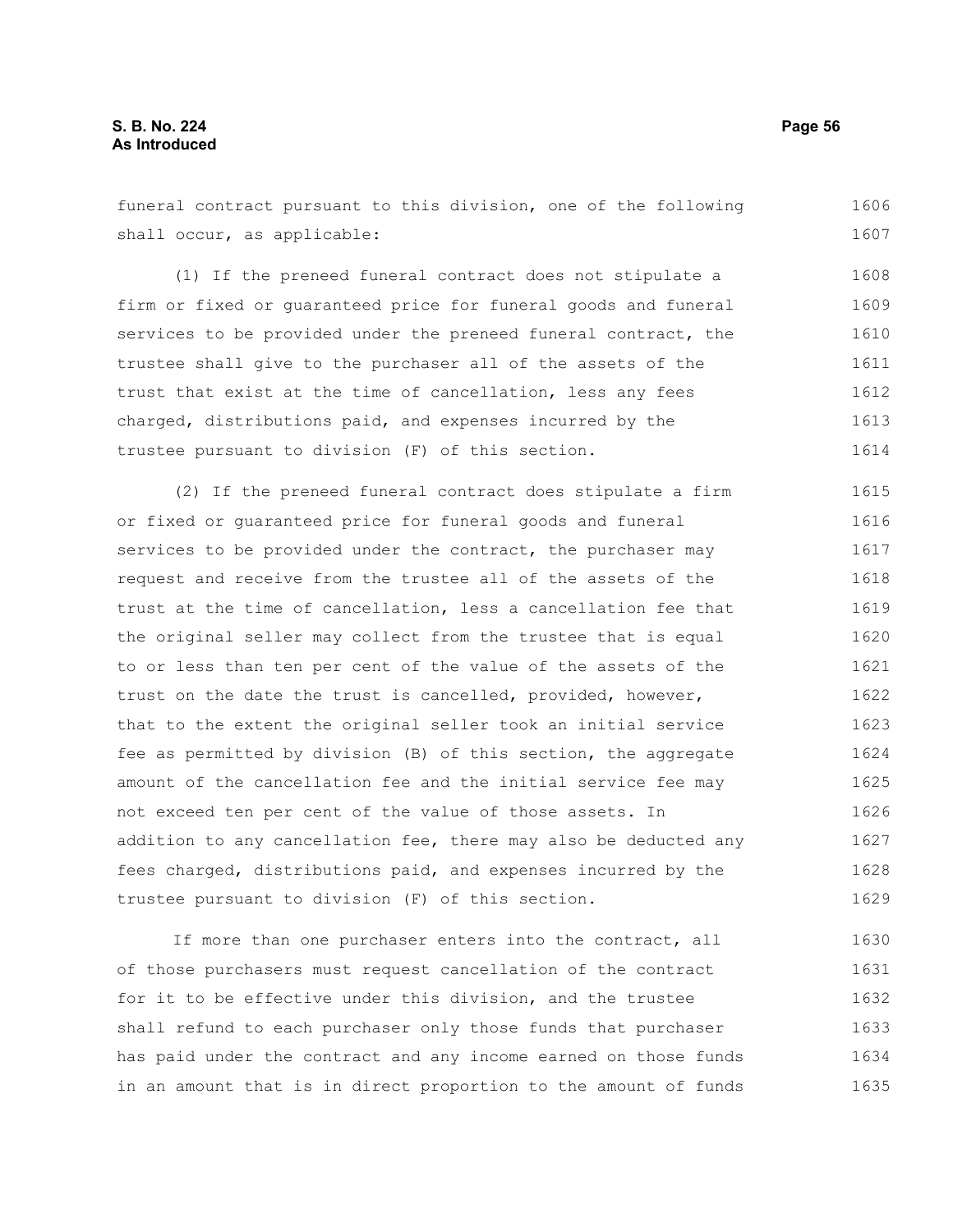#### **S. B. No. 224 Page 57 As Introduced**

that purchaser paid relative to the total amount of payments deposited in that trust, less any fees charged, distributions paid, and expenses incurred by the trustee pursuant to division (F) of this section, the amount of which are in direct proportion to the amount of funds that purchaser paid relative to the total amount of payments deposited in that trust. 1636 1637 1638 1639 1640 1641

(H) The purchaser of a preneed funeral contract that is irrevocable may transfer the preneed funeral contract to a successor seller. A purchaser who elects to make such a transfer shall provide a written notice of the designation of a successor seller to the trustee and the original seller. Within fifteen days after receiving the written notice of the new designation from the purchaser, the trustee shall list the successor seller as the seller of the preneed funeral contract and the original seller shall relinquish and transfer all rights under the preneed funeral contract to the successor seller. The trustee shall confirm the transfer by providing written notice of the transfer to the original seller, the successor seller, and the purchaser. If the preneed funeral contract stipulates a firm or fixed or guaranteed price for the funeral goods and funeral services to be provided under the preneed funeral contract, the original seller may collect from the trustee a transfer fee from the trust that equals up to ten per cent of the value of the assets of the trust on the date the trust is transferred, provided, however, that to the extent the original seller took an initial service fee as permitted by division (B) of this section, the aggregate amount of the transfer fee and the initial service fee may not exceed ten per cent of the value of those assets. If the preneed funeral contract does not stipulate a firm or fixed or guaranteed price for funeral goods and funeral services to be provided under the preneed funeral 1642 1643 1644 1645 1646 1647 1648 1649 1650 1651 1652 1653 1654 1655 1656 1657 1658 1659 1660 1661 1662 1663 1664 1665 1666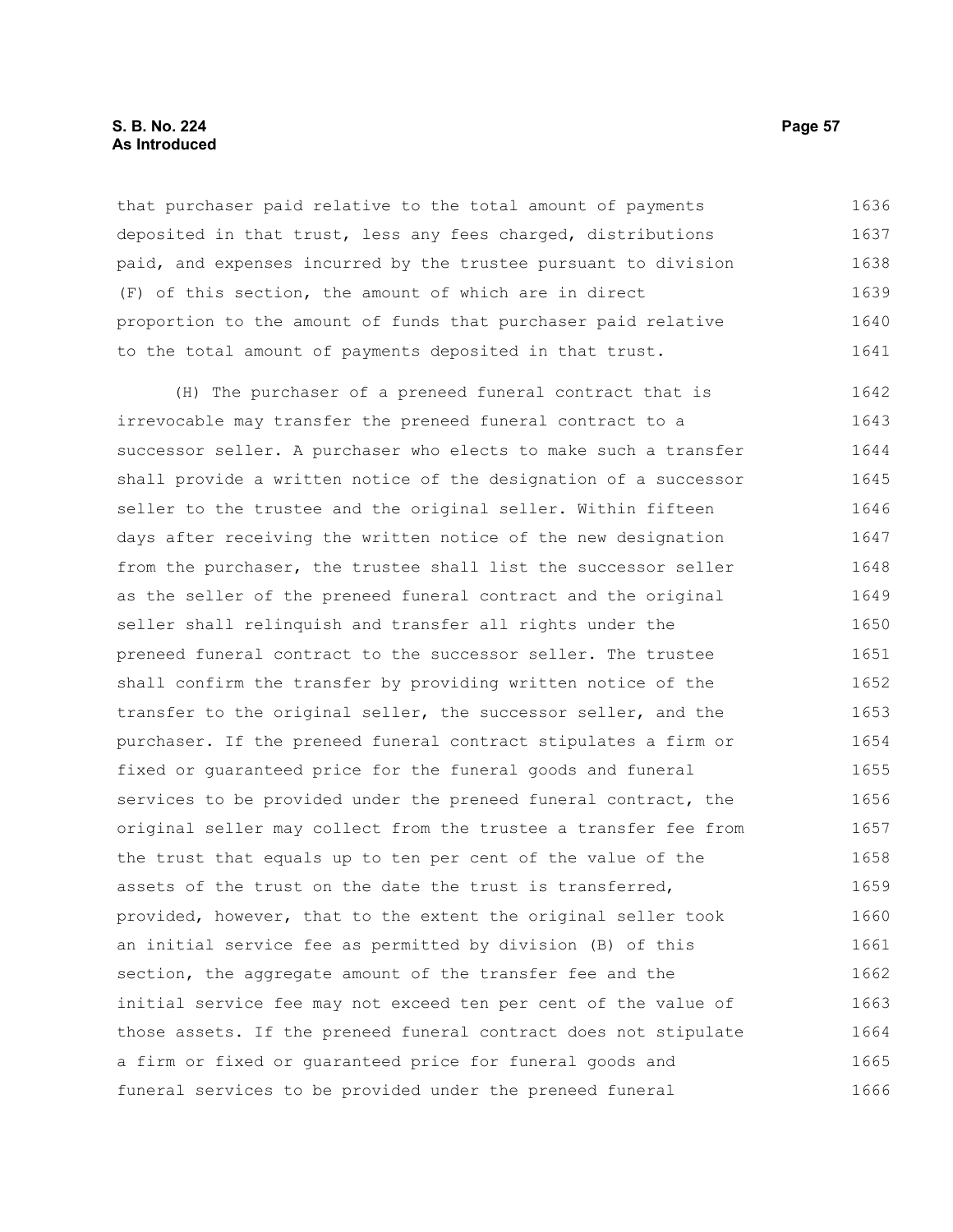contract, no transfer fee shall be collected by the original seller. 1667 1668

(I) If a seller of a preneed funeral contract elects to transfer a preneed funeral contract trust from an institution listed in divisions (D)(1) to (3) of this section to a different institution, the trustee of the original trust shall notify the purchaser of the preneed funeral contract of that transfer in writing within thirty days after the transfer occurred and shall provide the purchaser with the name of and the contact information for the institution where the new trust is maintained. Upon receipt of the trust, the trustee of the transferred trust shall notify the purchaser of the receipt of the trusts in accordance with division (A) of section 4717.33 of the Revised Code. 1669 1670 1671 1672 1673 1674 1675 1676 1677 1678 1679 1680

(J) If a seller receives a notice that the contract beneficiary has died and that funeral goods and funeral services have been provided by a provider other than the seller, exceptas otherwise specified in this section, the seller shall direct the trustee, within thirty days after receiving that notice, to pay to the provider that provided the funeral goods and services, if still unpaid, or the estate of the contractbeneficiary all funds held by the trustee, less any fees charged, distributions paid, and expenses incurred by the trustee pursuant to division (F) of this section. 1681 1682 1683 1684 1685 1686 1687 1688 1689 1690

If the provider has already been paid for providing the funeral goods and funeral services to the contract beneficiary, the seller shall direct the trustee to pay to either the estate of the contract beneficiary or any person with the right of disposition under section 2108.81 of the Revised Code all funds held by the trustee, less any fees charged, distributions paid, 1691 1692 1693 1694 1695 1696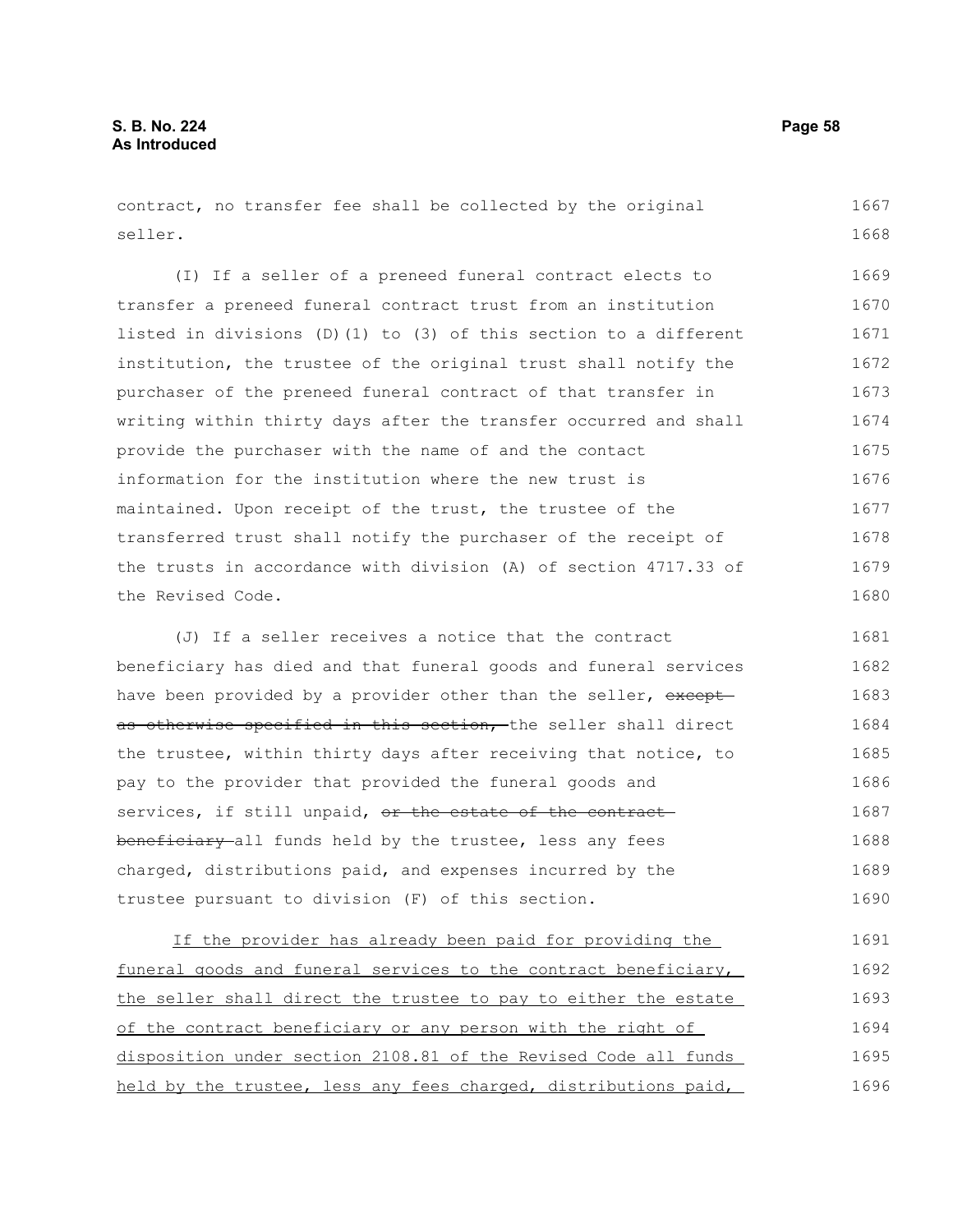and expenses incurred by the trustee pursuant to division (F) of this section. In the event the preneed funeral contract stipulates a firm or fixed or guaranteed price for funeral goods and funeral services that were to be provided under the preneed funeral contract, the seller may collect from the trustee a cancellation fee not exceeding ten per cent of the value of the assets of the trust on the date the trust is transferred, provided, however, that to the extent the original seller took an initial service fee as permitted by division (B) of this section, the aggregate amount of the transfer fee and the initial service fee shall not exceed ten per cent of the value of those assets. If the preneed funeral trust does not stipulate a firm or fixed or guaranteed price for funeral goods and funeral services to be provided under the preneed funeral contract, no cancellation fees shall be collected by the original seller. (K) A certified copy of the certificate of death or other evidence of death satisfactory to the trustee shall be furnished to the trustee as evidence of death, and the trustee shall promptly pay the accumulated payments and income, if any, according to the preneed funeral contract. Such payment of the accumulated payments and income pursuant to this section and, when applicable, the preneed funeral contract, relieves the trustee of any further liability on the accumulated payments and income. 1697 1698 1699 1700 1701 1702 1703 1704 1705 1706 1707 1708 1709 1710 1711 1712 1713 1714 1715 1716 1717 1718 1719 1720 1721

If, after a preneed funeral contract has been performed and paid for by the proceeds of a preneed trust fund, there are excess funds that the purchaser previously assigned by a written contract to the seller to pay for preneed funeral services or funeral goods for other individuals, the trustee holding such 1722 1723 1724 1725 1726